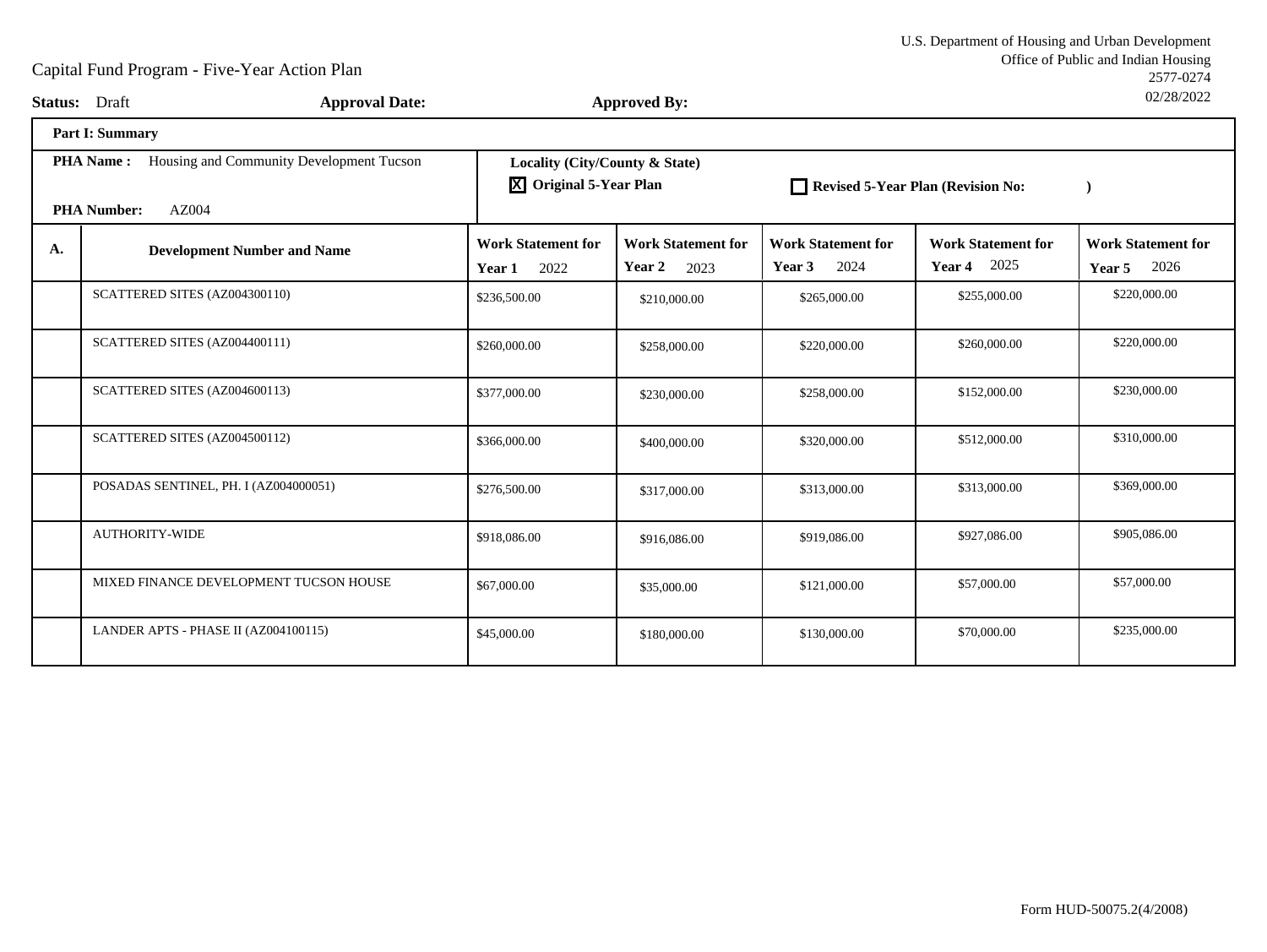| Part II: Supporting Pages - Physical Needs Work Statements (s) |                                                                                                                                                                                                                                                                                                                                                                                                                                                                                                                                                                                                                                                                                                                                                                                                                                                                                                                                                                                                                                                                                                                                                                                                                                                                                                                                                                                                                                                                                                                                                                                                                                                                                                                                                                                                                                               |                                                                                                                                                                                                                                                                        |          |                       |  |  |
|----------------------------------------------------------------|-----------------------------------------------------------------------------------------------------------------------------------------------------------------------------------------------------------------------------------------------------------------------------------------------------------------------------------------------------------------------------------------------------------------------------------------------------------------------------------------------------------------------------------------------------------------------------------------------------------------------------------------------------------------------------------------------------------------------------------------------------------------------------------------------------------------------------------------------------------------------------------------------------------------------------------------------------------------------------------------------------------------------------------------------------------------------------------------------------------------------------------------------------------------------------------------------------------------------------------------------------------------------------------------------------------------------------------------------------------------------------------------------------------------------------------------------------------------------------------------------------------------------------------------------------------------------------------------------------------------------------------------------------------------------------------------------------------------------------------------------------------------------------------------------------------------------------------------------|------------------------------------------------------------------------------------------------------------------------------------------------------------------------------------------------------------------------------------------------------------------------|----------|-----------------------|--|--|
|                                                                | <b>Work Statement for Year</b><br>2022                                                                                                                                                                                                                                                                                                                                                                                                                                                                                                                                                                                                                                                                                                                                                                                                                                                                                                                                                                                                                                                                                                                                                                                                                                                                                                                                                                                                                                                                                                                                                                                                                                                                                                                                                                                                        |                                                                                                                                                                                                                                                                        |          |                       |  |  |
| <b>Identifier</b>                                              | <b>Development Number/Name</b>                                                                                                                                                                                                                                                                                                                                                                                                                                                                                                                                                                                                                                                                                                                                                                                                                                                                                                                                                                                                                                                                                                                                                                                                                                                                                                                                                                                                                                                                                                                                                                                                                                                                                                                                                                                                                | <b>General Description of Major Work Categories</b>                                                                                                                                                                                                                    | Quantity | <b>Estimated Cost</b> |  |  |
|                                                                | SCATTERED SITES (AZ004300110)                                                                                                                                                                                                                                                                                                                                                                                                                                                                                                                                                                                                                                                                                                                                                                                                                                                                                                                                                                                                                                                                                                                                                                                                                                                                                                                                                                                                                                                                                                                                                                                                                                                                                                                                                                                                                 |                                                                                                                                                                                                                                                                        |          | \$236,500.00          |  |  |
| <b>ID0040</b>                                                  | Electrical Hazard (Housing Related Hazards (1480)-Hazard Controls-Other, Dwelling Unit-Interior<br>(1480)-Electrical, Dwelling Unit-Site Work (1480)-Electric Distribution)                                                                                                                                                                                                                                                                                                                                                                                                                                                                                                                                                                                                                                                                                                                                                                                                                                                                                                                                                                                                                                                                                                                                                                                                                                                                                                                                                                                                                                                                                                                                                                                                                                                                   | Make the necessary repairs to Federal Pacific Stab-Lok panels identified in the<br>PNA report know to be potential hazards due to design in the following unit:<br>1550 S Marmora Ave (106)                                                                            |          | \$1,500.00            |  |  |
| ID0051                                                         | AMP-3 Roof Replacement(Dwelling Unit-Exterior (1480)-Gutters - Downspouts, Dwelling Unit-<br>Exterior (1480)-Other, Dwelling Unit-Exterior (1480)-Roofs)                                                                                                                                                                                                                                                                                                                                                                                                                                                                                                                                                                                                                                                                                                                                                                                                                                                                                                                                                                                                                                                                                                                                                                                                                                                                                                                                                                                                                                                                                                                                                                                                                                                                                      | Replace deteriorated shingle or BUR roof systems at the following locations with<br>new:<br>Unit 27 - 1774 W Calle Acapulco<br>Unit 28 - 1786 W Calle Acapulco<br>Unit 29 - 1794 W Calle Acapulco<br>Unit 57 - 414 E Alturas St<br>Unit 90 - 1555 W. Calle Guadalajara |          | \$120,000.00          |  |  |
| ID0299                                                         | AMP-3 Unit Modernization(Dwelling Unit-Exterior (1480)-Balconies-Porches-Railings-etc,Dwelling<br>Unit-Exterior (1480)-Building Slab, Dwelling Unit-Exterior (1480)-Carports -Surface Garage, Dwelling<br>Unit-Exterior (1480)-Exterior Doors, Dwelling Unit-Exterior (1480)-Exterior Lighting, Dwelling Unit-<br>Exterior (1480)-Exterior Paint and Caulking, Dwelling Unit-Exterior (1480)-Gutters -<br>Downspouts, Dwelling Unit-Exterior (1480)-Landings and Railings, Dwelling Unit-Exterior (1480)-<br>Mail Facilities, Dwelling Unit-Exterior (1480)-Roofs, Dwelling Unit-Exterior (1480)-<br>Windows, Dwelling Unit-Interior (1480)-Appliances, Dwelling Unit-Interior (1480)-Bathroom<br>Counters and Sinks, Dwelling Unit-Interior (1480)-Bathroom Flooring (non cyclical), Dwelling Unit-<br>Interior (1480)-Commodes, Dwelling Unit-Interior (1480)-Electrical, Dwelling Unit-Interior (1480)-<br>Flooring (non routine), Dwelling Unit-Interior (1480)-Interior Doors, Dwelling Unit-Interior (1480)-<br>Interior Painting (non routine), Dwelling Unit-Interior (1480)-Kitchen Cabinets, Dwelling Unit-Interior<br>(1480)-Kitchen Sinks and Faucets, Dwelling Unit-Interior (1480)-Mechanical, Dwelling Unit-Interior<br>(1480)-Other, Dwelling Unit-Interior (1480)-Plumbing, Dwelling Unit-Interior (1480)-Tubs and<br>Showers, Dwelling Unit-Site Work (1480)-Asphalt - Concrete - Paving, Dwelling Unit-Site Work<br>(1480)-Dumpsters and Enclosures, Dwelling Unit-Site Work (1480)-Electric Distribution, Dwelling<br>Unit-Site Work (1480)-Fence Painting, Dwelling Unit-Site Work (1480)-Fencing, Dwelling Unit-Site<br>Work (1480)-Landscape, Dwelling Unit-Site Work (1480)-Lighting, Dwelling Unit-Site Work (1480)-<br>Seal Coat.Dwelling Unit-Site Work (1480)-Sewer Lines - Mains.Dwelling Unit-Site Work (1480)- | Perform the necessary non-routine modifications to the following identified units:<br>Unit 26 - 2518 N Estrella Ave<br>Unit 90 - 1555 W. Calle Guadalajara<br>Unit 111 - 2675 N. Leah Pl<br>Unit 89 - 1440 N. 2nd Ave<br>Unit 95 - 2008 W. Rufus Cir                   |          | \$100,000.00          |  |  |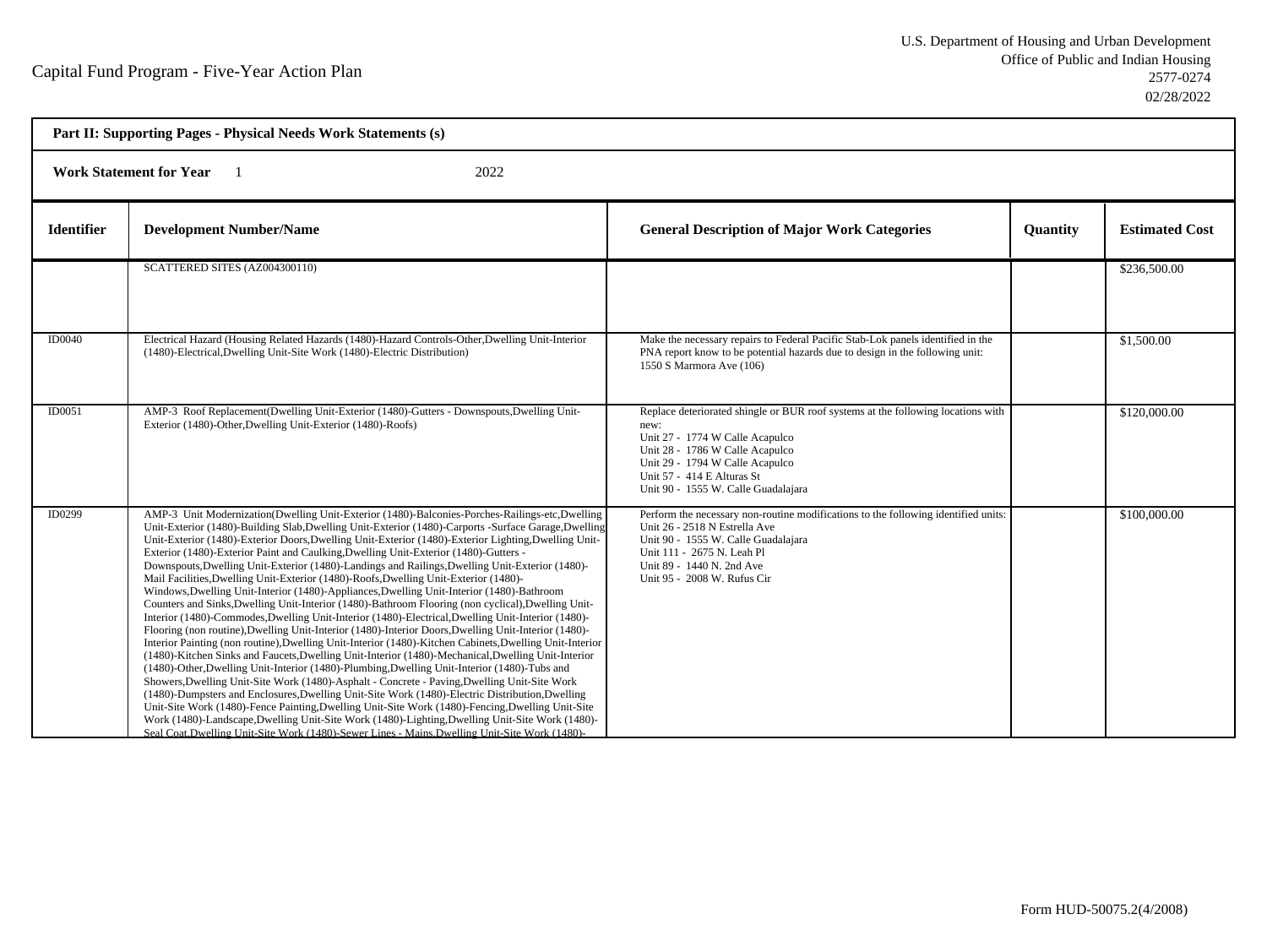| Part II: Supporting Pages - Physical Needs Work Statements (s) |                                                                                                                                                                                                                                                                                                                                                                                                                                                                                                                                                                                                                                                                                                                                                                                                                                                                                                                                                                                                                                                                                                                                                                                                                                        |                                                                                                                                                                                                                                                                                                                                |                 |                       |  |  |  |
|----------------------------------------------------------------|----------------------------------------------------------------------------------------------------------------------------------------------------------------------------------------------------------------------------------------------------------------------------------------------------------------------------------------------------------------------------------------------------------------------------------------------------------------------------------------------------------------------------------------------------------------------------------------------------------------------------------------------------------------------------------------------------------------------------------------------------------------------------------------------------------------------------------------------------------------------------------------------------------------------------------------------------------------------------------------------------------------------------------------------------------------------------------------------------------------------------------------------------------------------------------------------------------------------------------------|--------------------------------------------------------------------------------------------------------------------------------------------------------------------------------------------------------------------------------------------------------------------------------------------------------------------------------|-----------------|-----------------------|--|--|--|
|                                                                | <b>Work Statement for Year</b><br>2022                                                                                                                                                                                                                                                                                                                                                                                                                                                                                                                                                                                                                                                                                                                                                                                                                                                                                                                                                                                                                                                                                                                                                                                                 |                                                                                                                                                                                                                                                                                                                                |                 |                       |  |  |  |
| <b>Identifier</b>                                              | <b>Development Number/Name</b>                                                                                                                                                                                                                                                                                                                                                                                                                                                                                                                                                                                                                                                                                                                                                                                                                                                                                                                                                                                                                                                                                                                                                                                                         | <b>General Description of Major Work Categories</b>                                                                                                                                                                                                                                                                            | <b>Quantity</b> | <b>Estimated Cost</b> |  |  |  |
| ID0315                                                         | AMP-3 Site Improvements (Dwelling Unit-Site Work (1480)-Asphalt - Concrete - Paving, Dwelling<br>Unit-Site Work (1480)-Parking, Dwelling Unit-Site Work (1480)-Seal Coat, Dwelling Unit-Site Work<br>(1480)-Signage, Dwelling Unit-Site Work (1480)-Striping)                                                                                                                                                                                                                                                                                                                                                                                                                                                                                                                                                                                                                                                                                                                                                                                                                                                                                                                                                                          | Make the necessary repairs to deteriorated parking lots to include: asphalt,<br>striping, signage, concrete apron etc. at the following locations:<br>1010-1030 N. 6th. Ave.                                                                                                                                                   |                 | \$15,000.00           |  |  |  |
|                                                                | SCATTERED SITES (AZ004400111)                                                                                                                                                                                                                                                                                                                                                                                                                                                                                                                                                                                                                                                                                                                                                                                                                                                                                                                                                                                                                                                                                                                                                                                                          |                                                                                                                                                                                                                                                                                                                                |                 | \$260,000.00          |  |  |  |
| ID0057                                                         | AMP-4 Roof Replacement(Dwelling Unit-Exterior (1480)-Roofs)                                                                                                                                                                                                                                                                                                                                                                                                                                                                                                                                                                                                                                                                                                                                                                                                                                                                                                                                                                                                                                                                                                                                                                            | Replace identified existing deteriorated roof systems at the following locations:<br>Unit 127 - 2109 E Dakota St. \$40K<br>Unit 100 - 1512 E. Ohio St. \$36K<br>Unit 147 - 1507 E. El Atajo St. \$17K<br>Unit 17 - 408 W Oklahoma St \$20K<br>Unit 18 - 410 W Oklahoma St \$20K                                                |                 | \$140,000.00          |  |  |  |
| ID0226                                                         | AMP-4 Site Improvements (Dwelling Unit-Site Work (1480)-Dumpsters and Enclosures, Dwelling<br>Unit-Site Work (1480)-Asphalt - Concrete - Paving, Dwelling Unit-Site Work (1480)-Fence<br>Painting, Dwelling Unit-Site Work (1480)-Fencing, Dwelling Unit-Site Work (1480)-<br>Landscape, Dwelling Unit-Site Work (1480)-Lighting, Dwelling Unit-Site Work (1480)-Other, Dwelling<br>Unit-Site Work (1480)-Parking, Dwelling Unit-Site Work (1480)-Seal Coat, Dwelling Unit-Site Work<br>(1480)-Storm Drainage, Dwelling Unit-Site Work (1480)-Striping)                                                                                                                                                                                                                                                                                                                                                                                                                                                                                                                                                                                                                                                                                | Make the necessary repairs to deteriorated parking lots to include: asphalt,<br>striping, signage, concrete apron etc. at the following locations:<br>1-6868 S 4TH AV \$3200<br>2-1339 E OHIO ST \$4500<br>3- Provide A&E Design for Electrical Improvements at these locations:<br>N. 4th. Ave., Southland, and Delano \$4300 |                 | \$20,000.00           |  |  |  |
| ID0260                                                         | AMP-4 Unit Modernization (Dwelling Unit-Exterior (1480)-Building Slab, Dwelling Unit-Exterior<br>(1480)-Carports -Surface Garage, Dwelling Unit-Exterior (1480)-Exterior Doors, Dwelling Unit-<br>Exterior (1480)-Exterior Lighting, Dwelling Unit-Exterior (1480)-Balconies-Porches-Railings-<br>etc, Dwelling Unit-Exterior (1480)-Exterior Paint and Caulking, Dwelling Unit-Exterior (1480)-Gutters<br>- Downspouts, Dwelling Unit-Exterior (1480)-Landings and Railings, Dwelling Unit-Exterior (1480)-<br>Mail Facilities, Dwelling Unit-Exterior (1480)-Roofs, Dwelling Unit-Exterior (1480)-<br>Windows, Dwelling Unit-Interior (1480)-Appliances, Dwelling Unit-Interior (1480)-Bathroom<br>Counters and Sinks, Dwelling Unit-Interior (1480)-Bathroom Flooring (non cyclical), Dwelling Unit-<br>Interior (1480)-Commodes, Dwelling Unit-Interior (1480)-Electrical, Dwelling Unit-Interior (1480)-<br>Flooring (non routine), Dwelling Unit-Interior (1480)-Interior Doors, Dwelling Unit-Interior (1480)-<br>Interior Painting (non routine), Dwelling Unit-Interior (1480)-Kitchen Cabinets, Dwelling Unit-Interior<br>(1480)-Kitchen Sinks and Faucets, Dwelling Unit-Interior (1480)-Mechanical, Dwelling Unit-Interior | Perform the necessary non-routine modifications to the following units:<br>1-827 W. Montana St (94)<br>2- 650 W Calle Garcia (114)<br>3-4133 E. Canada Strav (52)<br>4-316 W Lerdo Rd (51)                                                                                                                                     |                 | \$100,000.00          |  |  |  |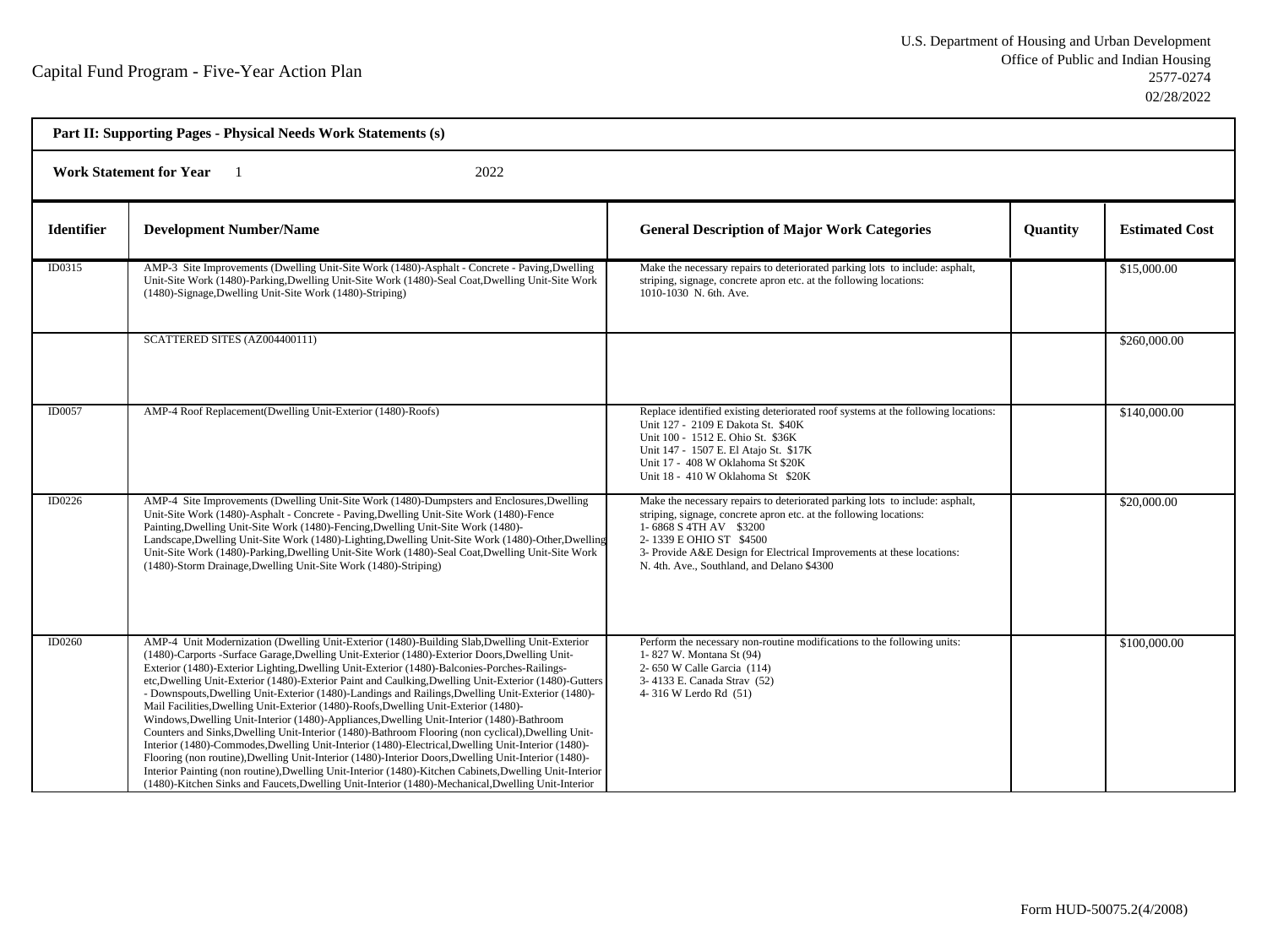| Part II: Supporting Pages - Physical Needs Work Statements (s) |                                |  |                                                     |                 |                       |  |
|----------------------------------------------------------------|--------------------------------|--|-----------------------------------------------------|-----------------|-----------------------|--|
| 2022<br><b>Work Statement for Year</b>                         |                                |  |                                                     |                 |                       |  |
| <b>Identifier</b>                                              | <b>Development Number/Name</b> |  | <b>General Description of Major Work Categories</b> | <b>Ouantity</b> | <b>Estimated Cost</b> |  |

Dwelling Unit-Interior (1480)-Plumbing,Dwelling Unit-Interior (1480)-Tubs and Showers)

|        | SCATTERED SITES (AZ004600113)                                                                                                                                                                                                                                                                                                                                                                                                                                                                                                                                                                                                                                                                                                                                                                                                                                                                                                                                                                                                                                                                                                                                                                                                                                                                                                             |                                                                                                                                                                                                                                                               | \$377,000.00 |
|--------|-------------------------------------------------------------------------------------------------------------------------------------------------------------------------------------------------------------------------------------------------------------------------------------------------------------------------------------------------------------------------------------------------------------------------------------------------------------------------------------------------------------------------------------------------------------------------------------------------------------------------------------------------------------------------------------------------------------------------------------------------------------------------------------------------------------------------------------------------------------------------------------------------------------------------------------------------------------------------------------------------------------------------------------------------------------------------------------------------------------------------------------------------------------------------------------------------------------------------------------------------------------------------------------------------------------------------------------------|---------------------------------------------------------------------------------------------------------------------------------------------------------------------------------------------------------------------------------------------------------------|--------------|
| ID0136 | AMP-6 Roof Replacement (Dwelling Unit-Exterior (1480)-Other, Dwelling Unit-Exterior (1480)-                                                                                                                                                                                                                                                                                                                                                                                                                                                                                                                                                                                                                                                                                                                                                                                                                                                                                                                                                                                                                                                                                                                                                                                                                                               | Replace identified existing deteriorated shingle or BUR roof systems with new.                                                                                                                                                                                | \$125,000.00 |
|        | Roofs)                                                                                                                                                                                                                                                                                                                                                                                                                                                                                                                                                                                                                                                                                                                                                                                                                                                                                                                                                                                                                                                                                                                                                                                                                                                                                                                                    | 1- (53) 3471 S Fairbanks Ave.<br>2- (72) 3501 E Prudence St.<br>3- (119) 3720 E Serena Lane<br>4- (1) 1511 N Sonoita Avenue                                                                                                                                   |              |
| ID0302 | AMP-6 Unit Modernization (Dwelling Unit-Exterior (1480)-Balconies-Porches-Railings-<br>etc, Dwelling Unit-Exterior (1480)-Building Slab, Dwelling Unit-Exterior (1480)-Carports -Surface<br>Garage, Dwelling Unit-Exterior (1480)-Columns and Porches, Dwelling Unit-Exterior (1480)-Exterior<br>Doors, Dwelling Unit-Exterior (1480)-Exterior Lighting, Dwelling Unit-Exterior (1480)-Exterior Paint<br>and Caulking, Dwelling Unit-Exterior (1480)-Gutters - Downspouts, Dwelling Unit-Exterior (1480)-<br>Landings and Railings, Dwelling Unit-Exterior (1480)-Roofs, Dwelling Unit-Exterior (1480)-<br>Windows, Dwelling Unit-Interior (1480)-Appliances, Dwelling Unit-Interior (1480)-Bathroom<br>Counters and Sinks, Dwelling Unit-Interior (1480)-Bathroom Flooring (non cyclical), Dwelling Unit-<br>Interior (1480)-Commodes, Dwelling Unit-Interior (1480)-Electrical, Dwelling Unit-Interior (1480)-<br>Flooring (non routine), Dwelling Unit-Interior (1480)-Interior Doors, Dwelling Unit-Interior (1480)-<br>Interior Painting (non routine), Dwelling Unit-Interior (1480)-Kitchen Cabinets, Dwelling Unit-Interior<br>(1480)-Kitchen Sinks and Faucets, Dwelling Unit-Interior (1480)-Mechanical, Dwelling Unit-Interior<br>(1480)-Other, Dwelling Unit-Interior (1480)-Plumbing, Dwelling Unit-Interior (1480)-Tubs and | Perform the necessary non-routine modifications to the following identified units:<br>1- (111) 3931 S Lone Palm Dr<br>2- (74) 4741 S Prudence Rd<br>3- (98) 4663 S Rosette Ave<br>4- (19) 7227 E Luana Pl<br>5- (129) 5636 E Camden St                        | \$100,000.00 |
| ID0431 | AMP-6 CT - Roof Replacement(Dwelling Unit-Exterior (1480)-Other, Dwelling Unit-Exterior (1480)-<br>Roofs)                                                                                                                                                                                                                                                                                                                                                                                                                                                                                                                                                                                                                                                                                                                                                                                                                                                                                                                                                                                                                                                                                                                                                                                                                                 | Replace identified existing deteriorated BUR roof systems with new.<br>CT Towers 1635 N. Craycroft Rd.                                                                                                                                                        | \$140,000.00 |
| ID0432 | Electrical Hazard (Housing Related Hazards (1480)-Hazard Controls-Other, Dwelling Unit-Interior<br>(1480)-Electrical, Dwelling Unit-Site Work (1480)-Electric Distribution)                                                                                                                                                                                                                                                                                                                                                                                                                                                                                                                                                                                                                                                                                                                                                                                                                                                                                                                                                                                                                                                                                                                                                               | Make the necessary repairs to Federal Pacific Stab-Lok panels identified in the<br>PNA report know to be potential hazards due to design in the following units:<br>(1) 2922 S Portia Ave (110)<br>(2) 3720 S Serena Ln (119)<br>(3) 4742 S Goldenrod Dr (94) | \$12,000.00  |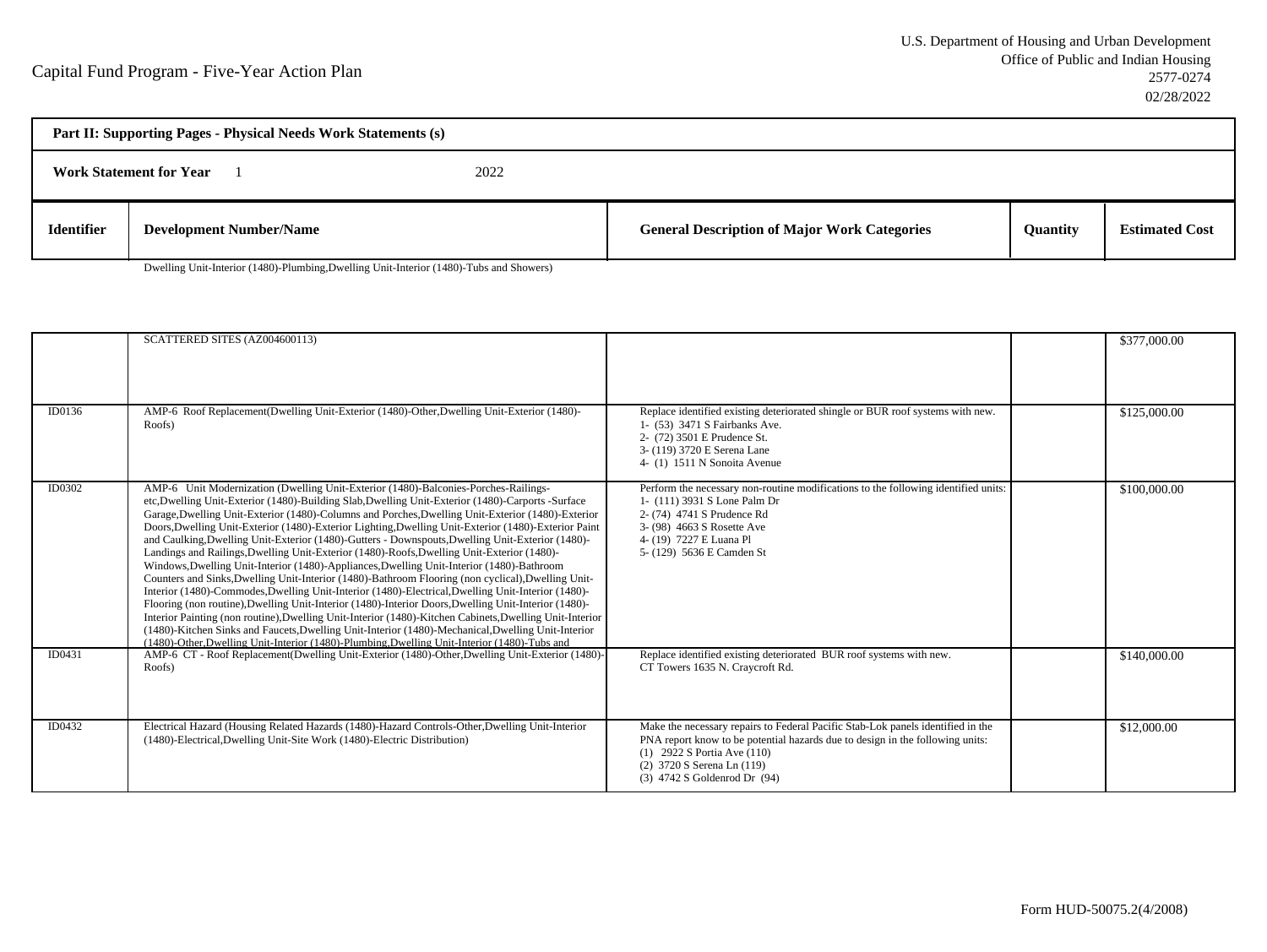| Part II: Supporting Pages - Physical Needs Work Statements (s) |                                |  |                                                                                                                         |          |                       |  |
|----------------------------------------------------------------|--------------------------------|--|-------------------------------------------------------------------------------------------------------------------------|----------|-----------------------|--|
| 2022<br><b>Work Statement for Year</b>                         |                                |  |                                                                                                                         |          |                       |  |
| <b>Identifier</b>                                              | <b>Development Number/Name</b> |  | <b>General Description of Major Work Categories</b>                                                                     | Quantity | <b>Estimated Cost</b> |  |
|                                                                |                                |  | (4) 4741 S Prudence Rd (74)<br>$(5)$ 7655 E Pecan St $(81)$<br>(6) 6725 E Brooks Dr (55)<br>$(7)$ 7426 E 18th St $(31)$ |          |                       |  |

(8) 6425 E Eli Dr (6)

|        | SCATTERED SITES (AZ004500112)                                                                                                                                                                                                                                                                                                                                                                                                                                                                                                                                                                                                                                                                                                                                                                                                                                                                                                                                                                                                                                                                                                   |                                                                                                                                                                                                                                                                                                                    | \$366,000.00 |
|--------|---------------------------------------------------------------------------------------------------------------------------------------------------------------------------------------------------------------------------------------------------------------------------------------------------------------------------------------------------------------------------------------------------------------------------------------------------------------------------------------------------------------------------------------------------------------------------------------------------------------------------------------------------------------------------------------------------------------------------------------------------------------------------------------------------------------------------------------------------------------------------------------------------------------------------------------------------------------------------------------------------------------------------------------------------------------------------------------------------------------------------------|--------------------------------------------------------------------------------------------------------------------------------------------------------------------------------------------------------------------------------------------------------------------------------------------------------------------|--------------|
| ID0148 | AMP-5 Roof Replacement(Dwelling Unit-Exterior (1480)-Roofs)                                                                                                                                                                                                                                                                                                                                                                                                                                                                                                                                                                                                                                                                                                                                                                                                                                                                                                                                                                                                                                                                     | Replace identified existing deteriorated shingle or BUR roof systems with new at<br>the following locations:<br>(174-177) - 3327 E Glenn St. \$50K<br>(74) - 1009-11 E Waverly St. \$25K<br>(6) - 701 S Rosemont Ave \$25K                                                                                         | \$120,000.00 |
| ID0152 | AMP-5 Site Improvements(Dwelling Unit-Site Work (1480)-Asphalt - Concrete - Paving, Dwelling<br>Unit-Site Work (1480)-Curb and Gutter, Dwelling Unit-Site Work (1480)-Other, Dwelling Unit-Site<br>Work (1480)-Parking, Dwelling Unit-Site Work (1480)-Seal Coat, Dwelling Unit-Site Work (1480)-<br>Signage, Dwelling Unit-Site Work (1480)-Striping)                                                                                                                                                                                                                                                                                                                                                                                                                                                                                                                                                                                                                                                                                                                                                                          | 1- Make the necessary repairs to deteriorated parking lots to include: asphalt,<br>striping, signage, concrete apron etc. at the following locations: 751-781 E.<br>Navajo Rd. \$120K<br>2- A&E plan & design options: parking, laundry, etc. \$10K<br>3- A&E exterior lighting & service entrance upgrades. \$10K | \$140,000.00 |
| ID0301 | AMP-5 Unit Modernization (Dwelling Unit-Exterior (1480)-Balconies-Porches-Railings-etc, Dwelling<br>Unit-Exterior (1480)-Building Slab, Dwelling Unit-Exterior (1480)-Carports -Surface Garage, Dwelling<br>Unit-Exterior (1480)-Exterior Doors, Dwelling Unit-Exterior (1480)-Exterior Lighting, Dwelling Unit-<br>Exterior (1480)-Exterior Paint and Caulking, Dwelling Unit-Exterior (1480)-Gutters -<br>Downspouts, Dwelling Unit-Exterior (1480)-Landings and Railings, Dwelling Unit-Exterior (1480)-<br>Mail Facilities, Dwelling Unit-Exterior (1480)-Roofs, Dwelling Unit-Exterior (1480)-<br>Windows, Dwelling Unit-Interior (1480)-Appliances, Dwelling Unit-Interior (1480)-Bathroom<br>Counters and Sinks, Dwelling Unit-Interior (1480)-Bathroom Flooring (non cyclical), Dwelling Unit-<br>Interior (1480)-Commodes, Dwelling Unit-Interior (1480)-Electrical, Dwelling Unit-Interior (1480)-<br>Flooring (non routine), Dwelling Unit-Interior (1480)-Interior Doors, Dwelling Unit-Interior (1480)-<br>Interior Painting (non routine), Dwelling Unit-Interior (1480)-Kitchen Cabinets, Dwelling Unit-Interior | Perform the necessary non-routine modifications to the following identified units:<br>$(114-123)$ 380 E Pastime Rd. $(A-T)$ As they become vacant.<br>$(28) - 224$ W Knox Dr<br>$(36) - 1007$ E Knox Dr<br>(168-69) - 2831-33 N. Edith - Casualty Loss/Modernization                                               | \$100,000.00 |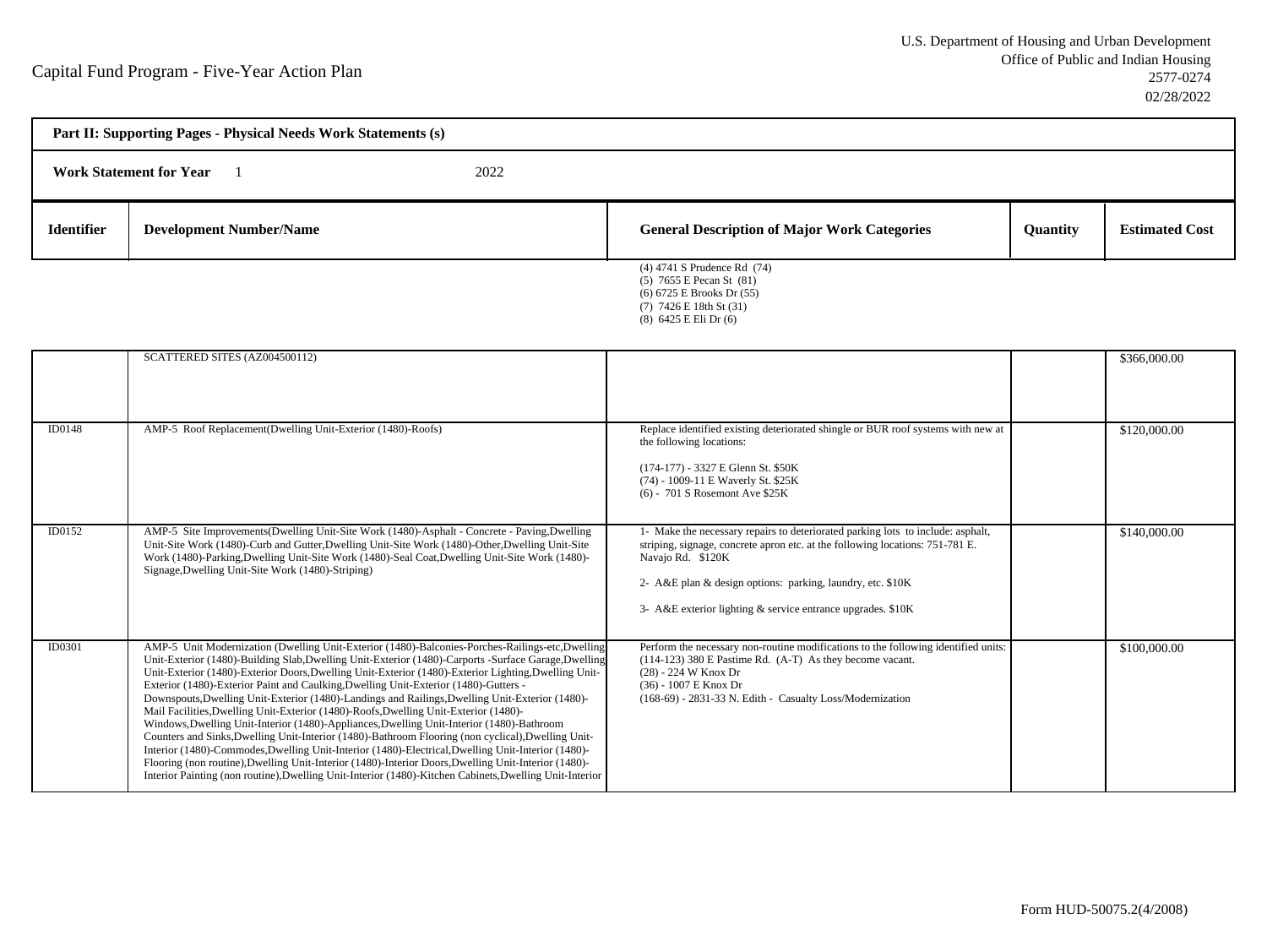| Part II: Supporting Pages - Physical Needs Work Statements (s) |                                                                                                                                                                                                                                                                                                                                                                                                                                                                                                                                                                                                                                                                                                |                                                                                                                                                                                                                                                                                                        |                 |                       |  |  |  |
|----------------------------------------------------------------|------------------------------------------------------------------------------------------------------------------------------------------------------------------------------------------------------------------------------------------------------------------------------------------------------------------------------------------------------------------------------------------------------------------------------------------------------------------------------------------------------------------------------------------------------------------------------------------------------------------------------------------------------------------------------------------------|--------------------------------------------------------------------------------------------------------------------------------------------------------------------------------------------------------------------------------------------------------------------------------------------------------|-----------------|-----------------------|--|--|--|
|                                                                | <b>Work Statement for Year</b><br>2022                                                                                                                                                                                                                                                                                                                                                                                                                                                                                                                                                                                                                                                         |                                                                                                                                                                                                                                                                                                        |                 |                       |  |  |  |
| <b>Identifier</b>                                              | <b>Development Number/Name</b>                                                                                                                                                                                                                                                                                                                                                                                                                                                                                                                                                                                                                                                                 | <b>General Description of Major Work Categories</b>                                                                                                                                                                                                                                                    | <b>Quantity</b> | <b>Estimated Cost</b> |  |  |  |
|                                                                | Dwelling Unit-Interior (1480)-Mechanical, Dwelling Unit-Interior (1480)-Other, Dwelling Unit-Interior<br>(1480)-Plumbing, Dwelling Unit-Interior (1480)-Tubs and Showers, Dwelling Unit-Site Work (1480)-<br>Asphalt - Concrete - Paving, Dwelling Unit-Site Work (1480)-Dumpsters and Enclosures, Dwelling<br>Unit-Site Work (1480)-Electric Distribution, Dwelling Unit-Site Work (1480)-Fence Painting, Dwelling<br>Unit-Site Work (1480)-Fencing, Dwelling Unit-Site Work (1480)-Landscape, Dwelling Unit-Site Work<br>(1480)-Lighting, Dwelling Unit-Site Work (1480)-Seal Coat, Dwelling Unit-Site Work (1480)-Sewer<br>Lines - Mains, Dwelling Unit-Site Work (1480)-Water Lines/Mains) |                                                                                                                                                                                                                                                                                                        |                 |                       |  |  |  |
| ID0424                                                         | Electrical Hazard (Housing Related Hazards (1480)-Hazard Controls-Other, Dwelling Unit-Interior<br>(1480)-Electrical, Dwelling Unit-Site Work (1480)-Electric Distribution)                                                                                                                                                                                                                                                                                                                                                                                                                                                                                                                    | Make the necessary repairs to Federal Pacific Stab-Lok panels identified in the<br>PNA report know to be potential hazards due to design in the following units:<br>(1) (29) 1709 S Winstel Ave<br>(2) (25) 1650 S Beverly Ave<br>(3) (147) 5372 E 32nd St<br>(4) (127) 2434 E Helen St                |                 | \$6,000.00            |  |  |  |
|                                                                | POSADAS SENTINEL, PH. I (AZ004000051)                                                                                                                                                                                                                                                                                                                                                                                                                                                                                                                                                                                                                                                          |                                                                                                                                                                                                                                                                                                        |                 | \$276,500.00          |  |  |  |
| ID0159                                                         | Posadas 140- Water Heaters(Dwelling Unit-Interior (1480)-Electrical, Dwelling Unit-Interior (1480)-<br>Mechanical, Dwelling Unit-Interior (1480)-Other, Dwelling Unit-Interior (1480)-Plumbing, Non-<br>Dwelling Construction - Mechanical (1480)-Hot Water Heaters)                                                                                                                                                                                                                                                                                                                                                                                                                           | Deteriorated water heaters have reached the end of their life expectancy and need<br>to be replaced with new high efficiency models.<br>Units $6-10$ of $60$                                                                                                                                           |                 | \$12,500.00           |  |  |  |
| ID0399                                                         | Posadas 140- Roof Replacement(Dwelling Unit-Exterior (1480)-Balconies-Porches-Railings-<br>etc, Dwelling Unit-Exterior (1480)-Columns and Porches, Dwelling Unit-Exterior (1480)-Gutters -<br>Downspouts, Dwelling Unit-Exterior (1480)-Roofs, Dwelling Unit-Exterior (1480)-Soffits, Non-<br>Dwelling Exterior (1480)-Roofs)                                                                                                                                                                                                                                                                                                                                                                  | Replace identified existing deteriorated roof systems at the following locations:<br>1- PHA - (2-3) 406 W Calle Posadas #1&2<br>2- Scattered Sites=<br>Unit 35 - 571 W Placita Durango<br>Unit 8 - 7035 E Typhoon Flyer Way<br>Unit 7- 7018 E Mitchell Flyer Rd<br>Unit 10 - 2333 W Silverbell Tree Dr |                 | \$142,000.00          |  |  |  |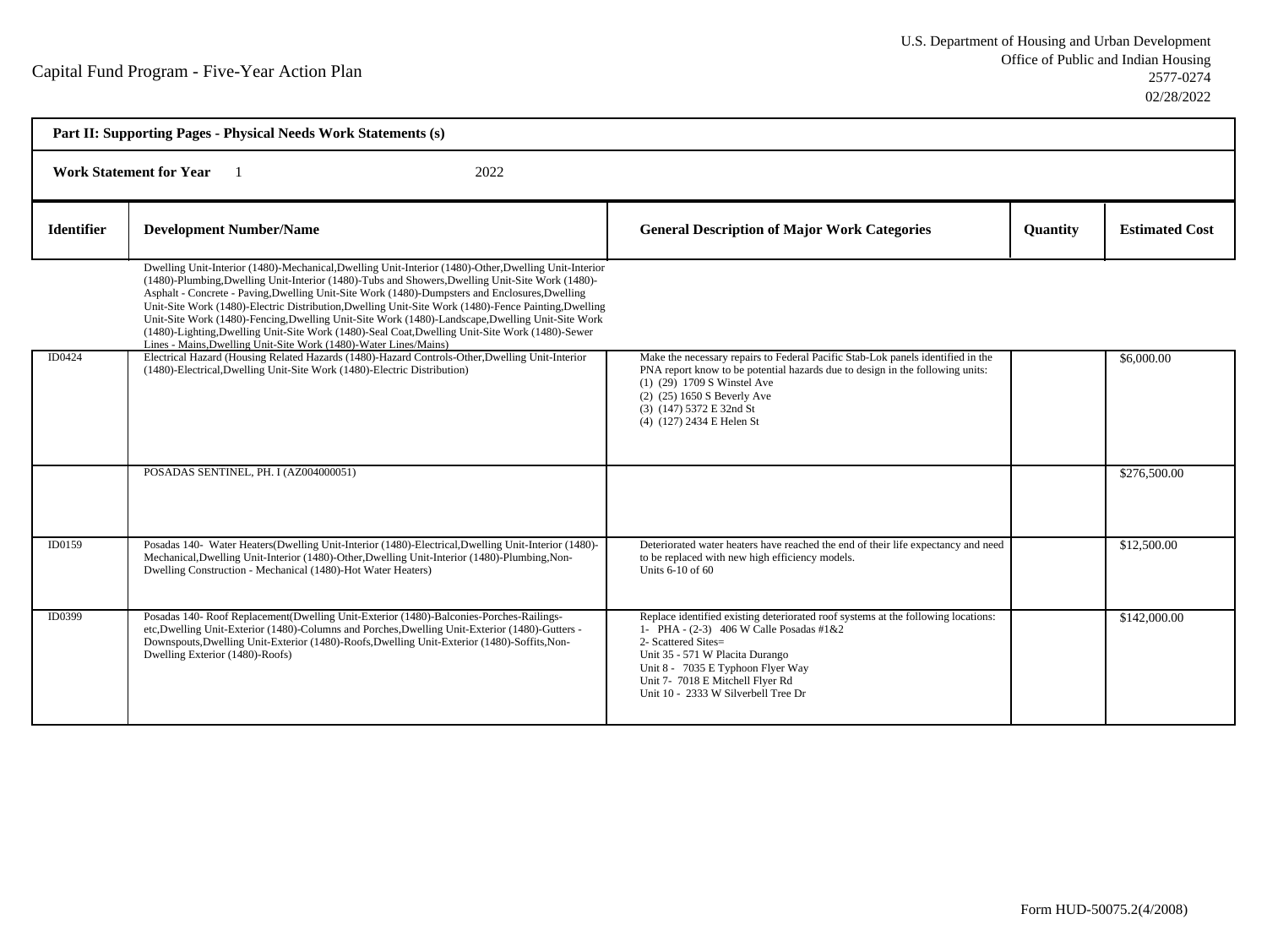| Part II: Supporting Pages - Physical Needs Work Statements (s) |                                                                                                                                                                                                                                                                                                                                                                                                                                                                                                                                                                                                                                                                                                                                                                                                                                                                                                                                                                                                                                                                                                                                                                                                                                                                                                                                           |                                                                                                                                                                                                                            |                 |                       |  |  |  |
|----------------------------------------------------------------|-------------------------------------------------------------------------------------------------------------------------------------------------------------------------------------------------------------------------------------------------------------------------------------------------------------------------------------------------------------------------------------------------------------------------------------------------------------------------------------------------------------------------------------------------------------------------------------------------------------------------------------------------------------------------------------------------------------------------------------------------------------------------------------------------------------------------------------------------------------------------------------------------------------------------------------------------------------------------------------------------------------------------------------------------------------------------------------------------------------------------------------------------------------------------------------------------------------------------------------------------------------------------------------------------------------------------------------------|----------------------------------------------------------------------------------------------------------------------------------------------------------------------------------------------------------------------------|-----------------|-----------------------|--|--|--|
|                                                                | 2022<br><b>Work Statement for Year</b>                                                                                                                                                                                                                                                                                                                                                                                                                                                                                                                                                                                                                                                                                                                                                                                                                                                                                                                                                                                                                                                                                                                                                                                                                                                                                                    |                                                                                                                                                                                                                            |                 |                       |  |  |  |
| <b>Identifier</b>                                              | <b>Development Number/Name</b>                                                                                                                                                                                                                                                                                                                                                                                                                                                                                                                                                                                                                                                                                                                                                                                                                                                                                                                                                                                                                                                                                                                                                                                                                                                                                                            | <b>General Description of Major Work Categories</b>                                                                                                                                                                        | <b>Quantity</b> | <b>Estimated Cost</b> |  |  |  |
| ID0405                                                         | Posadas 140- Replace HVAC System (Dwelling Unit-Interior (1480)-Electrical, Dwelling Unit-<br>Interior (1480)-Mechanical, Dwelling Unit-Exterior (1480)-Other, Dwelling Unit-Interior (1480)-<br>Plumbing, Non-Dwelling Construction - Mechanical (1480)-Cooling Equipment - Systems, Non-<br>Dwelling Construction - Mechanical (1480)-Heating Equipment - System)                                                                                                                                                                                                                                                                                                                                                                                                                                                                                                                                                                                                                                                                                                                                                                                                                                                                                                                                                                       | Replace deteriorated HVAC systems at the following locations:<br>PHA - $(2-3)$ 406 W Calle Posadas #1&2                                                                                                                    |                 | \$16,000.00           |  |  |  |
| ID0409                                                         | Posadas 140- Site Work(Dwelling Unit-Site Work (1480)-Landscape, Non-Dwelling Site Work (1480)-<br>Landscape)                                                                                                                                                                                                                                                                                                                                                                                                                                                                                                                                                                                                                                                                                                                                                                                                                                                                                                                                                                                                                                                                                                                                                                                                                             | A&E for Phase two of landscaping, curb appeal project.                                                                                                                                                                     |                 | \$6,000.00            |  |  |  |
| ID0433                                                         | Posadas - Unit Modernization (Dwelling Unit-Exterior (1480)-Balconies-Porches-Railings-<br>etc, Dwelling Unit-Exterior (1480)-Building Slab, Dwelling Unit-Exterior (1480)-Carports -Surface<br>Garage, Dwelling Unit-Exterior (1480)-Exterior Doors, Dwelling Unit-Exterior (1480)-Exterior<br>Lighting, Dwelling Unit-Exterior (1480)-Exterior Paint and Caulking, Dwelling Unit-Exterior (1480)-<br>Gutters - Downspouts, Dwelling Unit-Exterior (1480)-Landings and Railings, Dwelling Unit-Exterior<br>(1480)-Mail Facilities, Dwelling Unit-Exterior (1480)-Roofs, Dwelling Unit-Exterior (1480)-<br>Windows, Dwelling Unit-Interior (1480)-Appliances, Dwelling Unit-Interior (1480)-Bathroom<br>Counters and Sinks, Dwelling Unit-Interior (1480)-Bathroom Flooring (non cyclical), Dwelling Unit-<br>Interior (1480)-Commodes, Dwelling Unit-Interior (1480)-Electrical, Dwelling Unit-Interior (1480)-<br>Flooring (non routine), Dwelling Unit-Interior (1480)-Interior Doors, Dwelling Unit-Interior (1480)-<br>Interior Painting (non routine), Dwelling Unit-Interior (1480)-Kitchen Cabinets, Dwelling Unit-Interior<br>(1480)-Kitchen Sinks and Faucets, Dwelling Unit-Interior (1480)-Mechanical, Dwelling Unit-Interior<br>(1480)-Other, Dwelling Unit-Interior (1480)-Plumbing, Dwelling Unit-Interior (1480)-Tubs and | Perform the necessary non-routine modifications to the following units:<br>Unit 35 - 571 W Placita Durango<br>Unit 8 - 7035 E Typhoon Flyer Way<br>Unit 7- 7018 E Mitchell Flyer Rd<br>Unit 10 - 2333 W Silverbell Tree Dr |                 | \$100,000.00          |  |  |  |
|                                                                | <b>AUTHORITY-WIDE (NAWASD)</b>                                                                                                                                                                                                                                                                                                                                                                                                                                                                                                                                                                                                                                                                                                                                                                                                                                                                                                                                                                                                                                                                                                                                                                                                                                                                                                            |                                                                                                                                                                                                                            |                 | \$918,086.00          |  |  |  |
| ID0187                                                         | 2022 - Management Improvements(Management Improvement (1408)-Empowerment<br>Activities, Management Improvement (1408)-Equal Opportunity, Management Improvement (1408)-<br>Other)                                                                                                                                                                                                                                                                                                                                                                                                                                                                                                                                                                                                                                                                                                                                                                                                                                                                                                                                                                                                                                                                                                                                                         | PHA Homeowner Activities.<br>Training for PHA staff in operations, procurement and procedures.                                                                                                                             |                 | \$52,418.00           |  |  |  |
| ID0189                                                         | 2022 - Operations (Operations (1406))                                                                                                                                                                                                                                                                                                                                                                                                                                                                                                                                                                                                                                                                                                                                                                                                                                                                                                                                                                                                                                                                                                                                                                                                                                                                                                     | 24% of the total grant amount distributed to AMPS                                                                                                                                                                          |                 | \$611,060.00          |  |  |  |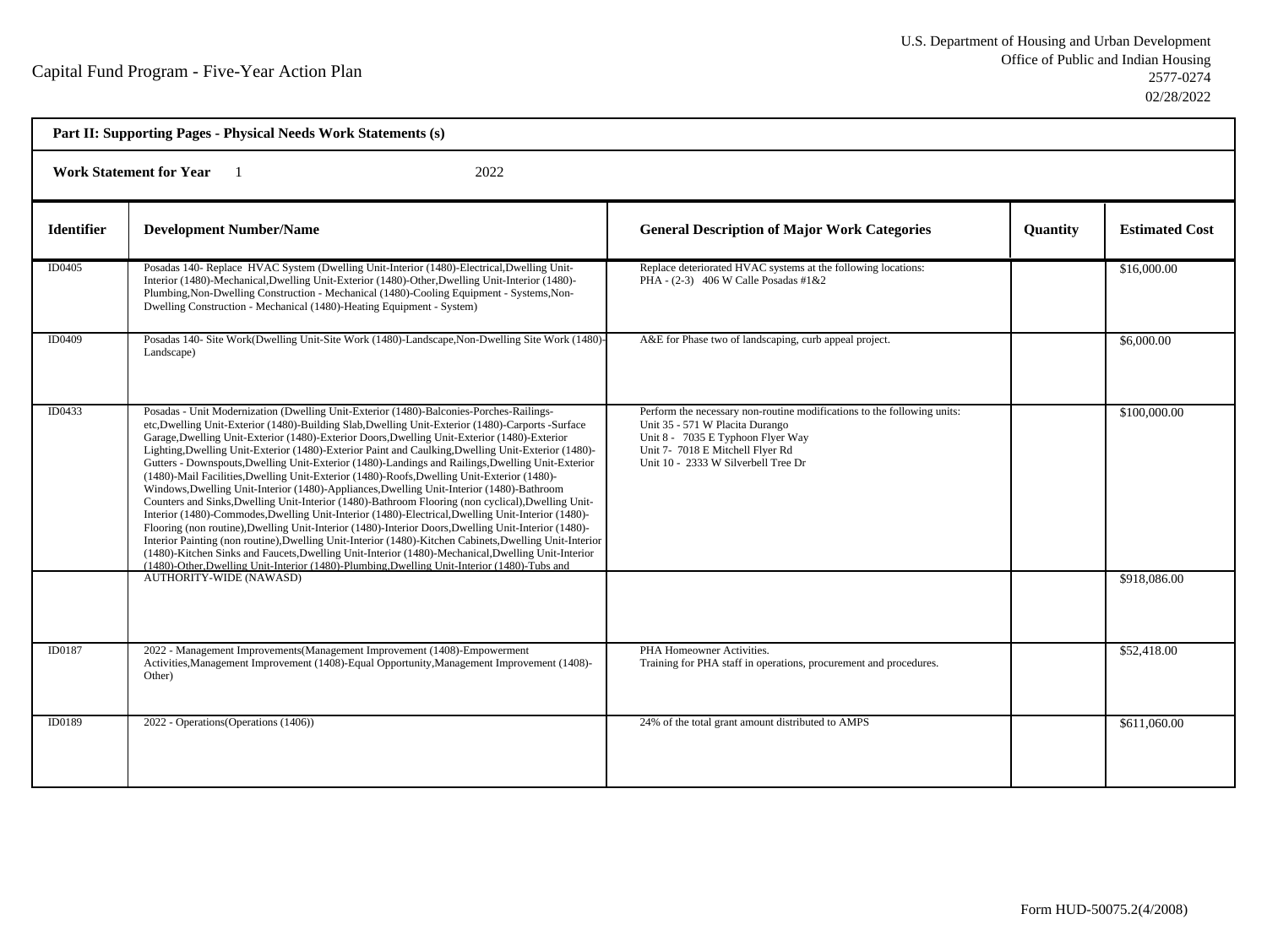| Part II: Supporting Pages - Physical Needs Work Statements (s) |                                                                                                                                                                                                                                                                                                                                                                                                                                                                                                                                                                                                                                       |                                                                                                                                                                                                                                                                                                                                                                                                  |                 |                       |  |  |  |
|----------------------------------------------------------------|---------------------------------------------------------------------------------------------------------------------------------------------------------------------------------------------------------------------------------------------------------------------------------------------------------------------------------------------------------------------------------------------------------------------------------------------------------------------------------------------------------------------------------------------------------------------------------------------------------------------------------------|--------------------------------------------------------------------------------------------------------------------------------------------------------------------------------------------------------------------------------------------------------------------------------------------------------------------------------------------------------------------------------------------------|-----------------|-----------------------|--|--|--|
|                                                                | <b>Work Statement for Year</b><br>2022                                                                                                                                                                                                                                                                                                                                                                                                                                                                                                                                                                                                |                                                                                                                                                                                                                                                                                                                                                                                                  |                 |                       |  |  |  |
| <b>Identifier</b>                                              | <b>Development Number/Name</b>                                                                                                                                                                                                                                                                                                                                                                                                                                                                                                                                                                                                        | <b>General Description of Major Work Categories</b>                                                                                                                                                                                                                                                                                                                                              | <b>Quantity</b> | <b>Estimated Cost</b> |  |  |  |
| ID0190                                                         | 2022 - Administration (Administration (1410)-Other Administration (1410)-Salaries Administration<br>$(1410)$ -Sundry)                                                                                                                                                                                                                                                                                                                                                                                                                                                                                                                 | Administrative costs necessary for the planning, design, implementation and<br>monitoring of physical and Management Improvements.                                                                                                                                                                                                                                                               |                 | \$254,608.00          |  |  |  |
|                                                                | MIXED FINANCE DEVELOPMENT TUCSON HOUSE (AZ004000048)                                                                                                                                                                                                                                                                                                                                                                                                                                                                                                                                                                                  |                                                                                                                                                                                                                                                                                                                                                                                                  |                 | \$67,000.00           |  |  |  |
| ID0274                                                         | Bathroom Modifications (Dwelling Unit-Interior (1480)-Bathroom Counters and Sinks, Dwelling Unit-<br>Interior (1480)-Flooring (non routine), Dwelling Unit-Interior (1480)-Plumbing, Dwelling Unit-Interior<br>(1480)-Tubs and Showers)                                                                                                                                                                                                                                                                                                                                                                                               | Tub, showers, surrounds, sinks and vanities are in need of specific non-routine<br>repairs in units:<br>219,320,413,504,614,702,819, 923                                                                                                                                                                                                                                                         |                 | \$12,000.00           |  |  |  |
| ID0276                                                         | Physical Plant Repairs (Dwelling Unit-Interior (1480)-Plumbing, Non-Dwelling Construction -<br>Mechanical (1480)-Central Boiler, Non-Dwelling Construction - Mechanical (1480)-Central<br>Chiller, Non-Dwelling Construction - Mechanical (1480)-Cooling Equipment - Systems, Non-Dwelling<br>Construction - Mechanical (1480)-Electric Distribution, Non-Dwelling Construction - Mechanical<br>(1480)-Generator, Non-Dwelling Construction - Mechanical (1480)-Heating Equipment - System, Non-<br>Dwelling Construction - Mechanical (1480)-Hot Water Heaters, Non-Dwelling Construction -<br>Mechanical (1480)-Water Distribution) | Make the necessary repairs "as needed" to HVAC, boilers, chillers, pumps,<br>piping, generator, motors that provide heating, cooling and domestic hot water to<br>the building residents. This is needed pending the anticipated award of the<br>Choice Neighborhood Grant.<br>Replace deteriorated HVAC chilled water pipes as reported by tenants. Units not<br>know until they begin to leak. |                 | \$20,000.00           |  |  |  |
| ID0277                                                         | Building Repairs (Contract Administration (1480)-Other Fees and Costs, Non-Dwelling Construction-<br>New Construction (1480)-Other, Non-Dwelling Construction-New Construction (1480)-Shop, Non-<br>Dwelling Interior (1480)-Other, Non-Dwelling Interior (1480)-Shop)                                                                                                                                                                                                                                                                                                                                                                | Contract with A&E services to evaluate, design, draw plans and provide estimated<br>cost to repair deteriorated concrete ceiling in the physical plant room.                                                                                                                                                                                                                                     |                 | \$10,000.00           |  |  |  |
| ID0282                                                         | Contract Administration - Relocation Costs (Contract Administration (1480)-Relocation)                                                                                                                                                                                                                                                                                                                                                                                                                                                                                                                                                | Anticipated resident relocation costs pending the award of the Choice<br>Neighborhood Grant.                                                                                                                                                                                                                                                                                                     |                 | \$5,000.00            |  |  |  |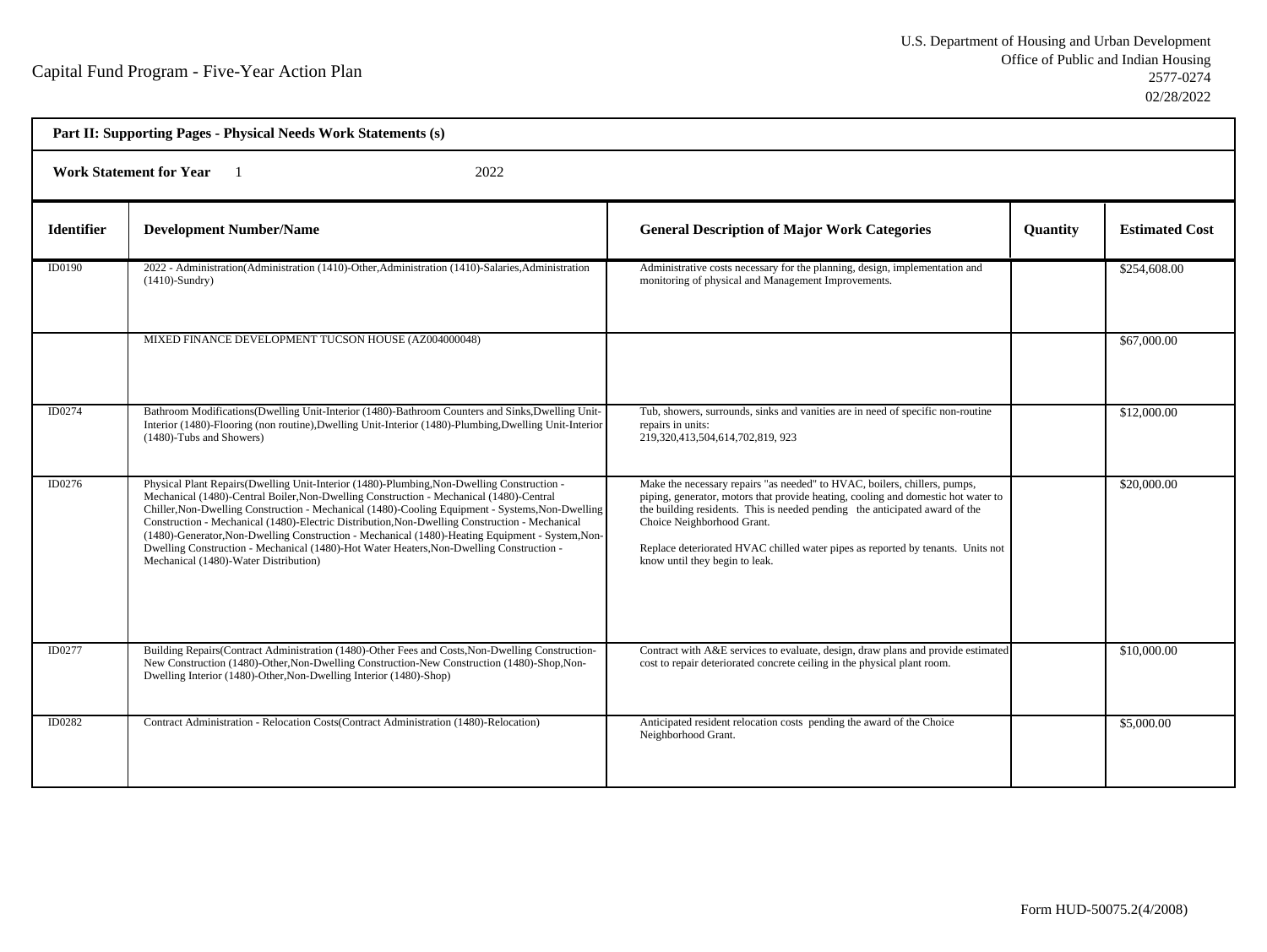| Part II: Supporting Pages - Physical Needs Work Statements (s) |                                                                                                                                                                                                                                                                                                                                                                                                                                                                                                                                                                                                                                                                                                                                                                                                                                                                                                                                                                                                                                                                                                                                                                                                                |                                                                                                                                                                                                                                                                                                                                              |                 |                       |  |  |
|----------------------------------------------------------------|----------------------------------------------------------------------------------------------------------------------------------------------------------------------------------------------------------------------------------------------------------------------------------------------------------------------------------------------------------------------------------------------------------------------------------------------------------------------------------------------------------------------------------------------------------------------------------------------------------------------------------------------------------------------------------------------------------------------------------------------------------------------------------------------------------------------------------------------------------------------------------------------------------------------------------------------------------------------------------------------------------------------------------------------------------------------------------------------------------------------------------------------------------------------------------------------------------------|----------------------------------------------------------------------------------------------------------------------------------------------------------------------------------------------------------------------------------------------------------------------------------------------------------------------------------------------|-----------------|-----------------------|--|--|
| <b>Work Statement for Year</b><br>2022                         |                                                                                                                                                                                                                                                                                                                                                                                                                                                                                                                                                                                                                                                                                                                                                                                                                                                                                                                                                                                                                                                                                                                                                                                                                |                                                                                                                                                                                                                                                                                                                                              |                 |                       |  |  |
| <b>Identifier</b>                                              | <b>Development Number/Name</b>                                                                                                                                                                                                                                                                                                                                                                                                                                                                                                                                                                                                                                                                                                                                                                                                                                                                                                                                                                                                                                                                                                                                                                                 | <b>General Description of Major Work Categories</b>                                                                                                                                                                                                                                                                                          | <b>Quantity</b> | <b>Estimated Cost</b> |  |  |
| ID0285                                                         | Site Improvements (Dwelling Unit-Site Work (1480)-Asphalt - Concrete - Paving, Dwelling Unit-Site<br>Work (1480)-Lighting, Dwelling Unit-Site Work (1480)-Other, Dwelling Unit-Site Work (1480)-<br>Parking, Dwelling Unit-Site Work (1480)-Seal Coat, Dwelling Unit-Site Work (1480)-Striping, Non-<br>Dwelling Exterior (1480)-Lighting, Non-Dwelling Site Work (1480)-Lighting)                                                                                                                                                                                                                                                                                                                                                                                                                                                                                                                                                                                                                                                                                                                                                                                                                             | Replace deteriorated light fixtures at covered walkways and parking areas.<br>Install bollards at main water line near loading dock.                                                                                                                                                                                                         |                 | \$10,000.00           |  |  |
| ID0388                                                         | Elevator Modernization(Non-Dwelling Construction - Mechanical (1480)-Smoke/Fire Detection, Non-<br>Dwelling Construction - Mechanical (1480)-Cooling Equipment - Systems, Non-Dwelling<br>Construction - Mechanical (1480)-Electric Distribution, Non-Dwelling Construction - Mechanical<br>(1480)-Elevator, Non-Dwelling Construction - Mechanical (1480)-Fire Suppression System, Non-<br>Dwelling Construction - Mechanical (1480)-Generator, Non-Dwelling Construction - Mechanical<br>(1480)-Security - Fire Alarm)                                                                                                                                                                                                                                                                                                                                                                                                                                                                                                                                                                                                                                                                                       | The (3) elevators have reached the end of their life expectancy, abnormal<br>breakdowns, parts are not available, one elevator is out of service due to fire<br>damage posing an immediate threat to the health and safety of the residents.<br>Adding a contingency in the event that actual project expenses exceed the<br>estimated cost. |                 | \$10,000.00           |  |  |
|                                                                | LANDER APTS - PHASE II (AZ004100115)                                                                                                                                                                                                                                                                                                                                                                                                                                                                                                                                                                                                                                                                                                                                                                                                                                                                                                                                                                                                                                                                                                                                                                           |                                                                                                                                                                                                                                                                                                                                              |                 | \$45,000.00           |  |  |
| ID0374                                                         | LG- Site Improvement - A&E(Contract Administration (1480)-Other Fees and Costs)                                                                                                                                                                                                                                                                                                                                                                                                                                                                                                                                                                                                                                                                                                                                                                                                                                                                                                                                                                                                                                                                                                                                | Procure an A&E firm to design plans for the replacement of deteriorated exterior<br>lighting with new energy efficient lighting and oversee the installation process at<br>the Lander Gardens Complex (115).                                                                                                                                 |                 | \$15,000.00           |  |  |
| ID0417                                                         | Lander Gardens - Unit Modernization (Dwelling Unit-Exterior (1480)-Balconies-Porches-Railings-<br>etc, Dwelling Unit-Exterior (1480)-Building Slab, Dwelling Unit-Exterior (1480)-Columns and<br>Porches, Dwelling Unit-Exterior (1480)-Decks and Patios, Dwelling Unit-Exterior (1480)-Exterior<br>Doors, Dwelling Unit-Exterior (1480)-Exterior Lighting, Dwelling Unit-Exterior (1480)-Exterior Paint<br>and Caulking, Dwelling Unit-Exterior (1480)-Gutters - Downspouts, Dwelling Unit-Exterior (1480)-<br>Windows, Dwelling Unit-Interior (1480)-Appliances, Dwelling Unit-Interior (1480)-Bathroom<br>Counters and Sinks, Dwelling Unit-Interior (1480)-Bathroom Flooring (non cyclical), Dwelling Unit-<br>Interior (1480)-Commodes, Dwelling Unit-Interior (1480)-Electrical, Dwelling Unit-Interior (1480)-<br>Flooring (non routine), Dwelling Unit-Interior (1480)-Interior Doors, Dwelling Unit-Interior (1480)-<br>Interior Painting (non routine), Dwelling Unit-Interior (1480)-Kitchen Cabinets, Dwelling Unit-Interior<br>(1480)-Kitchen Sinks and Faucets, Dwelling Unit-Interior (1480)-Other, Dwelling Unit-Interior (1480)-<br>Plumbing, Dwelling Unit-Interior (1480)-Tubs and Showers) | Perform the necessary non-routine modifications to vacated units as they become<br>available. Due to a low vacancy rate as a unit becomes available it will be put on<br>off line status undergo Modernization.                                                                                                                              |                 | \$30,000.00           |  |  |
|                                                                | Subtotal of Estimated Cost                                                                                                                                                                                                                                                                                                                                                                                                                                                                                                                                                                                                                                                                                                                                                                                                                                                                                                                                                                                                                                                                                                                                                                                     |                                                                                                                                                                                                                                                                                                                                              |                 | \$2,546,086.00        |  |  |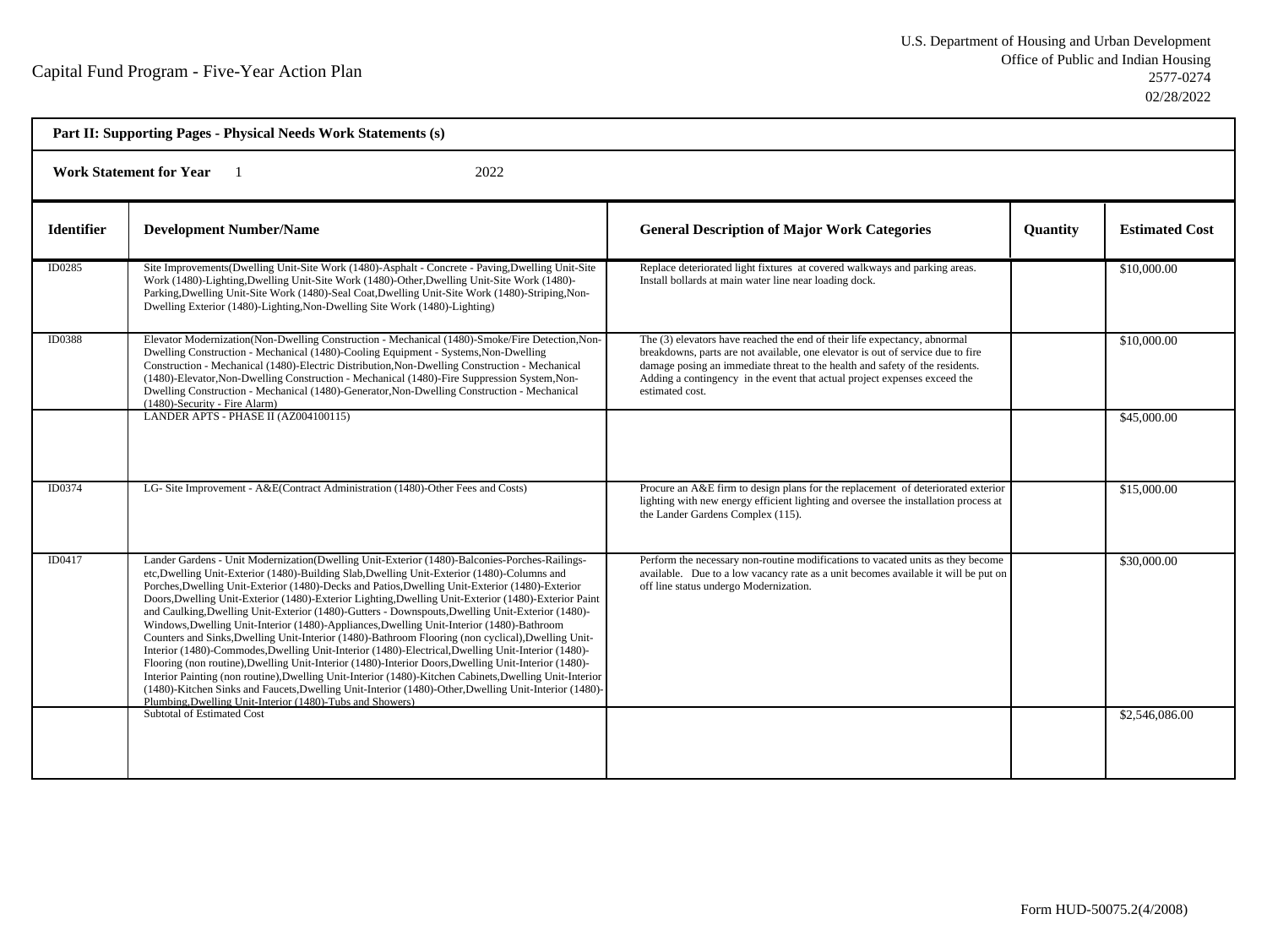h

| Part II: Supporting Pages - Physical Needs Work Statements (s) |                                                                                                                                                                                                                                                                                                                                                                                                                                                                                                                                                                                                                                                                                                                                                                                                                                                                                                                                                                                                                                                                                                                                                                                                                                                                                                                                                                                                                                                                                                                                                                                                                                                                                                                                                                                                                                                                                                  |                                                                                                                                                                                                     |                 |                              |  |  |  |
|----------------------------------------------------------------|--------------------------------------------------------------------------------------------------------------------------------------------------------------------------------------------------------------------------------------------------------------------------------------------------------------------------------------------------------------------------------------------------------------------------------------------------------------------------------------------------------------------------------------------------------------------------------------------------------------------------------------------------------------------------------------------------------------------------------------------------------------------------------------------------------------------------------------------------------------------------------------------------------------------------------------------------------------------------------------------------------------------------------------------------------------------------------------------------------------------------------------------------------------------------------------------------------------------------------------------------------------------------------------------------------------------------------------------------------------------------------------------------------------------------------------------------------------------------------------------------------------------------------------------------------------------------------------------------------------------------------------------------------------------------------------------------------------------------------------------------------------------------------------------------------------------------------------------------------------------------------------------------|-----------------------------------------------------------------------------------------------------------------------------------------------------------------------------------------------------|-----------------|------------------------------|--|--|--|
|                                                                | 2023<br><b>Work Statement for Year</b><br>$\overline{2}$                                                                                                                                                                                                                                                                                                                                                                                                                                                                                                                                                                                                                                                                                                                                                                                                                                                                                                                                                                                                                                                                                                                                                                                                                                                                                                                                                                                                                                                                                                                                                                                                                                                                                                                                                                                                                                         |                                                                                                                                                                                                     |                 |                              |  |  |  |
| <b>Identifier</b>                                              | <b>Development Number/Name</b>                                                                                                                                                                                                                                                                                                                                                                                                                                                                                                                                                                                                                                                                                                                                                                                                                                                                                                                                                                                                                                                                                                                                                                                                                                                                                                                                                                                                                                                                                                                                                                                                                                                                                                                                                                                                                                                                   | <b>General Description of Major Work Categories</b>                                                                                                                                                 | <b>Quantity</b> | <b>Estimated Cost</b>        |  |  |  |
|                                                                | SCATTERED SITES (AZ004300110)                                                                                                                                                                                                                                                                                                                                                                                                                                                                                                                                                                                                                                                                                                                                                                                                                                                                                                                                                                                                                                                                                                                                                                                                                                                                                                                                                                                                                                                                                                                                                                                                                                                                                                                                                                                                                                                                    |                                                                                                                                                                                                     |                 | \$210,000.00                 |  |  |  |
| ID0166                                                         | AMP-3 Roof Replacement(Dwelling Unit-Exterior (1480)-Roofs)                                                                                                                                                                                                                                                                                                                                                                                                                                                                                                                                                                                                                                                                                                                                                                                                                                                                                                                                                                                                                                                                                                                                                                                                                                                                                                                                                                                                                                                                                                                                                                                                                                                                                                                                                                                                                                      | Replace the existing deteriorated roof systems at following locations:<br>1-3031 N. Castro \$65K Unit (47-52)<br>2-870 & 871 W. Calle Sur \$58K (78-83)                                             |                 | \$100,000.00                 |  |  |  |
| ID0169                                                         | AMP-3 Site Improvements -Parking(Dwelling Unit-Site Work (1480)-Other, Dwelling Unit-Site Work<br>(1480)-Parking, Dwelling Unit-Site Work (1480)-Seal Coat, Dwelling Unit-Site Work (1480)-Striping)                                                                                                                                                                                                                                                                                                                                                                                                                                                                                                                                                                                                                                                                                                                                                                                                                                                                                                                                                                                                                                                                                                                                                                                                                                                                                                                                                                                                                                                                                                                                                                                                                                                                                             | Make the necessary repairs to deteriorated parking lots to include: asphalt,<br>striping, signage, concrete apron etc. at the following locations:<br>211 N. Delano St.                             |                 | \$10,000.00                  |  |  |  |
| ID0303                                                         | AMP-3 Unit Modernization (Dwelling Unit-Site Work (1480)-Fencing, Dwelling Unit-Exterior<br>(1480)-Balconies-Porches-Railings-etc,Dwelling Unit-Exterior (1480)-Building Slab,Dwelling Unit-<br>Exterior (1480)-Carports -Surface Garage, Dwelling Unit-Site Work (1480)-Landscape, Dwelling Unit-<br>Site Work (1480)-Lighting, Dwelling Unit-Exterior (1480)-Exterior Doors, Dwelling Unit-Exterior<br>(1480)-Exterior Lighting, Dwelling Unit-Exterior (1480)-Exterior Paint and Caulking, Dwelling Unit-<br>Exterior (1480)-Gutters - Downspouts, Dwelling Unit-Exterior (1480)-Landings and Railings, Dwelling<br>Unit-Exterior (1480)-Mail Facilities, Dwelling Unit-Exterior (1480)-Roofs, Dwelling Unit-Exterior<br>(1480)-Windows, Dwelling Unit-Interior (1480)-Appliances, Dwelling Unit-Interior (1480)-Bathroom<br>Counters and Sinks, Dwelling Unit-Interior (1480)-Bathroom Flooring (non cyclical), Dwelling Unit-<br>Interior (1480)-Commodes, Dwelling Unit-Interior (1480)-Electrical, Dwelling Unit-Interior (1480)-<br>Flooring (non routine), Dwelling Unit-Interior (1480)-Interior Doors, Dwelling Unit-Interior (1480)-<br>Interior Painting (non routine), Dwelling Unit-Interior (1480)-Kitchen Cabinets, Dwelling Unit-Interior<br>(1480)-Kitchen Sinks and Faucets, Dwelling Unit-Interior (1480)-Mechanical, Dwelling Unit-Interior<br>(1480)-Other, Dwelling Unit-Interior (1480)-Plumbing, Dwelling Unit-Interior (1480)-Tubs and<br>Showers, Dwelling Unit-Site Work (1480)-Asphalt - Concrete - Paving, Dwelling Unit-Site Work<br>(1480)-Dumpsters and Enclosures, Dwelling Unit-Site Work (1480)-Electric Distribution, Dwelling<br>Unit-Site Work (1480)-Fence Painting, Dwelling Unit-Site Work (1480)-Seal Coat, Dwelling Unit-Site<br>Work (1480)-Sewer Lines - Mains Dwelling Unit-Site Work (1480)-Water Lines/Mains)<br>SCATTERED SITES (AZ004400111) | Perform the necessary non-routine modifications to the following identified units:<br>1-2210 W Window Rock Dr (98)<br>2-105 E Lee St (85)<br>3-1755 S. San Antonio (119)<br>4-1717 S Via Hondo (55) |                 | \$100,000.00<br>\$258,000.00 |  |  |  |
|                                                                |                                                                                                                                                                                                                                                                                                                                                                                                                                                                                                                                                                                                                                                                                                                                                                                                                                                                                                                                                                                                                                                                                                                                                                                                                                                                                                                                                                                                                                                                                                                                                                                                                                                                                                                                                                                                                                                                                                  |                                                                                                                                                                                                     |                 |                              |  |  |  |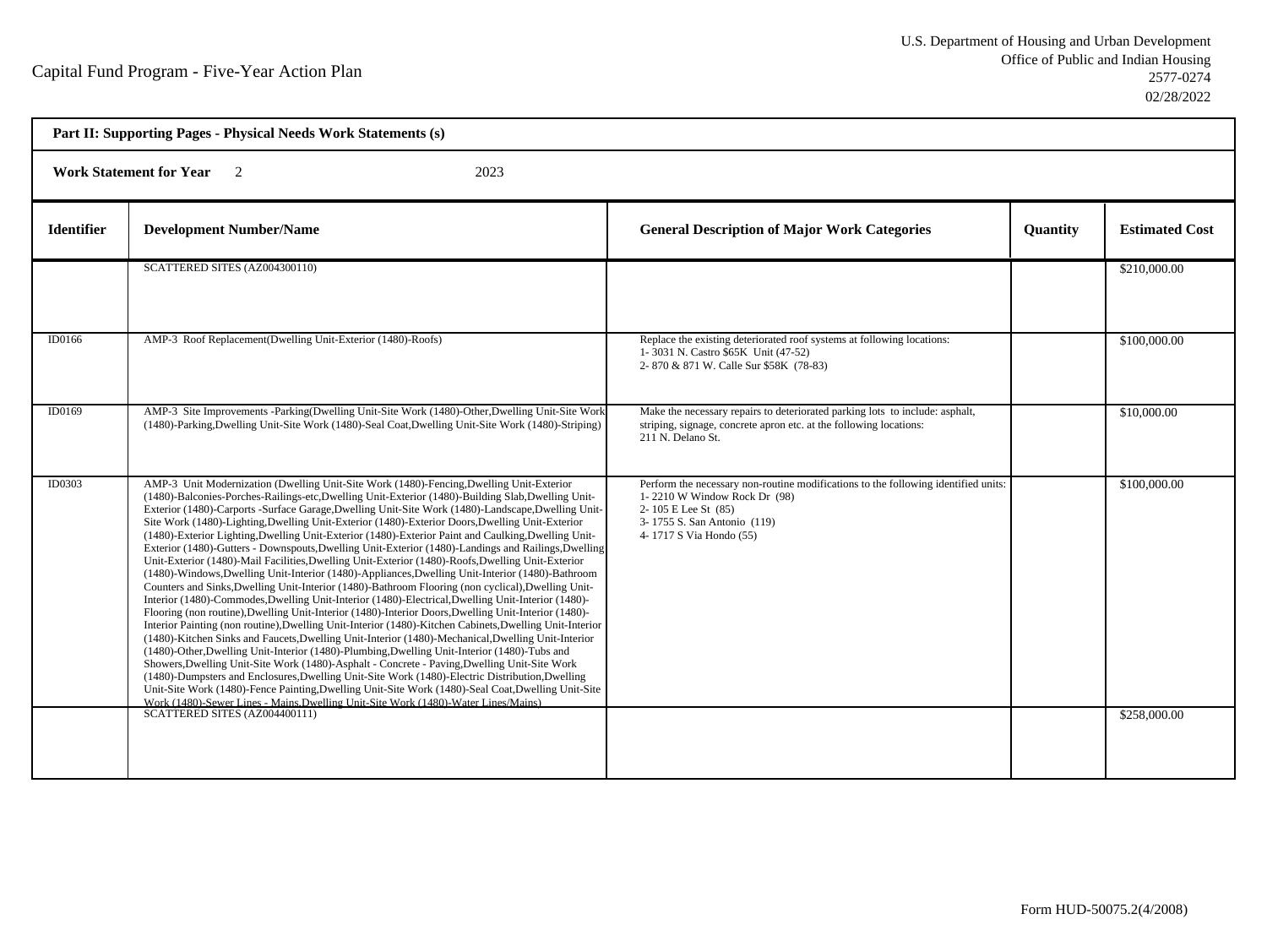| Part II: Supporting Pages - Physical Needs Work Statements (s) |                                                                                                                                                                                                                                                                                                                                                                                                                                                                                                                                                                                                                                                                                                                                                                                                                                                                                                                                                                                                                                                                                                                                                                                                                                                                                                                                                                                                                                                                                                                                                                                                                                                                                                                                                                                                                                                  |                                                                                                                                                                                                                                                                                                                         |                 |                       |  |
|----------------------------------------------------------------|--------------------------------------------------------------------------------------------------------------------------------------------------------------------------------------------------------------------------------------------------------------------------------------------------------------------------------------------------------------------------------------------------------------------------------------------------------------------------------------------------------------------------------------------------------------------------------------------------------------------------------------------------------------------------------------------------------------------------------------------------------------------------------------------------------------------------------------------------------------------------------------------------------------------------------------------------------------------------------------------------------------------------------------------------------------------------------------------------------------------------------------------------------------------------------------------------------------------------------------------------------------------------------------------------------------------------------------------------------------------------------------------------------------------------------------------------------------------------------------------------------------------------------------------------------------------------------------------------------------------------------------------------------------------------------------------------------------------------------------------------------------------------------------------------------------------------------------------------|-------------------------------------------------------------------------------------------------------------------------------------------------------------------------------------------------------------------------------------------------------------------------------------------------------------------------|-----------------|-----------------------|--|
| 2023<br><b>Work Statement for Year</b>                         |                                                                                                                                                                                                                                                                                                                                                                                                                                                                                                                                                                                                                                                                                                                                                                                                                                                                                                                                                                                                                                                                                                                                                                                                                                                                                                                                                                                                                                                                                                                                                                                                                                                                                                                                                                                                                                                  |                                                                                                                                                                                                                                                                                                                         |                 |                       |  |
| <b>Identifier</b>                                              | <b>Development Number/Name</b>                                                                                                                                                                                                                                                                                                                                                                                                                                                                                                                                                                                                                                                                                                                                                                                                                                                                                                                                                                                                                                                                                                                                                                                                                                                                                                                                                                                                                                                                                                                                                                                                                                                                                                                                                                                                                   | <b>General Description of Major Work Categories</b>                                                                                                                                                                                                                                                                     | <b>Quantity</b> | <b>Estimated Cost</b> |  |
| ID0172                                                         | AMP-4 Roof Replacement(Dwelling Unit-Exterior (1480)-Roofs)                                                                                                                                                                                                                                                                                                                                                                                                                                                                                                                                                                                                                                                                                                                                                                                                                                                                                                                                                                                                                                                                                                                                                                                                                                                                                                                                                                                                                                                                                                                                                                                                                                                                                                                                                                                      | Replace the existing deteriorated roof systems at following locations:<br>1-1810 E. Oregon St. (50)<br>2-2161 E. Honeysuckle St. (77)<br>3-4751 S. Warren Ave. (106)<br>4-4701 S Warren Ave. (109)                                                                                                                      |                 | \$100,000.00          |  |
| ID0192                                                         | AMP-4 Aluminum Fascia (Dwelling Unit-Exterior (1480)-Exterior Paint and Caulking, Dwelling<br>Unit-Exterior (1480)-Other)                                                                                                                                                                                                                                                                                                                                                                                                                                                                                                                                                                                                                                                                                                                                                                                                                                                                                                                                                                                                                                                                                                                                                                                                                                                                                                                                                                                                                                                                                                                                                                                                                                                                                                                        | Deteriorated wood and paint on fascia and posts are creating a REAC inspection<br>and maintenance paint failure issue. Covering fascia and posts with aluminum<br>will resolve these issues. This will be done at the following locations:<br>1-2141 E. Balsam Circle<br>2- 302 W. Virginia St.<br>3-710 W. Calle Romeo |                 | \$8,000.00            |  |
| ID0225                                                         | AMP-4 Site Improvements (Dwelling Unit-Site Work (1480)-Asphalt - Concrete - Paving, Dwelling<br>Unit-Site Work (1480)-Other, Dwelling Unit-Site Work (1480)-Parking, Dwelling Unit-Site Work<br>(1480)-Seal Coat, Dwelling Unit-Site Work (1480)-Striping)                                                                                                                                                                                                                                                                                                                                                                                                                                                                                                                                                                                                                                                                                                                                                                                                                                                                                                                                                                                                                                                                                                                                                                                                                                                                                                                                                                                                                                                                                                                                                                                      | Make the necessary repairs to deteriorated parking lots to include: asphalt,<br>striping, signage, concrete apron etc. at the following locations:<br>316,340,348,356 W Lerdo Rd.                                                                                                                                       |                 | \$12,000.00           |  |
| ID0304                                                         | AMP-4 Unit Modernization (Dwelling Unit-Exterior (1480)-Balconies-Porches-Railings-etc,Dwelling<br>Unit-Exterior (1480)-Building Slab, Dwelling Unit-Exterior (1480)-Carports -Surface Garage, Dwelling<br>Unit-Exterior (1480)-Exterior Doors, Dwelling Unit-Exterior (1480)-Exterior Lighting, Dwelling Unit-<br>Exterior (1480)-Exterior Paint and Caulking, Dwelling Unit-Exterior (1480)-Gutters -<br>Downspouts, Dwelling Unit-Exterior (1480)-Landings and Railings, Dwelling Unit-Exterior (1480)-<br>Mail Facilities, Dwelling Unit-Exterior (1480)-Roofs, Dwelling Unit-Exterior (1480)-<br>Windows, Dwelling Unit-Interior (1480)-Appliances, Dwelling Unit-Interior (1480)-Bathroom<br>Counters and Sinks, Dwelling Unit-Interior (1480)-Bathroom Flooring (non cyclical), Dwelling Unit-<br>Interior (1480)-Commodes, Dwelling Unit-Interior (1480)-Electrical, Dwelling Unit-Interior (1480)-<br>Flooring (non routine), Dwelling Unit-Interior (1480)-Interior Doors, Dwelling Unit-Interior (1480)-<br>Interior Painting (non routine), Dwelling Unit-Interior (1480)-Kitchen Cabinets, Dwelling Unit-Interior<br>(1480)-Kitchen Sinks and Faucets, Dwelling Unit-Interior (1480)-Mechanical, Dwelling Unit-Interior<br>(1480)-Other, Dwelling Unit-Interior (1480)-Plumbing, Dwelling Unit-Interior (1480)-Tubs and<br>Showers, Dwelling Unit-Site Work (1480)-Asphalt - Concrete - Paving, Dwelling Unit-Site Work<br>(1480)-Dumpsters and Enclosures, Dwelling Unit-Site Work (1480)-Electric Distribution, Dwelling<br>Unit-Site Work (1480)-Fence Painting, Dwelling Unit-Site Work (1480)-Fencing, Dwelling Unit-Site<br>Work (1480)-Landscape, Dwelling Unit-Site Work (1480)-Lighting, Dwelling Unit-Site Work (1480)-<br>Seal Coat, Dwelling Unit-Site Work (1480)-Sewer Lines - Mains, Dwelling Unit-Site Work (1480)- | Perform the necessary non-routine modifications to the following identified units:<br>1-340 W. Lerdo Rd (42)<br>2-1512 E. Ohio St (100)<br>3-2161 E. Honeysuckle St (77)<br>4-316 W. Wedwick St (117)                                                                                                                   |                 | \$138,000.00          |  |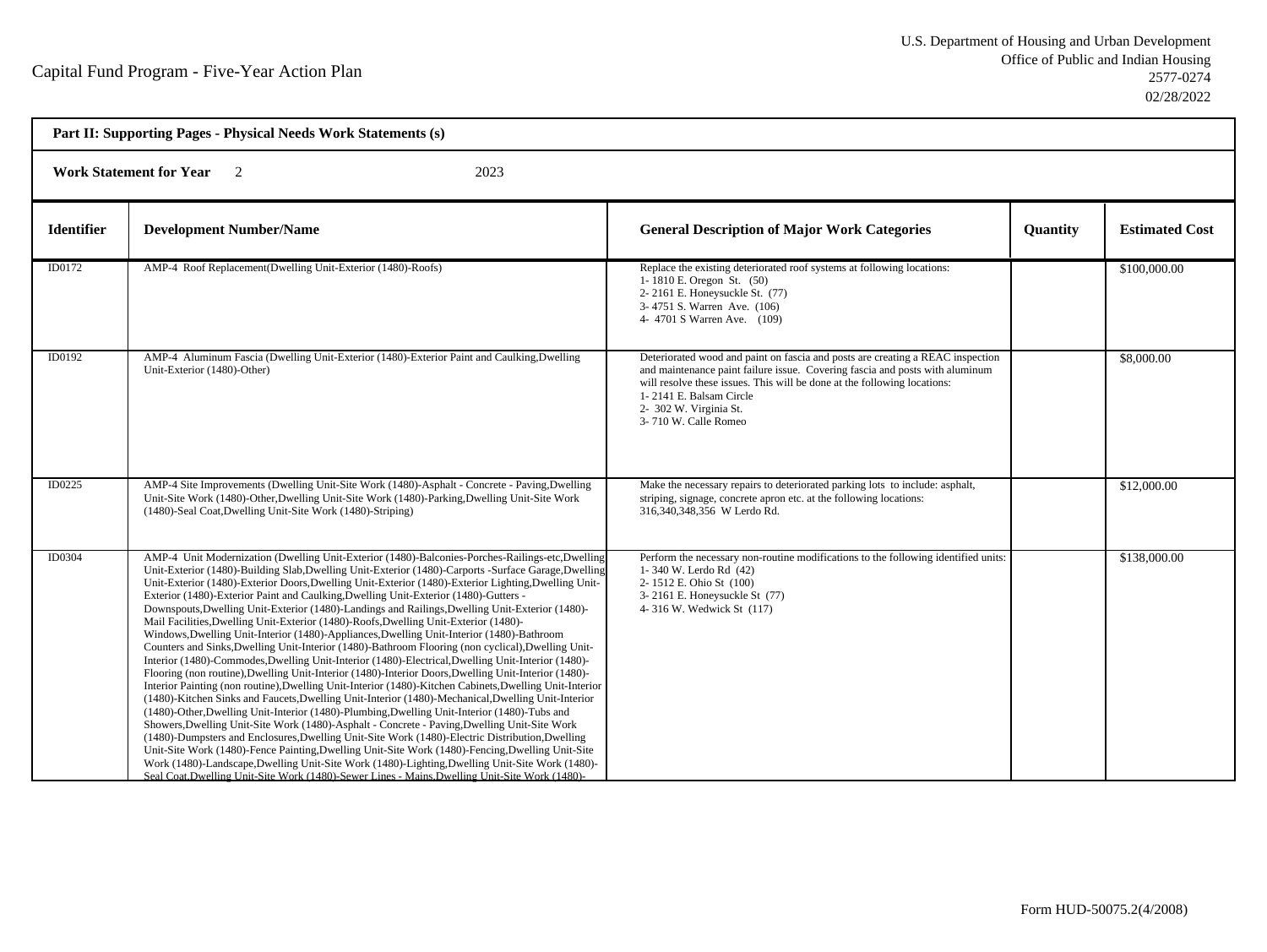| Part II: Supporting Pages - Physical Needs Work Statements (s) |                                                                                                                                                                                                                                                                                                                                                                                                                                                                                                                                                                                                                                                                                                                                                                                                                                                                                                                                                                                                                                                                                                                                                                                                                                                                                                                                                                                                                                                                                                                                                                                                                                                                                                                                                                                                                                                   |                                                                                                                                                                                                                                                                          |          |                       |  |
|----------------------------------------------------------------|---------------------------------------------------------------------------------------------------------------------------------------------------------------------------------------------------------------------------------------------------------------------------------------------------------------------------------------------------------------------------------------------------------------------------------------------------------------------------------------------------------------------------------------------------------------------------------------------------------------------------------------------------------------------------------------------------------------------------------------------------------------------------------------------------------------------------------------------------------------------------------------------------------------------------------------------------------------------------------------------------------------------------------------------------------------------------------------------------------------------------------------------------------------------------------------------------------------------------------------------------------------------------------------------------------------------------------------------------------------------------------------------------------------------------------------------------------------------------------------------------------------------------------------------------------------------------------------------------------------------------------------------------------------------------------------------------------------------------------------------------------------------------------------------------------------------------------------------------|--------------------------------------------------------------------------------------------------------------------------------------------------------------------------------------------------------------------------------------------------------------------------|----------|-----------------------|--|
| <b>Work Statement for Year</b><br>$\overline{2}$<br>2023       |                                                                                                                                                                                                                                                                                                                                                                                                                                                                                                                                                                                                                                                                                                                                                                                                                                                                                                                                                                                                                                                                                                                                                                                                                                                                                                                                                                                                                                                                                                                                                                                                                                                                                                                                                                                                                                                   |                                                                                                                                                                                                                                                                          |          |                       |  |
| <b>Identifier</b>                                              | <b>Development Number/Name</b>                                                                                                                                                                                                                                                                                                                                                                                                                                                                                                                                                                                                                                                                                                                                                                                                                                                                                                                                                                                                                                                                                                                                                                                                                                                                                                                                                                                                                                                                                                                                                                                                                                                                                                                                                                                                                    | <b>General Description of Major Work Categories</b>                                                                                                                                                                                                                      | Quantity | <b>Estimated Cost</b> |  |
|                                                                | SCATTERED SITES (AZ004500112)                                                                                                                                                                                                                                                                                                                                                                                                                                                                                                                                                                                                                                                                                                                                                                                                                                                                                                                                                                                                                                                                                                                                                                                                                                                                                                                                                                                                                                                                                                                                                                                                                                                                                                                                                                                                                     |                                                                                                                                                                                                                                                                          |          | \$400,000.00          |  |
| ID0175                                                         | AMP-5 Roof Replacement(Dwelling Unit-Exterior (1480)-Roofs)                                                                                                                                                                                                                                                                                                                                                                                                                                                                                                                                                                                                                                                                                                                                                                                                                                                                                                                                                                                                                                                                                                                                                                                                                                                                                                                                                                                                                                                                                                                                                                                                                                                                                                                                                                                       | Replace identified existing deteriorated shingle or BUR roof systems with new at<br>the following locations:<br>1052-1120 E. Irwin Place                                                                                                                                 |          | \$100,000.00          |  |
| ID0179                                                         | AMP-5 Site Improvements - Parking(Dwelling Unit-Site Work (1480)-Asphalt - Concrete -<br>Paving, Dwelling Unit-Site Work (1480)-Curb and Gutter, Dwelling Unit-Site Work (1480)-<br>Parking, Dwelling Unit-Site Work (1480)-Pedestrian paving, Dwelling Unit-Site Work (1480)-Seal<br>Coat, Dwelling Unit-Site Work (1480)-Signage, Dwelling Unit-Site Work (1480)-Striping)                                                                                                                                                                                                                                                                                                                                                                                                                                                                                                                                                                                                                                                                                                                                                                                                                                                                                                                                                                                                                                                                                                                                                                                                                                                                                                                                                                                                                                                                      | Make the necessary repairs to deteriorated parking lots to include: asphalt,<br>striping, signage, concrete apron etc. at the following locations:<br>1-4017-4049 E. Fairmount St.<br>2-3605 E Bellevue St Apt #1& #2<br>3-2440-2462 N. Edith Blvd.                      |          | \$50,000.00           |  |
| ID0305                                                         | AMP-5 Unit Modernization (Dwelling Unit-Exterior (1480)-Balconies-Porches-Railings-<br>etc, Dwelling Unit-Exterior (1480)-Building Slab, Dwelling Unit-Exterior (1480)-Carports -Surface<br>Garage, Dwelling Unit-Exterior (1480)-Exterior Doors, Dwelling Unit-Exterior (1480)-Exterior<br>Lighting, Dwelling Unit-Exterior (1480)-Exterior Paint and Caulking, Dwelling Unit-Exterior (1480)-<br>Gutters - Downspouts, Dwelling Unit-Exterior (1480)-Landings and Railings, Dwelling Unit-Exterior<br>(1480)-Mail Facilities, Dwelling Unit-Exterior (1480)-Roofs, Dwelling Unit-Exterior (1480)-<br>Windows, Dwelling Unit-Interior (1480)-Appliances, Dwelling Unit-Interior (1480)-Bathroom<br>Counters and Sinks, Dwelling Unit-Interior (1480)-Bathroom Flooring (non cyclical), Dwelling Unit-<br>Interior (1480)-Commodes, Dwelling Unit-Interior (1480)-Electrical, Dwelling Unit-Interior (1480)-<br>Flooring (non routine), Dwelling Unit-Interior (1480)-Interior Doors, Dwelling Unit-Interior (1480)-<br>Interior Painting (non routine), Dwelling Unit-Interior (1480)-Kitchen Cabinets, Dwelling Unit-Interior<br>(1480)-Kitchen Sinks and Faucets, Dwelling Unit-Interior (1480)-Mechanical, Dwelling Unit-Interior<br>(1480)-Other, Dwelling Unit-Interior (1480)-Plumbing, Dwelling Unit-Interior (1480)-Tubs and<br>Showers, Dwelling Unit-Site Work (1480)-Asphalt - Concrete - Paving, Dwelling Unit-Site Work<br>(1480)-Dumpsters and Enclosures, Dwelling Unit-Site Work (1480)-Electric Distribution, Dwelling<br>Unit-Site Work (1480)-Fence Painting, Dwelling Unit-Site Work (1480)-Fencing, Dwelling Unit-Site<br>Work (1480)-Landscape, Dwelling Unit-Site Work (1480)-Lighting, Dwelling Unit-Site Work (1480)-<br>Seal Coat, Dwelling Unit-Site Work (1480)-Sewer Lines - Mains, Dwelling Unit-Site Work (1480)- | Perform the necessary non-routine modifications to the following identified units:<br>$(218)$ - 2021 S Cloverland Blvd<br>(7)-2233 E 17TH ST<br>(29) - 3052 N Dodge Blvd<br>$(10) - 1318$ S Rosemont Ave<br>$(114-123)$ 380 E Pastime Rd. $(A-T)$ As they become vacant. |          | \$100,000.00          |  |
| ID0382                                                         | AMP-5 Site Improvements - Electrical (Dwelling Unit-Exterior (1480)-Exterior Lighting, Dwelling<br>Unit-Site Work (1480)-Electric Distribution, Dwelling Unit-Site Work (1480)-Lighting)                                                                                                                                                                                                                                                                                                                                                                                                                                                                                                                                                                                                                                                                                                                                                                                                                                                                                                                                                                                                                                                                                                                                                                                                                                                                                                                                                                                                                                                                                                                                                                                                                                                          | Make the necessary repairs to deteriorated electrical service panels per A&E<br>design plans at the 380 E. Pastime Rd. Complex.                                                                                                                                          |          | \$150,000.00          |  |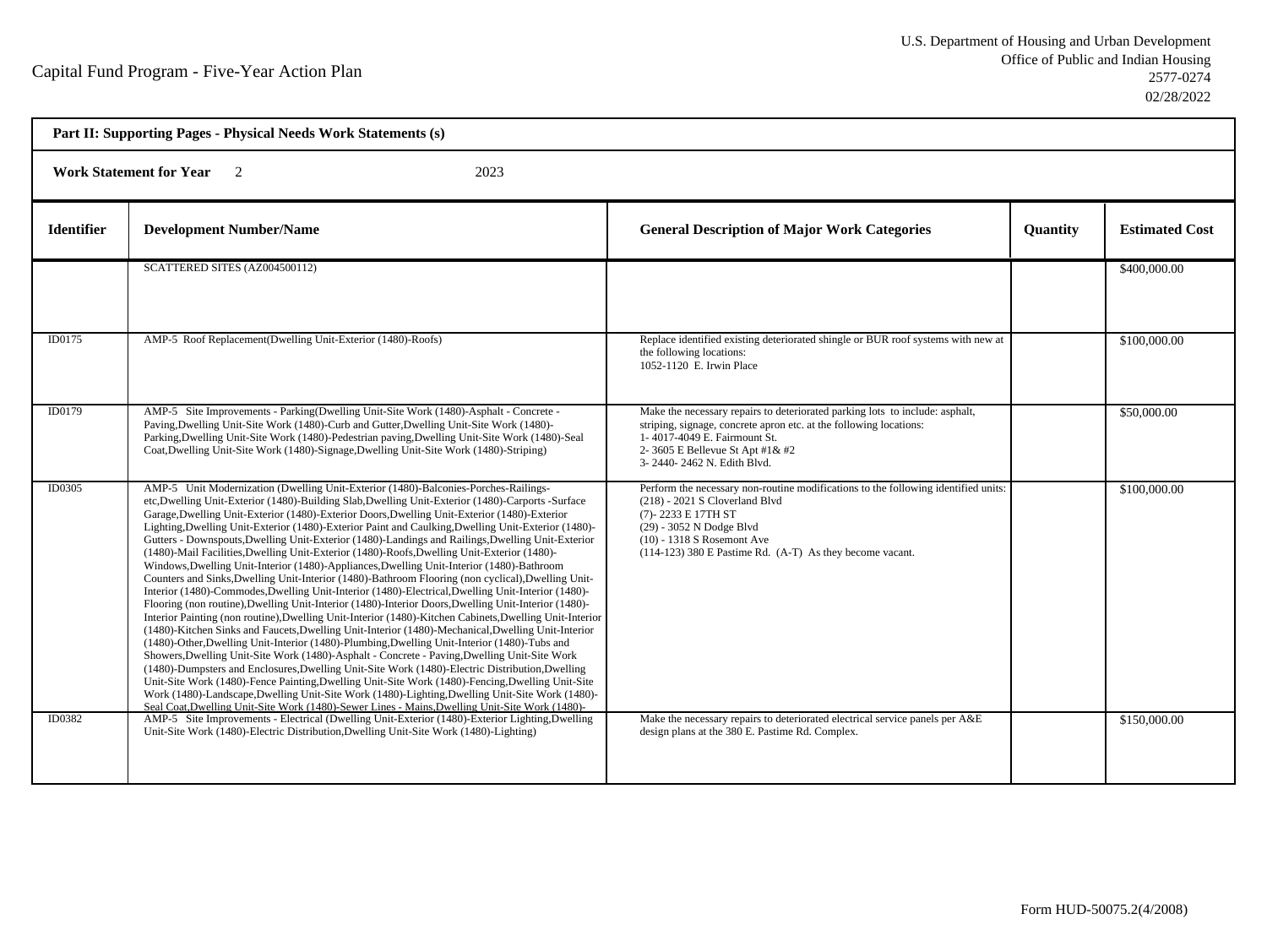| Part II: Supporting Pages - Physical Needs Work Statements (s) |                                                                                                                                                                                                                                                                                                                                                                                                                                                                                                                                                                                                                                                                                                                                                                                                                                                                                                                                                                                                                                                                                                                                                                                                                                                                                                                                                                                            |                                                                                                                                                                                                                                                                                                                                                                                                                                                                                                                                                                |          |                       |  |
|----------------------------------------------------------------|--------------------------------------------------------------------------------------------------------------------------------------------------------------------------------------------------------------------------------------------------------------------------------------------------------------------------------------------------------------------------------------------------------------------------------------------------------------------------------------------------------------------------------------------------------------------------------------------------------------------------------------------------------------------------------------------------------------------------------------------------------------------------------------------------------------------------------------------------------------------------------------------------------------------------------------------------------------------------------------------------------------------------------------------------------------------------------------------------------------------------------------------------------------------------------------------------------------------------------------------------------------------------------------------------------------------------------------------------------------------------------------------|----------------------------------------------------------------------------------------------------------------------------------------------------------------------------------------------------------------------------------------------------------------------------------------------------------------------------------------------------------------------------------------------------------------------------------------------------------------------------------------------------------------------------------------------------------------|----------|-----------------------|--|
|                                                                | <b>Work Statement for Year</b><br>2023<br>$\overline{2}$                                                                                                                                                                                                                                                                                                                                                                                                                                                                                                                                                                                                                                                                                                                                                                                                                                                                                                                                                                                                                                                                                                                                                                                                                                                                                                                                   |                                                                                                                                                                                                                                                                                                                                                                                                                                                                                                                                                                |          |                       |  |
| <b>Identifier</b>                                              | <b>Development Number/Name</b>                                                                                                                                                                                                                                                                                                                                                                                                                                                                                                                                                                                                                                                                                                                                                                                                                                                                                                                                                                                                                                                                                                                                                                                                                                                                                                                                                             | <b>General Description of Major Work Categories</b>                                                                                                                                                                                                                                                                                                                                                                                                                                                                                                            | Quantity | <b>Estimated Cost</b> |  |
|                                                                | SCATTERED SITES (AZ004600113)                                                                                                                                                                                                                                                                                                                                                                                                                                                                                                                                                                                                                                                                                                                                                                                                                                                                                                                                                                                                                                                                                                                                                                                                                                                                                                                                                              |                                                                                                                                                                                                                                                                                                                                                                                                                                                                                                                                                                |          | \$230,000.00          |  |
| ID0182                                                         | AMP-6 Roof Replacement(Dwelling Unit-Exterior (1480)-Other, Dwelling Unit-Exterior (1480)-<br>Roofs)                                                                                                                                                                                                                                                                                                                                                                                                                                                                                                                                                                                                                                                                                                                                                                                                                                                                                                                                                                                                                                                                                                                                                                                                                                                                                       | Replace identified existing deteriorated shingle or BUR roof systems with new.<br>1-3931 E Lone Palm Dr.<br>2-6635 E Fayette St<br>3-6717 E Calle Dened<br>4-7451 E Stella Rd.                                                                                                                                                                                                                                                                                                                                                                                 |          | \$100,000.00          |  |
| ID0184                                                         | AMP-6 Aluminum Fascia (Dwelling Unit-Exterior (1480)-Exterior Paint and Caulking, Dwelling Unit-<br>Exterior (1480)-Other, Dwelling Unit-Exterior (1480)-Roofs)                                                                                                                                                                                                                                                                                                                                                                                                                                                                                                                                                                                                                                                                                                                                                                                                                                                                                                                                                                                                                                                                                                                                                                                                                            | Deteriorated wood and paint on fascia and posts are creating a REAC inspection<br>and maintenance paint failure issue. Covering fascia and posts with aluminum<br>will resolve these issues. This will be done at the following locations:<br>1-2638 S Desert Cavern Place (159) 270 LF<br>2-2668 S Desert Cavern Place (144) 270 LF<br>3-8302 E Stella Rd. (149) 230 LF<br>4- 6450 E. Calle Capella (14) 200 LF<br>5-8011 E Sundew Dr. (142) 300 LF<br>6-5840 E Elida St. (121) 240 LF<br>7-9581 E 33rd. St. (83) 230 LF<br>8-6422 S Wheaton Dr. (161) 200 LF |          | \$30,000.00           |  |
| ID0306                                                         | AMP-6 Unit Modernization (Dwelling Unit-Exterior (1480)-Building Slab, Dwelling Unit-Exterior<br>(1480)-Carports -Surface Garage, Dwelling Unit-Exterior (1480)-Columns and Porches, Dwelling Unit-<br>Exterior (1480)-Exterior Doors, Dwelling Unit-Exterior (1480)-Exterior Lighting, Dwelling Unit-<br>Exterior (1480)-Exterior Paint and Caulking, Dwelling Unit-Exterior (1480)-Gutters -<br>Downspouts, Dwelling Unit-Exterior (1480)-Landings and Railings, Dwelling Unit-Exterior (1480)-<br>Other, Dwelling Unit-Exterior (1480)-Roofs, Dwelling Unit-Exterior (1480)-Windows, Dwelling Unit-<br>Interior (1480)-Appliances, Dwelling Unit-Interior (1480)-Bathroom Counters and Sinks, Dwelling<br>Unit-Interior (1480)-Bathroom Flooring (non cyclical), Dwelling Unit-Interior (1480)-<br>Commodes, Dwelling Unit-Interior (1480)-Electrical, Dwelling Unit-Interior (1480)-Flooring (non<br>routine), Dwelling Unit-Interior (1480)-Interior Doors, Dwelling Unit-Interior (1480)-Interior Painting<br>(non routine), Dwelling Unit-Interior (1480)-Kitchen Cabinets, Dwelling Unit-Interior (1480)-Kitchen<br>Sinks and Faucets, Dwelling Unit-Interior (1480)-Mechanical, Dwelling Unit-Interior (1480)-<br>Other, Dwelling Unit-Interior (1480)-Plumbing, Dwelling Unit-Interior (1480)-Tubs and<br>Showers, Dwelling Unit-Exterior (1480)-Balconies-Porches-Railings-etc) | Perform the necessary non-routine modifications to the following identified units:<br>1-3217 S Winona Cir (96)<br>2-3440 S Marcia Pl (125)<br>3-4742 S Goldenrod Dr (94)<br>4-9871 E Marianne St (84)                                                                                                                                                                                                                                                                                                                                                          |          | \$100,000.00          |  |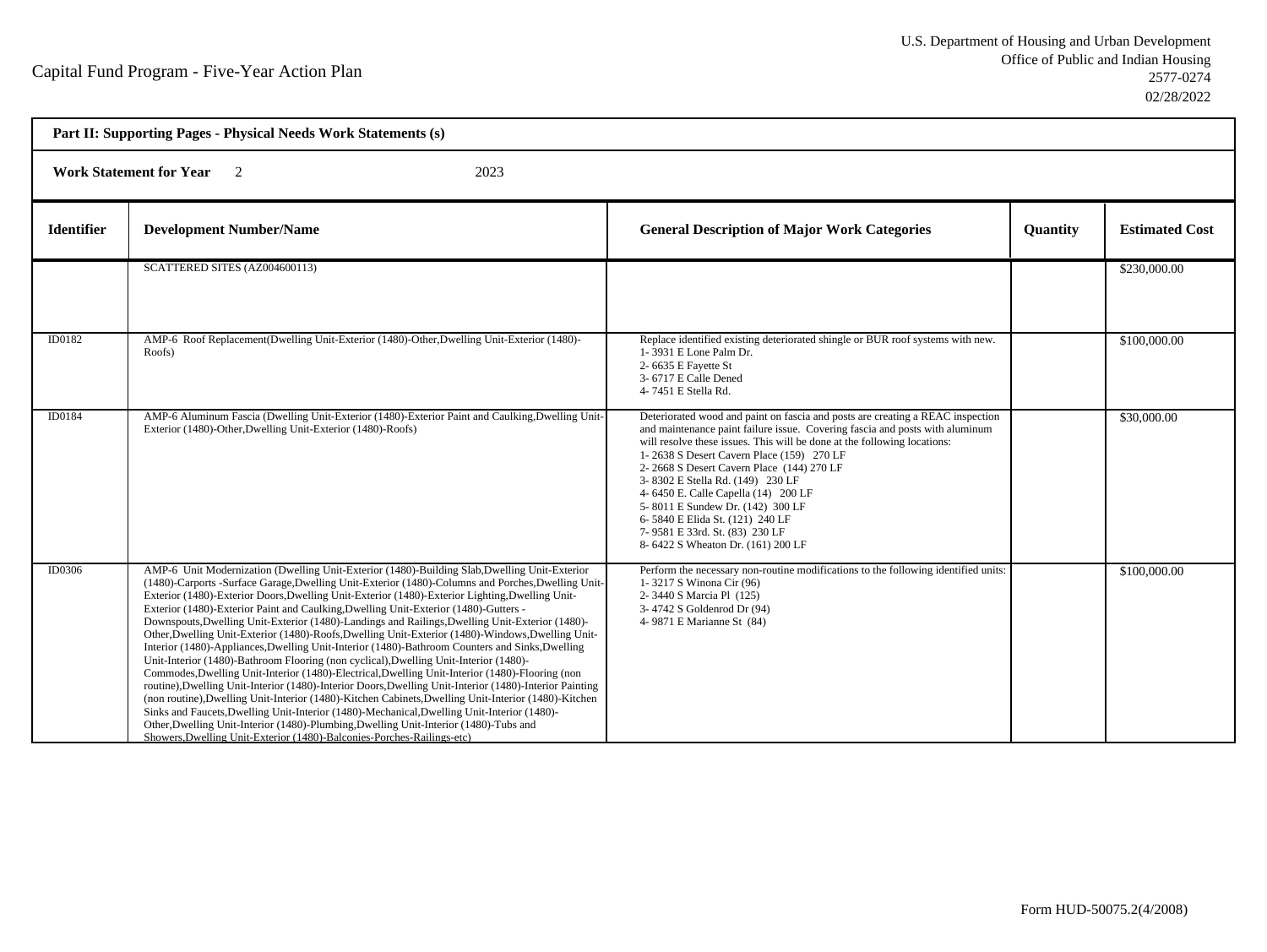| Part II: Supporting Pages - Physical Needs Work Statements (s) |                                                                                                                                                                                                                                                                                                                                |                                                                                                                                                                                                                                                                                            |          |                       |  |
|----------------------------------------------------------------|--------------------------------------------------------------------------------------------------------------------------------------------------------------------------------------------------------------------------------------------------------------------------------------------------------------------------------|--------------------------------------------------------------------------------------------------------------------------------------------------------------------------------------------------------------------------------------------------------------------------------------------|----------|-----------------------|--|
|                                                                | Work Statement for Year 2<br>2023                                                                                                                                                                                                                                                                                              |                                                                                                                                                                                                                                                                                            |          |                       |  |
| <b>Identifier</b>                                              | <b>Development Number/Name</b>                                                                                                                                                                                                                                                                                                 | <b>General Description of Major Work Categories</b>                                                                                                                                                                                                                                        | Quantity | <b>Estimated Cost</b> |  |
|                                                                | <b>AUTHORITY-WIDE (NAWASD)</b>                                                                                                                                                                                                                                                                                                 |                                                                                                                                                                                                                                                                                            |          | \$916,086.00          |  |
| ID0199                                                         | 2023 - Management Improvements (Management Improvement (1408)-Empowerment<br>Activities, Management Improvement (1408)-Equal Opportunity, Management Improvement (1408)-<br>Other)                                                                                                                                             | PHA Homeowner Activities.<br>Training for PHA staff in operations, procurement and procedures.                                                                                                                                                                                             |          | \$50,418.00           |  |
| <b>ID0200</b>                                                  | 2023 - Administration (Administration (1410)-Other, Administration (1410)-Salaries, Administration<br>$(1410)$ -Sundry)                                                                                                                                                                                                        | Administrative costs necessary for the planning, design, implementation and<br>monitoring of physical and Management Improvements.                                                                                                                                                         |          | \$254,608.00          |  |
| <b>ID0201</b>                                                  | 2023 - Operations (Operations (1406))                                                                                                                                                                                                                                                                                          | 24% of the total grant amount distributed to AMPS                                                                                                                                                                                                                                          |          | \$611,060.00          |  |
|                                                                | POSADAS SENTINEL, PH. I (AZ004000051)                                                                                                                                                                                                                                                                                          |                                                                                                                                                                                                                                                                                            |          | \$317,000.00          |  |
| ID0252                                                         | Posadas 140 - Water Heaters(Dwelling Unit-Interior (1480)-Electrical, Dwelling Unit-Interior (1480)-<br>Mechanical, Dwelling Unit-Interior (1480)-Other, Dwelling Unit-Interior (1480)-Plumbing, Non-<br>Dwelling Construction - Mechanical (1480)-Hot Water Heaters)                                                          | Deteriorated water heaters have reached the end of their life expectancy and need<br>to be replaced with new high efficiency models.<br>Units 11-20 of 60                                                                                                                                  |          | \$25,000.00           |  |
| ID0402                                                         | Posadas 140 - Roof Replacement(Dwelling Unit-Exterior (1480)-Balconies-Porches-Railings-<br>etc, Dwelling Unit-Exterior (1480)-Columns and Porches, Dwelling Unit-Exterior (1480)-Gutters -<br>Downspouts, Dwelling Unit-Exterior (1480)-Roofs, Dwelling Unit-Exterior (1480)-Soffits, Non-<br>Dwelling Exterior (1480)-Roofs) | Replace identified existing deteriorated roof systems at the following locations:<br>Posadas PHA= (8-9) - 411 W Armijo St. 1&2<br>Scattered Sites =<br>Unit 46 - 2591 E Knightsbridge Dr.<br>Unit 32- 2404 W Silver Arrow<br>Unit 9-2956 N River Creek Pl<br>Unit 13 - 2137 W Splitwood Pl |          | \$122,000.00          |  |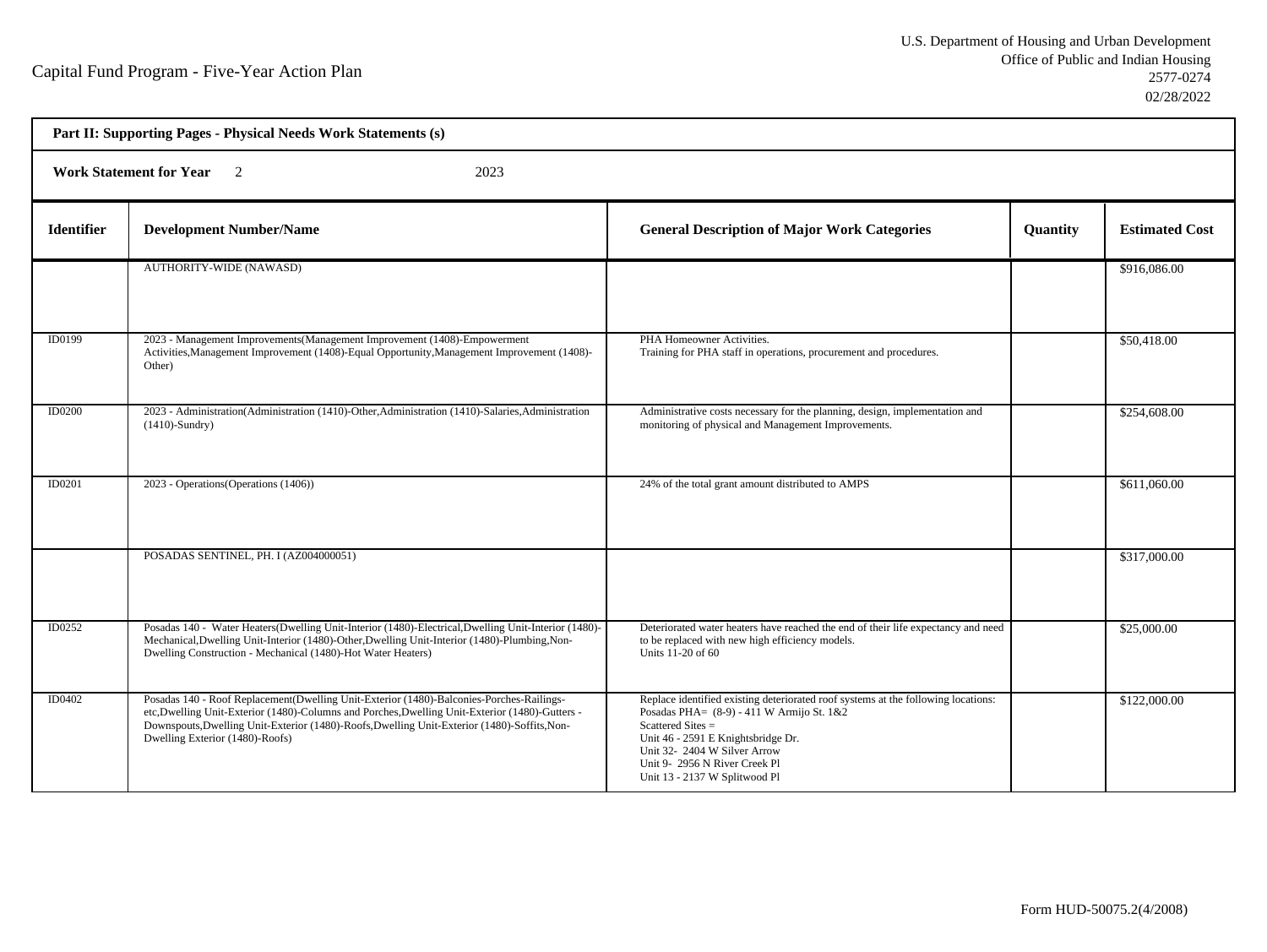| Part II: Supporting Pages - Physical Needs Work Statements (s) |                                |  |                                                     |                 |                       |
|----------------------------------------------------------------|--------------------------------|--|-----------------------------------------------------|-----------------|-----------------------|
| 2023<br><b>Work Statement for Year</b>                         |                                |  |                                                     |                 |                       |
| <b>Identifier</b>                                              | <b>Development Number/Name</b> |  | <b>General Description of Major Work Categories</b> | <b>Ouantity</b> | <b>Estimated Cost</b> |

| ID0406 | Posadas 140- Replace HVAC System (Dwelling Unit-Exterior (1480)-Other, Dwelling Unit-Interior<br>(1480)-Electrical, Dwelling Unit-Interior (1480)-Mechanical, Dwelling Unit-Interior (1480)-<br>Plumbing, Non-Dwelling Construction - Mechanical (1480)-Cooling Equipment - Systems, Non-<br>Dwelling Construction - Mechanical (1480)-Heating Equipment - System)                                                                                                                                                                                                                                                                                                                                                                                                                                                                                                                                                                                                                                                                                                                                                                                                                                                                                                                                                                                                                                                                                                                                                                                                                                                                                                                                                                                                                                                                                 | Replace deteriorated HVAC systems at the following locations:<br>PHA - (8-9) - 411 W Armijo St. #1 - #2                                                                                                                    | \$20,000.00  |
|--------|----------------------------------------------------------------------------------------------------------------------------------------------------------------------------------------------------------------------------------------------------------------------------------------------------------------------------------------------------------------------------------------------------------------------------------------------------------------------------------------------------------------------------------------------------------------------------------------------------------------------------------------------------------------------------------------------------------------------------------------------------------------------------------------------------------------------------------------------------------------------------------------------------------------------------------------------------------------------------------------------------------------------------------------------------------------------------------------------------------------------------------------------------------------------------------------------------------------------------------------------------------------------------------------------------------------------------------------------------------------------------------------------------------------------------------------------------------------------------------------------------------------------------------------------------------------------------------------------------------------------------------------------------------------------------------------------------------------------------------------------------------------------------------------------------------------------------------------------------|----------------------------------------------------------------------------------------------------------------------------------------------------------------------------------------------------------------------------|--------------|
| ID0410 | Posadas 140- Site Work(Dwelling Unit-Site Work (1480)-Landscape, Non-Dwelling Site Work (1480)-<br>Landscape)                                                                                                                                                                                                                                                                                                                                                                                                                                                                                                                                                                                                                                                                                                                                                                                                                                                                                                                                                                                                                                                                                                                                                                                                                                                                                                                                                                                                                                                                                                                                                                                                                                                                                                                                      | Phase II - Landscaping per A&E design.                                                                                                                                                                                     | \$50,000.00  |
| ID0430 | Posadas - Unit Modernization(Dwelling Unit-Exterior (1480)-Balconies-Porches-Railings-<br>etc, Dwelling Unit-Exterior (1480)-Building Slab, Dwelling Unit-Exterior (1480)-Carports -Surface<br>Garage, Dwelling Unit-Exterior (1480)-Exterior Doors, Dwelling Unit-Exterior (1480)-Exterior<br>Lighting, Dwelling Unit-Exterior (1480)-Exterior Paint and Caulking, Dwelling Unit-Exterior (1480)-<br>Gutters - Downspouts, Dwelling Unit-Exterior (1480)-Landings and Railings, Dwelling Unit-Exterior<br>(1480)-Mail Facilities, Dwelling Unit-Exterior (1480)-Roofs, Dwelling Unit-Exterior (1480)-<br>Windows, Dwelling Unit-Interior (1480)-Appliances, Dwelling Unit-Interior (1480)-Bathroom<br>Counters and Sinks, Dwelling Unit-Interior (1480)-Bathroom Flooring (non cyclical), Dwelling Unit-<br>Interior (1480)-Commodes, Dwelling Unit-Interior (1480)-Electrical, Dwelling Unit-Interior (1480)-<br>Flooring (non routine), Dwelling Unit-Interior (1480)-Interior Doors, Dwelling Unit-Interior (1480)-<br>Interior Painting (non routine), Dwelling Unit-Interior (1480)-Kitchen Cabinets, Dwelling Unit-Interior<br>(1480)-Kitchen Sinks and Faucets, Dwelling Unit-Interior (1480)-Mechanical, Dwelling Unit-Interior<br>(1480)-Other, Dwelling Unit-Interior (1480)-Plumbing, Dwelling Unit-Interior (1480)-Tubs and<br>Showers, Dwelling Unit-Site Work (1480)-Asphalt - Concrete - Paving, Dwelling Unit-Site Work<br>(1480)-Dumpsters and Enclosures, Dwelling Unit-Site Work (1480)-Electric Distribution, Dwelling<br>Unit-Site Work (1480)-Fence Painting, Dwelling Unit-Site Work (1480)-Fencing, Dwelling Unit-Site<br>Work (1480)-Landscape, Dwelling Unit-Site Work (1480)-Lighting, Dwelling Unit-Site Work (1480)-<br>Seal Coat Dwelling Unit-Site Work (1480)-Sewer Lines - Mains Dwelling Unit-Site Work (1480)- | Perform the necessary non-routine modifications to the following identified units:<br>Unit 46 - 2591 E Knightsbridge Dr.<br>Unit 32- 2404 W Silver Arrow<br>Unit 9- 2956 N River Creek Pl<br>Unit 13 - 2137 W Splitwood Pl | \$100,000.00 |
|        | MIXED FINANCE DEVELOPMENT TUCSON HOUSE (AZ004000048)                                                                                                                                                                                                                                                                                                                                                                                                                                                                                                                                                                                                                                                                                                                                                                                                                                                                                                                                                                                                                                                                                                                                                                                                                                                                                                                                                                                                                                                                                                                                                                                                                                                                                                                                                                                               |                                                                                                                                                                                                                            | \$35,000.00  |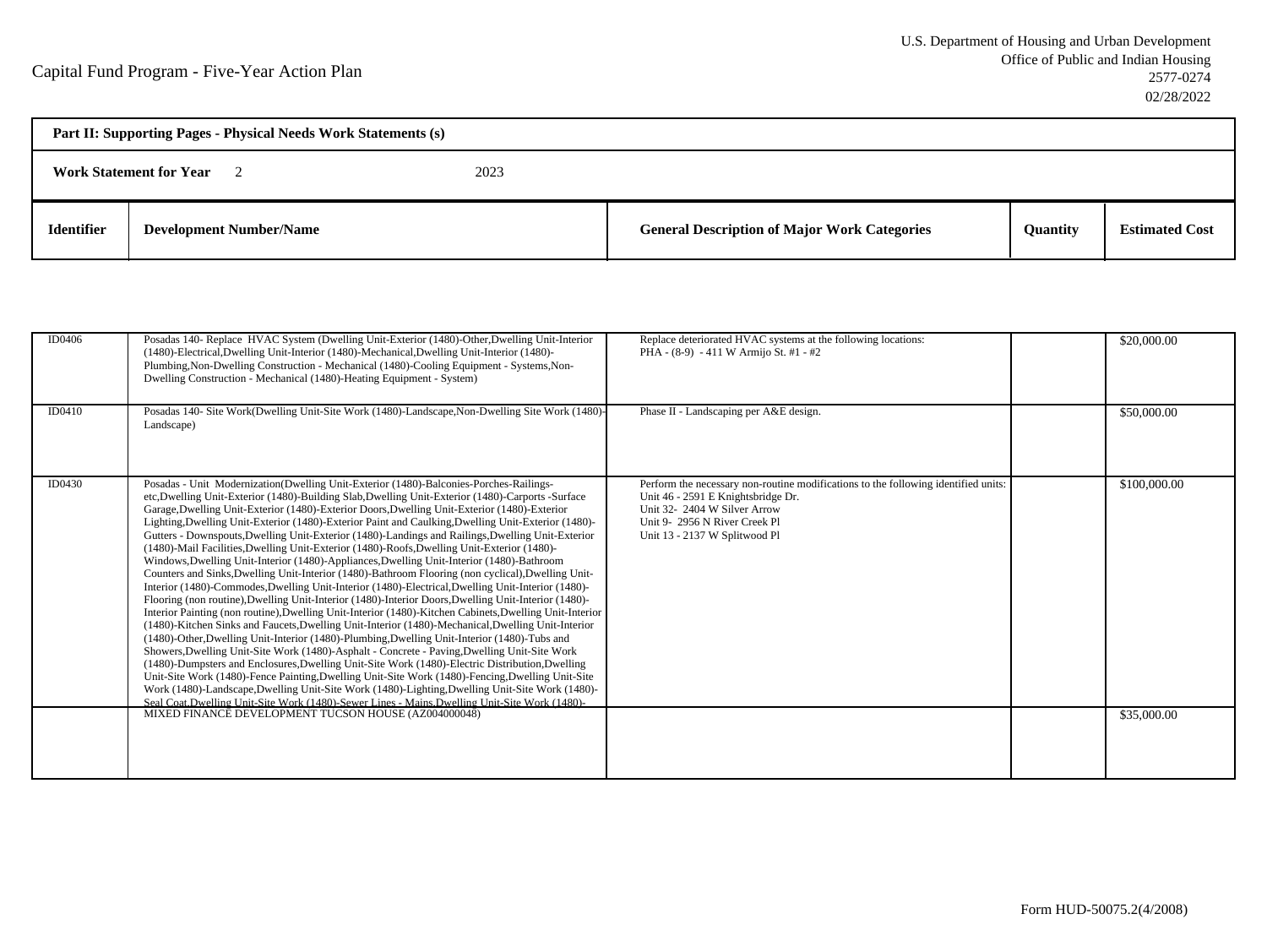| Part II: Supporting Pages - Physical Needs Work Statements (s) |                                                                                                                                                                                                                                                                                                                                                                                                                                                                                                                                                                                                                                                                                                                                                                                                                                                                                                                                                                                                                                                                                                                                                                                                               |                                                                                                                                                                                                                 |                 |                       |  |
|----------------------------------------------------------------|---------------------------------------------------------------------------------------------------------------------------------------------------------------------------------------------------------------------------------------------------------------------------------------------------------------------------------------------------------------------------------------------------------------------------------------------------------------------------------------------------------------------------------------------------------------------------------------------------------------------------------------------------------------------------------------------------------------------------------------------------------------------------------------------------------------------------------------------------------------------------------------------------------------------------------------------------------------------------------------------------------------------------------------------------------------------------------------------------------------------------------------------------------------------------------------------------------------|-----------------------------------------------------------------------------------------------------------------------------------------------------------------------------------------------------------------|-----------------|-----------------------|--|
|                                                                | <b>Work Statement for Year</b><br>2023<br>$\overline{2}$                                                                                                                                                                                                                                                                                                                                                                                                                                                                                                                                                                                                                                                                                                                                                                                                                                                                                                                                                                                                                                                                                                                                                      |                                                                                                                                                                                                                 |                 |                       |  |
| <b>Identifier</b>                                              | <b>Development Number/Name</b>                                                                                                                                                                                                                                                                                                                                                                                                                                                                                                                                                                                                                                                                                                                                                                                                                                                                                                                                                                                                                                                                                                                                                                                | <b>General Description of Major Work Categories</b>                                                                                                                                                             | <b>Quantity</b> | <b>Estimated Cost</b> |  |
| ID0284                                                         | Bathroom Modifications (Dwelling Unit-Interior (1480)-Flooring (non routine), Dwelling Unit-Interior<br>(1480)-Bathroom Counters and Sinks, Dwelling Unit-Interior (1480)-Plumbing, Dwelling Unit-Interior<br>(1480)-Tubs and Showers)                                                                                                                                                                                                                                                                                                                                                                                                                                                                                                                                                                                                                                                                                                                                                                                                                                                                                                                                                                        | Tub, showers, surrounds, sinks and vanities are in need of specific non-routine<br>repairs in units: 1026, 1124, 1204, 1314, 1420, 1521, 1519, and 1605.                                                        |                 | \$10,000.00           |  |
| ID0290                                                         | Contract Administration - Relocation Costs (Contract Administration (1480)-Relocation)                                                                                                                                                                                                                                                                                                                                                                                                                                                                                                                                                                                                                                                                                                                                                                                                                                                                                                                                                                                                                                                                                                                        | Anticipated resident relocation costs pending the award of the Choice<br>Neighborhood Grant.                                                                                                                    |                 | \$5,000.00            |  |
| ID0390                                                         | Building Repairs (Non-Dwelling Construction - Mechanical (1480)-Cooling Equipment -<br>Systems, Non-Dwelling Construction - Mechanical (1480)-Heating Equipment - System, Non-Dwelling<br>Construction - Mechanical (1480)-Other, Non-Dwelling Construction-New Construction (1480)-<br>Other, Non-Dwelling Construction-New Construction (1480)-Shop, Non-Dwelling Interior (1480)-<br>Mechanical, Non-Dwelling Interior (1480)-Other)                                                                                                                                                                                                                                                                                                                                                                                                                                                                                                                                                                                                                                                                                                                                                                       | Non-routine repairs to malfunctioning air vent handler controls in hallways.<br>Repairs to physical plant ceiling per A&E design plans.                                                                         |                 | \$20,000.00           |  |
|                                                                | LANDER APTS - PHASE II (AZ004100115)                                                                                                                                                                                                                                                                                                                                                                                                                                                                                                                                                                                                                                                                                                                                                                                                                                                                                                                                                                                                                                                                                                                                                                          |                                                                                                                                                                                                                 |                 | \$180,000.00          |  |
| ID0375                                                         | LG- Site Improvement - Lighting(Dwelling Unit-Exterior (1480)-Exterior Lighting, Dwelling Unit-<br>Site Work (1480)-Electric Distribution, Dwelling Unit-Site Work (1480)-Lighting, Non-Dwelling<br>Construction - Mechanical (1480)-Electric Distribution, Non-Dwelling Exterior (1480)-Lighting)                                                                                                                                                                                                                                                                                                                                                                                                                                                                                                                                                                                                                                                                                                                                                                                                                                                                                                            | Install energy efficient security & safety lighting at Lander Gardens Complex per<br>A&E electrical design.                                                                                                     |                 | \$150,000.00          |  |
| ID0418                                                         | Lander Gardens - Unit Modernization(Dwelling Unit-Exterior (1480)-Balconies-Porches-Railings-<br>etc, Dwelling Unit-Exterior (1480)-Building Slab, Dwelling Unit-Exterior (1480)-Columns and<br>Porches, Dwelling Unit-Exterior (1480)-Decks and Patios, Dwelling Unit-Exterior (1480)-Exterior<br>Doors, Dwelling Unit-Exterior (1480)-Exterior Lighting, Dwelling Unit-Exterior (1480)-Exterior Paint<br>and Caulking, Dwelling Unit-Exterior (1480)-Gutters - Downspouts, Dwelling Unit-Exterior (1480)-<br>Windows, Dwelling Unit-Interior (1480)-Appliances, Dwelling Unit-Interior (1480)-Bathroom<br>Counters and Sinks, Dwelling Unit-Interior (1480)-Bathroom Flooring (non cyclical), Dwelling Unit-<br>Interior (1480)-Commodes, Dwelling Unit-Interior (1480)-Electrical, Dwelling Unit-Interior (1480)-<br>Flooring (non routine), Dwelling Unit-Interior (1480)-Interior Doors, Dwelling Unit-Interior (1480)-<br>Interior Painting (non routine), Dwelling Unit-Interior (1480)-Kitchen Cabinets, Dwelling Unit-Interior<br>(1480)-Kitchen Sinks and Faucets, Dwelling Unit-Interior (1480)-Other, Dwelling Unit-Interior (1480)-<br>Plumbing, Dwelling Unit-Interior (1480)-Tubs and Showers) | Perform the necessary non-routine modifications to vacated units as they become<br>available. Due to a low vacancy rate as a unit becomes available it will be put on<br>off line status undergo Modernization. |                 | \$30,000.00           |  |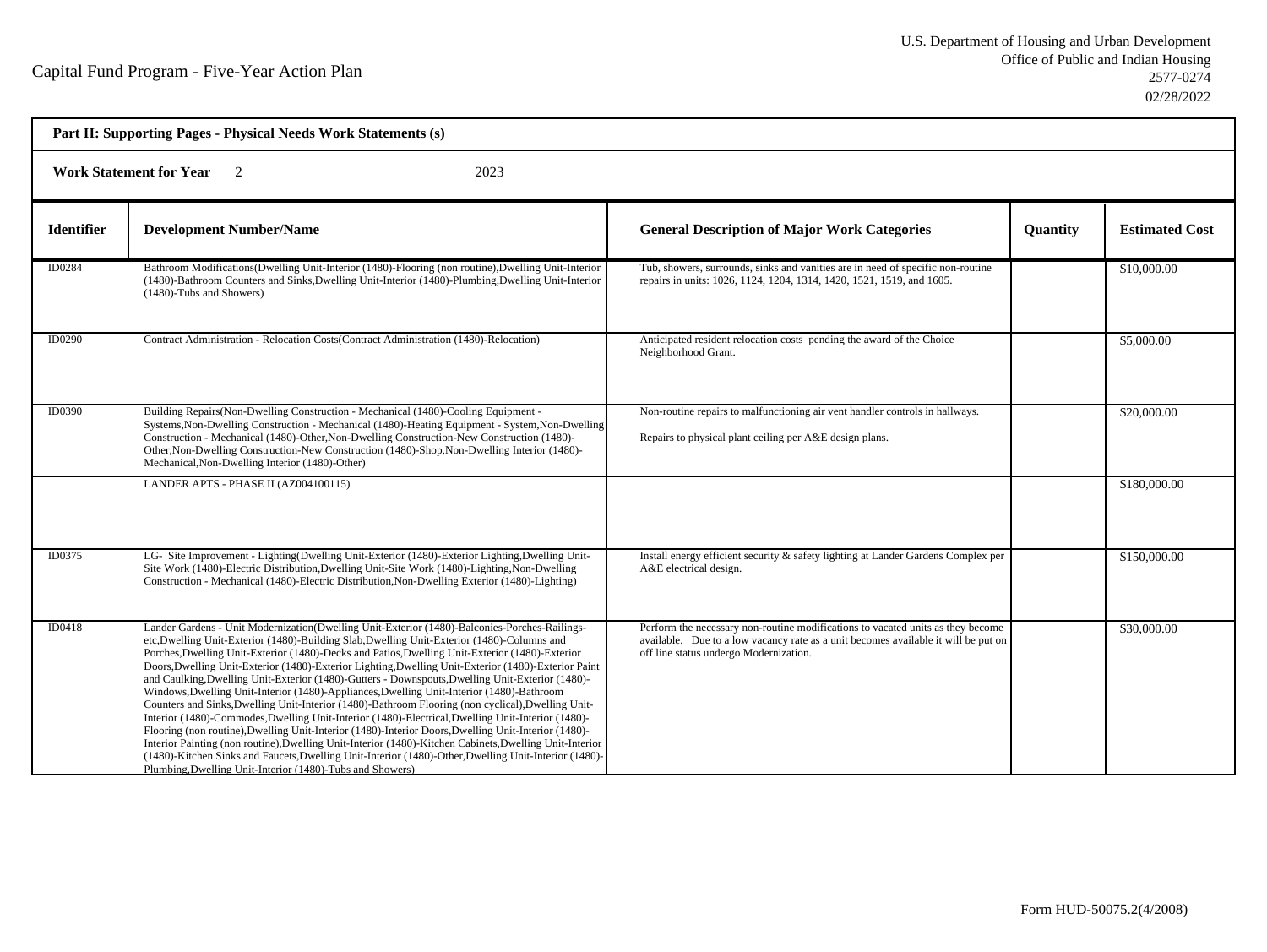|                   | Part II: Supporting Pages - Physical Needs Work Statements (s) |  |                                                     |          |                       |  |
|-------------------|----------------------------------------------------------------|--|-----------------------------------------------------|----------|-----------------------|--|
|                   | <b>Work Statement for Year</b> 2<br>2023                       |  |                                                     |          |                       |  |
| <b>Identifier</b> | <b>Development Number/Name</b>                                 |  | <b>General Description of Major Work Categories</b> | Quantity | <b>Estimated Cost</b> |  |
|                   | Subtotal of Estimated Cost                                     |  |                                                     |          | \$2,546,086.00        |  |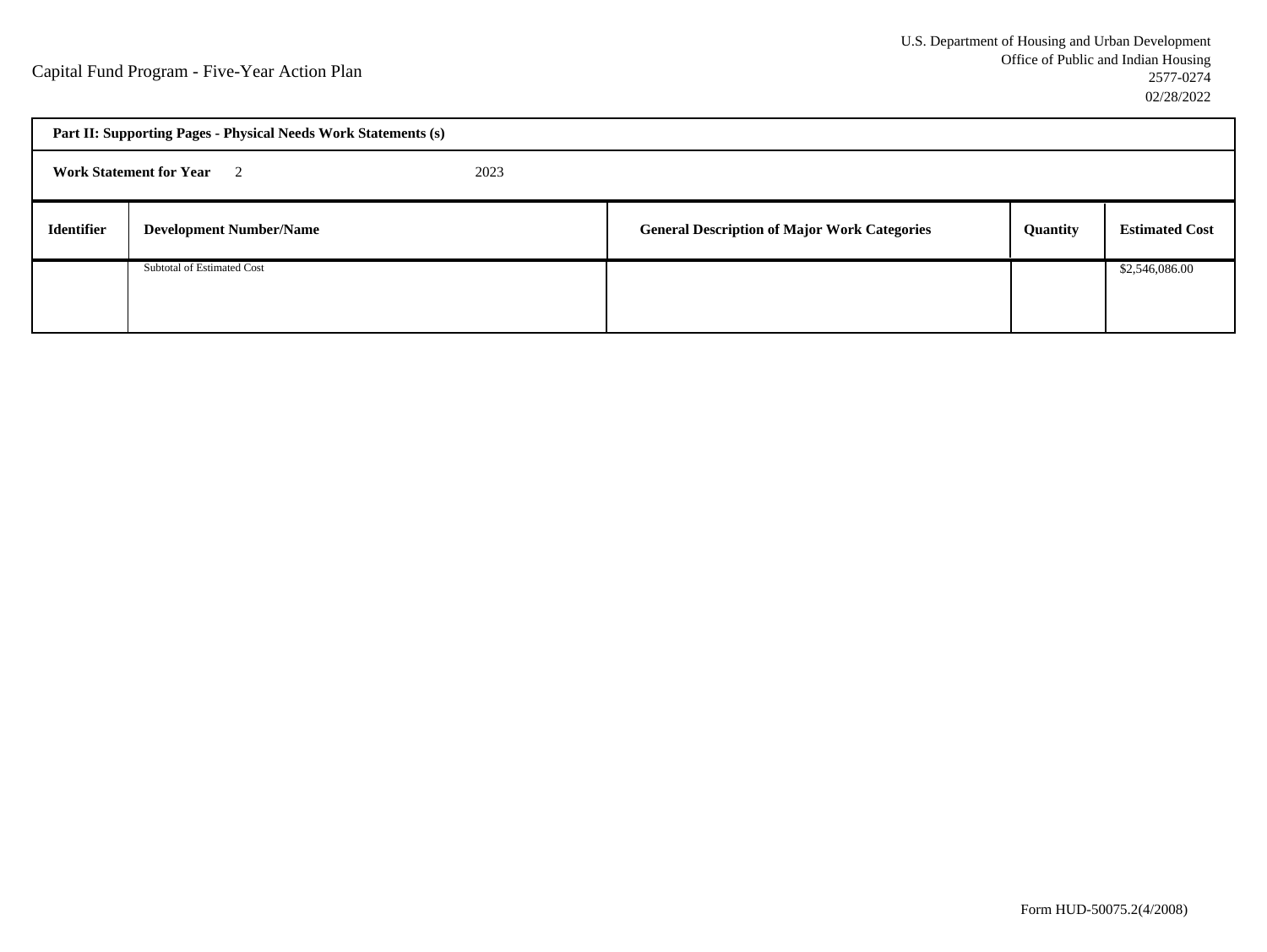| Part II: Supporting Pages - Physical Needs Work Statements (s)    |                                                                                                                                                                                                                                                                                                                                                                                                                                                                                                                                                                                                                                                                                                                                                                                                                                                                                                                                                                                                                                                                                                                                                                                                                                                                                                                                                                                                                                                                                                                                                                                                                                                                                                                                                                                                                                                                               |                                                                                                                                                                                                                             |                 |                              |  |
|-------------------------------------------------------------------|-------------------------------------------------------------------------------------------------------------------------------------------------------------------------------------------------------------------------------------------------------------------------------------------------------------------------------------------------------------------------------------------------------------------------------------------------------------------------------------------------------------------------------------------------------------------------------------------------------------------------------------------------------------------------------------------------------------------------------------------------------------------------------------------------------------------------------------------------------------------------------------------------------------------------------------------------------------------------------------------------------------------------------------------------------------------------------------------------------------------------------------------------------------------------------------------------------------------------------------------------------------------------------------------------------------------------------------------------------------------------------------------------------------------------------------------------------------------------------------------------------------------------------------------------------------------------------------------------------------------------------------------------------------------------------------------------------------------------------------------------------------------------------------------------------------------------------------------------------------------------------|-----------------------------------------------------------------------------------------------------------------------------------------------------------------------------------------------------------------------------|-----------------|------------------------------|--|
| 2024<br><b>Work Statement for Year</b><br>$\overline{\mathbf{3}}$ |                                                                                                                                                                                                                                                                                                                                                                                                                                                                                                                                                                                                                                                                                                                                                                                                                                                                                                                                                                                                                                                                                                                                                                                                                                                                                                                                                                                                                                                                                                                                                                                                                                                                                                                                                                                                                                                                               |                                                                                                                                                                                                                             |                 |                              |  |
| <b>Identifier</b>                                                 | <b>Development Number/Name</b>                                                                                                                                                                                                                                                                                                                                                                                                                                                                                                                                                                                                                                                                                                                                                                                                                                                                                                                                                                                                                                                                                                                                                                                                                                                                                                                                                                                                                                                                                                                                                                                                                                                                                                                                                                                                                                                | <b>General Description of Major Work Categories</b>                                                                                                                                                                         | <b>Quantity</b> | <b>Estimated Cost</b>        |  |
|                                                                   | SCATTERED SITES (AZ004300110)                                                                                                                                                                                                                                                                                                                                                                                                                                                                                                                                                                                                                                                                                                                                                                                                                                                                                                                                                                                                                                                                                                                                                                                                                                                                                                                                                                                                                                                                                                                                                                                                                                                                                                                                                                                                                                                 |                                                                                                                                                                                                                             |                 | \$265,000.00                 |  |
| ID0206                                                            | AMP-3 Roof Replacement(Dwelling Unit-Exterior (1480)-Roofs)                                                                                                                                                                                                                                                                                                                                                                                                                                                                                                                                                                                                                                                                                                                                                                                                                                                                                                                                                                                                                                                                                                                                                                                                                                                                                                                                                                                                                                                                                                                                                                                                                                                                                                                                                                                                                   | Replace the existing deteriorated roof systems at following locations:<br>1-3437 N Flowing Wells Rd \$40K (53 & 54)<br>2-1735 W King Ave \$19K (69)<br>3-414-432 E Alturas St. \$40 (57,60-62)<br>4-1400 S Gecko \$23K (88) |                 | \$120,000.00                 |  |
| ID0212                                                            | AMP-3 Site improvements - Parking(Dwelling Unit-Site Work (1480)-Other, Dwelling Unit-Site<br>Work (1480)-Parking, Dwelling Unit-Site Work (1480)-Seal Coat, Dwelling Unit-Site Work (1480)-<br>Striping)                                                                                                                                                                                                                                                                                                                                                                                                                                                                                                                                                                                                                                                                                                                                                                                                                                                                                                                                                                                                                                                                                                                                                                                                                                                                                                                                                                                                                                                                                                                                                                                                                                                                     | Make the necessary repairs to deteriorated parking lots to include: asphalt,<br>striping, signage, concrete apron etc. at the following locations:<br>3031 N Castro Dr.                                                     |                 | \$45,000.00                  |  |
| <b>ID0307</b>                                                     | AMP-3 Unit Modernization (Dwelling Unit-Interior (1480)-Interior Doors, Dwelling Unit-Interior<br>(1480)-Interior Painting (non routine), Dwelling Unit-Interior (1480)-Kitchen Cabinets, Dwelling Unit-<br>Interior (1480)-Kitchen Sinks and Faucets, Dwelling Unit-Interior (1480)-Mechanical, Dwelling Unit-<br>Interior (1480)-Other, Dwelling Unit-Interior (1480)-Plumbing, Dwelling Unit-Interior (1480)-Tubs and<br>Showers, Dwelling Unit-Site Work (1480)-Asphalt - Concrete - Paving, Dwelling Unit-Site Work<br>(1480)-Dumpsters and Enclosures, Dwelling Unit-Site Work (1480)-Electric Distribution, Dwelling<br>Unit-Site Work (1480)-Fence Painting, Dwelling Unit-Site Work (1480)-Fencing, Dwelling Unit-Site<br>Work (1480)-Landscape, Dwelling Unit-Site Work (1480)-Lighting, Dwelling Unit-Site Work (1480)-<br>Seal Coat, Dwelling Unit-Site Work (1480)-Sewer Lines - Mains, Dwelling Unit-Site Work (1480)-<br>Water Lines/Mains, Dwelling Unit-Exterior (1480)-Balconies-Porches-Railings-etc, Dwelling Unit-<br>Exterior (1480)-Building Slab, Dwelling Unit-Exterior (1480)-Carports -Surface Garage, Dwelling<br>Unit-Exterior (1480)-Exterior Doors, Dwelling Unit-Exterior (1480)-Exterior Lighting, Dwelling Unit-<br>Exterior (1480)-Exterior Paint and Caulking, Dwelling Unit-Exterior (1480)-Gutters -<br>Downspouts, Dwelling Unit-Exterior (1480)-Landings and Railings, Dwelling Unit-Exterior (1480)-<br>Mail Facilities, Dwelling Unit-Exterior (1480)-Roofs, Dwelling Unit-Exterior (1480)-<br>Windows, Dwelling Unit-Interior (1480)-Appliances, Dwelling Unit-Interior (1480)-Bathroom<br>Counters and Sinks, Dwelling Unit-Interior (1480)-Bathroom Flooring (non cyclical), Dwelling Unit-<br>Interior (1480)-Commodes.Dwelling Unit-Interior (1480)-Electrical.Dwelling Unit-Interior (1480)-<br>SCATTERED SITES (AZ004400111) | Perform the necessary non-routine modifications to the following identified units:<br>1-1400 S. Gecko Rd (88)<br>2-215 E Water St (97)<br>3-1821 S. San Antonio Dr (125)                                                    |                 | \$100,000.00<br>\$220,000.00 |  |
|                                                                   |                                                                                                                                                                                                                                                                                                                                                                                                                                                                                                                                                                                                                                                                                                                                                                                                                                                                                                                                                                                                                                                                                                                                                                                                                                                                                                                                                                                                                                                                                                                                                                                                                                                                                                                                                                                                                                                                               |                                                                                                                                                                                                                             |                 |                              |  |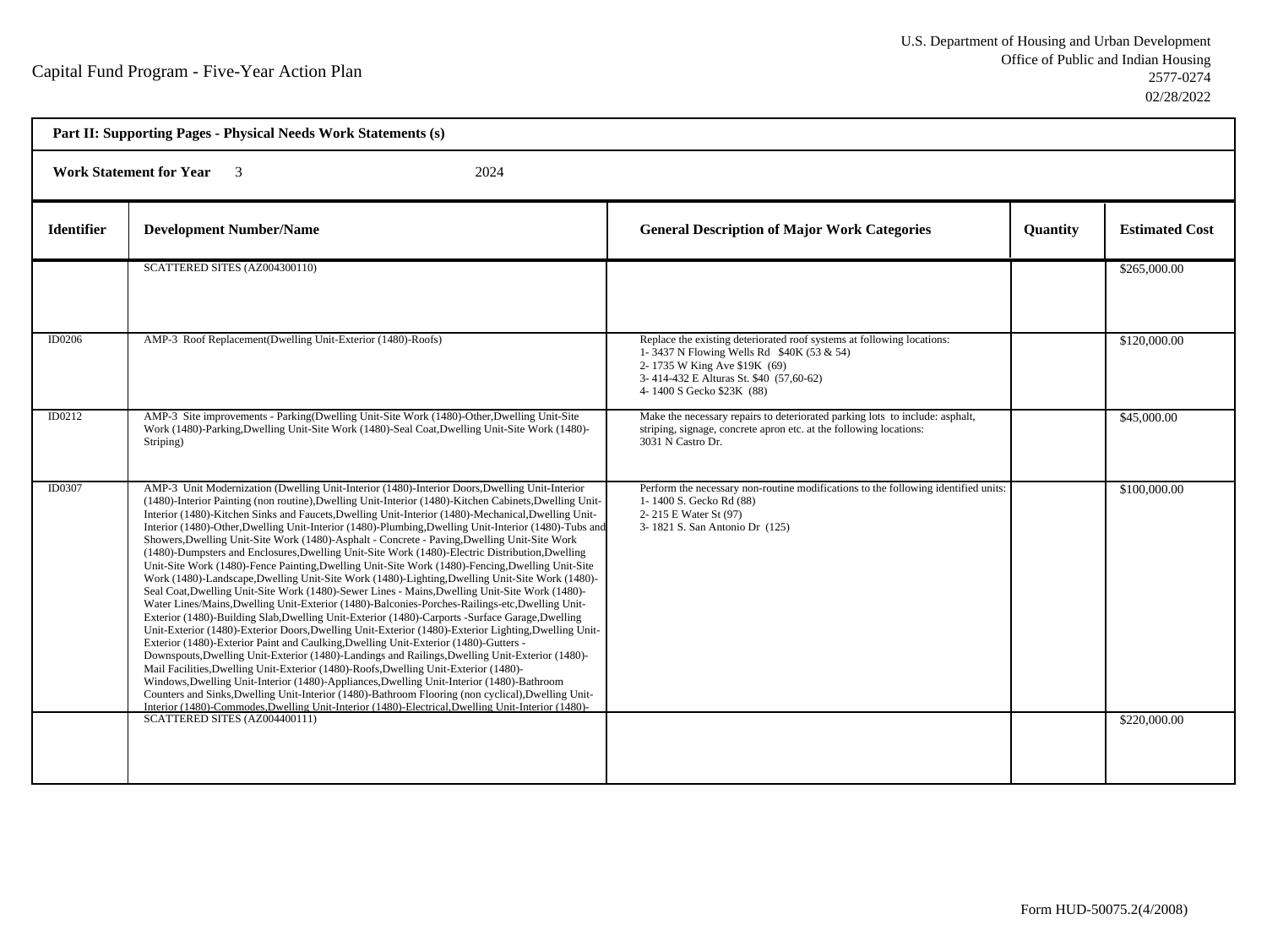| Part II: Supporting Pages - Physical Needs Work Statements (s) |                                                                                                                                                                                                                                                                                                                                                                                                                                                                                                                                                                                                                                                                                                                                                                                                                                                                                                                                                                                                                                                                                                                                                                                                                                                                                                                                                                                                                                                                                                                                                                                                                                                                                                                                                                                                                                                                                 |                                                                                                                                                                                                                                                                           |                 |                              |  |
|----------------------------------------------------------------|---------------------------------------------------------------------------------------------------------------------------------------------------------------------------------------------------------------------------------------------------------------------------------------------------------------------------------------------------------------------------------------------------------------------------------------------------------------------------------------------------------------------------------------------------------------------------------------------------------------------------------------------------------------------------------------------------------------------------------------------------------------------------------------------------------------------------------------------------------------------------------------------------------------------------------------------------------------------------------------------------------------------------------------------------------------------------------------------------------------------------------------------------------------------------------------------------------------------------------------------------------------------------------------------------------------------------------------------------------------------------------------------------------------------------------------------------------------------------------------------------------------------------------------------------------------------------------------------------------------------------------------------------------------------------------------------------------------------------------------------------------------------------------------------------------------------------------------------------------------------------------|---------------------------------------------------------------------------------------------------------------------------------------------------------------------------------------------------------------------------------------------------------------------------|-----------------|------------------------------|--|
|                                                                | <b>Work Statement for Year</b><br>2024<br>$\overline{\mathbf{3}}$                                                                                                                                                                                                                                                                                                                                                                                                                                                                                                                                                                                                                                                                                                                                                                                                                                                                                                                                                                                                                                                                                                                                                                                                                                                                                                                                                                                                                                                                                                                                                                                                                                                                                                                                                                                                               |                                                                                                                                                                                                                                                                           |                 |                              |  |
| <b>Identifier</b>                                              | <b>Development Number/Name</b>                                                                                                                                                                                                                                                                                                                                                                                                                                                                                                                                                                                                                                                                                                                                                                                                                                                                                                                                                                                                                                                                                                                                                                                                                                                                                                                                                                                                                                                                                                                                                                                                                                                                                                                                                                                                                                                  | <b>General Description of Major Work Categories</b>                                                                                                                                                                                                                       | <b>Quantity</b> | <b>Estimated Cost</b>        |  |
| ID0217                                                         | AMP-4 Roof Replacement(Dwelling Unit-Exterior (1480)-Roofs)                                                                                                                                                                                                                                                                                                                                                                                                                                                                                                                                                                                                                                                                                                                                                                                                                                                                                                                                                                                                                                                                                                                                                                                                                                                                                                                                                                                                                                                                                                                                                                                                                                                                                                                                                                                                                     | Replace the existing deteriorated roof systems at following locations:<br>1-5106 S. Freemont Dr. \$20K (102)<br>2-5145 S. Freemont Dr. \$22K (54)<br>3-5178 S. Via Laguna Blanca \$23 (165)<br>4-6079 S. Place De La Seine \$22K (130)<br>5-1422 S Tyndall Ave \$22K (28) |                 | \$120,000.00                 |  |
| <b>ID0308</b>                                                  | AMP-4 Unit Modernization (Dwelling Unit-Exterior (1480)-Building Slab, Dwelling Unit-Exterior<br>(1480)-Balconies-Porches-Railings-etc, Dwelling Unit-Exterior (1480)-Carports -Surface<br>Garage, Dwelling Unit-Exterior (1480)-Exterior Doors, Dwelling Unit-Exterior (1480)-Exterior<br>Lighting, Dwelling Unit-Exterior (1480)-Exterior Paint and Caulking, Dwelling Unit-Exterior (1480)-<br>Gutters - Downspouts, Dwelling Unit-Exterior (1480)-Landings and Railings, Dwelling Unit-Exterior<br>(1480)-Mail Facilities, Dwelling Unit-Exterior (1480)-Roofs, Dwelling Unit-Exterior (1480)-<br>Windows, Dwelling Unit-Interior (1480)-Appliances, Dwelling Unit-Interior (1480)-Bathroom<br>Counters and Sinks, Dwelling Unit-Interior (1480)-Bathroom Flooring (non cyclical), Dwelling Unit-<br>Interior (1480)-Commodes, Dwelling Unit-Interior (1480)-Electrical, Dwelling Unit-Interior (1480)-<br>Flooring (non routine), Dwelling Unit-Interior (1480)-Interior Doors, Dwelling Unit-Interior (1480)-<br>Interior Painting (non routine), Dwelling Unit-Interior (1480)-Kitchen Cabinets, Dwelling Unit-Interior<br>(1480)-Kitchen Sinks and Faucets, Dwelling Unit-Interior (1480)-Mechanical, Dwelling Unit-Interior<br>(1480)-Other, Dwelling Unit-Interior (1480)-Plumbing, Dwelling Unit-Interior (1480)-Tubs and<br>Showers, Dwelling Unit-Site Work (1480)-Asphalt - Concrete - Paving, Dwelling Unit-Site Work<br>(1480)-Dumpsters and Enclosures, Dwelling Unit-Site Work (1480)-Electric Distribution, Dwelling<br>Unit-Site Work (1480)-Fence Painting, Dwelling Unit-Site Work (1480)-Fencing, Dwelling Unit-Site<br>Work (1480)-Landscape, Dwelling Unit-Site Work (1480)-Lighting, Dwelling Unit-Site Work (1480)-<br>Seal Coat.Dwelling Unit-Site Work (1480)-Sewer Lines - Mains.Dwelling Unit-Site Work (1480)-<br>SCATTERED SITES (AZ004500112) | Perform the necessary non-routine modifications to the following identified units:<br>1-6036 S Fontana Ave (78)<br>2- 6636 Avenida Mirella Bonita (151)<br>3-522 W Marcus Dr (120)<br>4-302 W. Virginia St (111)<br>5-812 E. Bantam Rd (47)                               |                 | \$100,000.00<br>\$320,000.00 |  |
| ID0229                                                         | AMP-5 Roof Replacement(Dwelling Unit-Exterior (1480)-Roofs)                                                                                                                                                                                                                                                                                                                                                                                                                                                                                                                                                                                                                                                                                                                                                                                                                                                                                                                                                                                                                                                                                                                                                                                                                                                                                                                                                                                                                                                                                                                                                                                                                                                                                                                                                                                                                     | Replace identified existing deteriorated shingle or BUR roof systems with new at<br>the following locations:<br>1-1020 E Linden St. (132)<br>2-840 N Bently Ave. (137)<br>3-3351 E Bermuda St Apt #1-6 (209-14)                                                           |                 | \$110,000.00                 |  |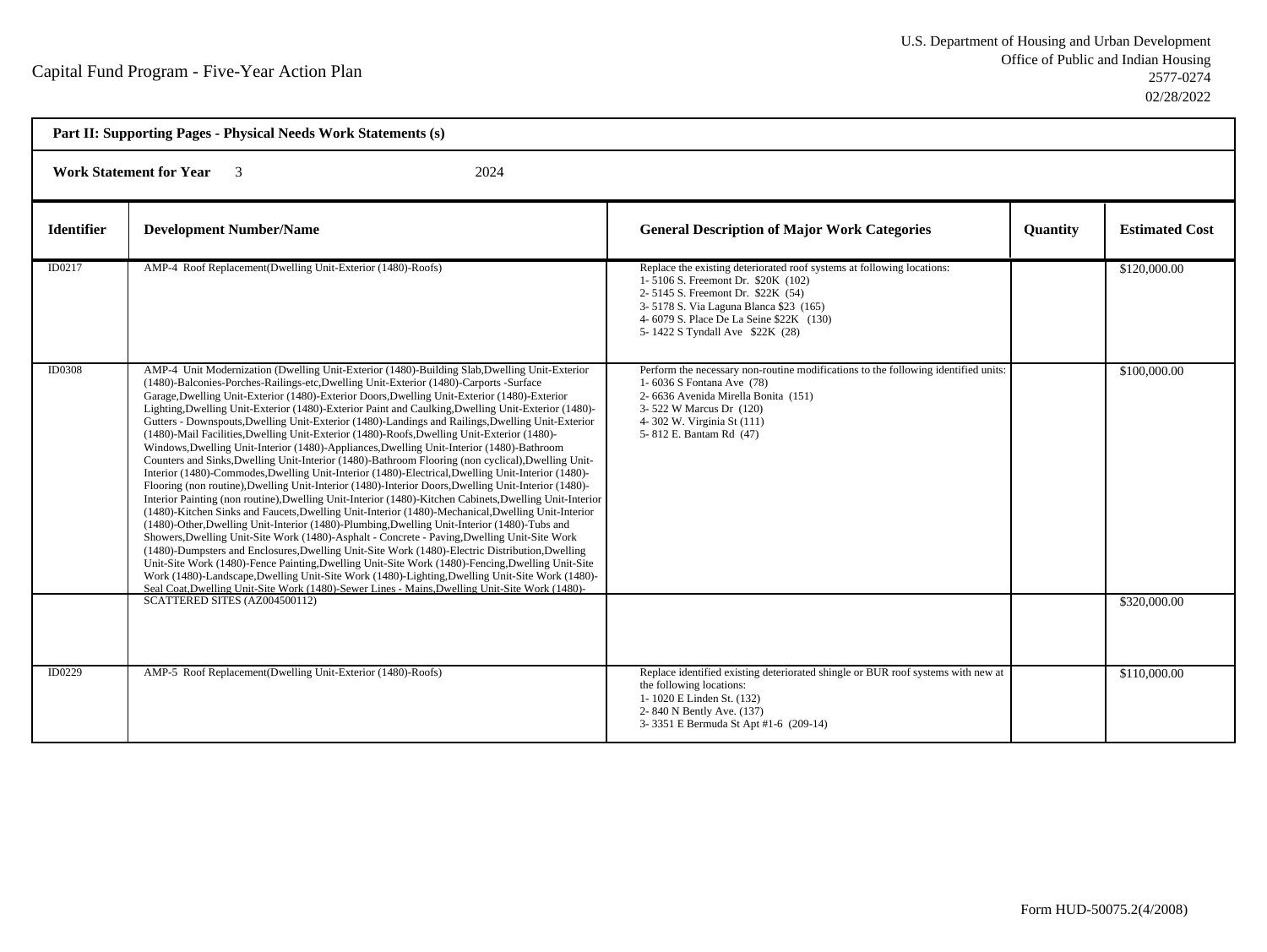| Part II: Supporting Pages - Physical Needs Work Statements (s)    |                                                                                                                                                                                                                                                                                                                                                                                                                                                                                                                                                                                                                                                                                                                                                                                                                                                                                                                                                                                                                                                                                                                                                                                                                                                                                                                                                                                                                                                                                                                                                                                                                                                                                                                                                                                                                                                                     |                                                                                                                                                                                                                                                                                                                                                                                                                                                                                         |                 |                       |
|-------------------------------------------------------------------|---------------------------------------------------------------------------------------------------------------------------------------------------------------------------------------------------------------------------------------------------------------------------------------------------------------------------------------------------------------------------------------------------------------------------------------------------------------------------------------------------------------------------------------------------------------------------------------------------------------------------------------------------------------------------------------------------------------------------------------------------------------------------------------------------------------------------------------------------------------------------------------------------------------------------------------------------------------------------------------------------------------------------------------------------------------------------------------------------------------------------------------------------------------------------------------------------------------------------------------------------------------------------------------------------------------------------------------------------------------------------------------------------------------------------------------------------------------------------------------------------------------------------------------------------------------------------------------------------------------------------------------------------------------------------------------------------------------------------------------------------------------------------------------------------------------------------------------------------------------------|-----------------------------------------------------------------------------------------------------------------------------------------------------------------------------------------------------------------------------------------------------------------------------------------------------------------------------------------------------------------------------------------------------------------------------------------------------------------------------------------|-----------------|-----------------------|
| <b>Work Statement for Year</b><br>2024<br>$\overline{\mathbf{3}}$ |                                                                                                                                                                                                                                                                                                                                                                                                                                                                                                                                                                                                                                                                                                                                                                                                                                                                                                                                                                                                                                                                                                                                                                                                                                                                                                                                                                                                                                                                                                                                                                                                                                                                                                                                                                                                                                                                     |                                                                                                                                                                                                                                                                                                                                                                                                                                                                                         |                 |                       |
| <b>Identifier</b>                                                 | <b>Development Number/Name</b>                                                                                                                                                                                                                                                                                                                                                                                                                                                                                                                                                                                                                                                                                                                                                                                                                                                                                                                                                                                                                                                                                                                                                                                                                                                                                                                                                                                                                                                                                                                                                                                                                                                                                                                                                                                                                                      | <b>General Description of Major Work Categories</b>                                                                                                                                                                                                                                                                                                                                                                                                                                     | <b>Quantity</b> | <b>Estimated Cost</b> |
| ID0232                                                            | AMP-5 Aluminum Fascia (Dwelling Unit-Exterior (1480)-Exterior Paint and Caulking, Dwelling Unit-<br>Exterior (1480)-Other, Dwelling Unit-Exterior (1480)-Soffits)                                                                                                                                                                                                                                                                                                                                                                                                                                                                                                                                                                                                                                                                                                                                                                                                                                                                                                                                                                                                                                                                                                                                                                                                                                                                                                                                                                                                                                                                                                                                                                                                                                                                                                   | Deteriorated wood and paint on fascia and posts are creating a REAC inspection<br>and maintenance paint failure issue. Covering fascia and posts with aluminum<br>will resolve these issues. This will be done at the following locations:<br>1-4737 E 10th, St. (14)<br>2-3052 E Dodge Blvd. (29)<br>3-827 E Alturas (8)<br>4-4724 E Lee St. (33)<br>5-3487 N Sierra Springs (229)<br>6-4274 E River Falls Dr. (230)<br>7-4283 E Parting Waters Way (231)<br>8-3201 E Flower St. (134) |                 | \$20,000.00           |
| ID0235                                                            | AMP-5 Site Improvements(Dwelling Unit-Site Work (1480)-Asphalt - Concrete - Paving,Dwelling<br>Unit-Site Work (1480)-Parking, Dwelling Unit-Site Work (1480)-Pedestrian paving, Dwelling Unit-Site<br>Work (1480)-Seal Coat, Dwelling Unit-Site Work (1480)-Signage, Dwelling Unit-Site Work (1480)-<br>Striping)                                                                                                                                                                                                                                                                                                                                                                                                                                                                                                                                                                                                                                                                                                                                                                                                                                                                                                                                                                                                                                                                                                                                                                                                                                                                                                                                                                                                                                                                                                                                                   | Make the necessary repairs to deteriorated parking lots to include: asphalt,<br>striping, signage, concrete apron etc. at the following locations:<br>1-2934-38 N. Palo Verde Blvd.<br>2-3506-28 E. 3rd. St.                                                                                                                                                                                                                                                                            |                 | \$70,000.00           |
| <b>ID0309</b>                                                     | AMP-5 Unit Modernization (Dwelling Unit-Exterior (1480)-Gutters - Downspouts, Dwelling Unit-<br>Exterior (1480)-Exterior Paint and Caulking, Dwelling Unit-Exterior (1480)-Landings and<br>Railings, Dwelling Unit-Exterior (1480)-Mail Facilities, Dwelling Unit-Exterior (1480)-Roofs, Dwelling<br>Unit-Exterior (1480)-Windows, Dwelling Unit-Interior (1480)-Appliances, Dwelling Unit-Interior<br>(1480)-Bathroom Counters and Sinks, Dwelling Unit-Interior (1480)-Bathroom Flooring (non<br>cyclical), Dwelling Unit-Interior (1480)-Commodes, Dwelling Unit-Interior (1480)-Electrical, Dwelling<br>Unit-Interior (1480)-Flooring (non routine), Dwelling Unit-Interior (1480)-Interior Doors, Dwelling<br>Unit-Interior (1480)-Interior Painting (non routine), Dwelling Unit-Interior (1480)-Kitchen<br>Cabinets, Dwelling Unit-Interior (1480)-Kitchen Sinks and Faucets, Dwelling Unit-Interior (1480)-<br>Mechanical, Dwelling Unit-Interior (1480)-Other, Dwelling Unit-Interior (1480)-Plumbing, Dwelling<br>Unit-Interior (1480)-Tubs and Showers, Dwelling Unit-Site Work (1480)-Asphalt - Concrete -<br>Paving, Dwelling Unit-Site Work (1480)-Dumpsters and Enclosures, Dwelling Unit-Site Work (1480)-<br>Electric Distribution, Dwelling Unit-Site Work (1480)-Fence Painting, Dwelling Unit-Site Work<br>(1480)-Fencing, Dwelling Unit-Site Work (1480)-Landscape, Dwelling Unit-Site Work (1480)-<br>Lighting, Dwelling Unit-Site Work (1480)-Seal Coat, Dwelling Unit-Site Work (1480)-Sewer Lines -<br>Mains, Dwelling Unit-Site Work (1480)-Water Lines/Mains, Dwelling Unit-Exterior (1480)-Balconies-<br>Porches-Railings-etc,Dwelling Unit-Exterior (1480)-Building Slab,Dwelling Unit-Exterior (1480)-<br>Carports -Surface Garage, Dwelling Unit-Exterior (1480)-Exterior Doors, Dwelling Unit-Exterior<br>(1480)-Exterior Lighting) | Perform the necessary non-routine modifications to the following identified units:<br>1-2440 N Edith Blvd (77-87)<br>2-2442 N Edith Blvd<br>3-2444 N Edith Blvd<br>4-2446 N Edith Blvd<br>5-2462 N Edith Blvd<br>6-380 E Pastime Rd. (A-T) (114-123)                                                                                                                                                                                                                                    |                 | \$120,000.00          |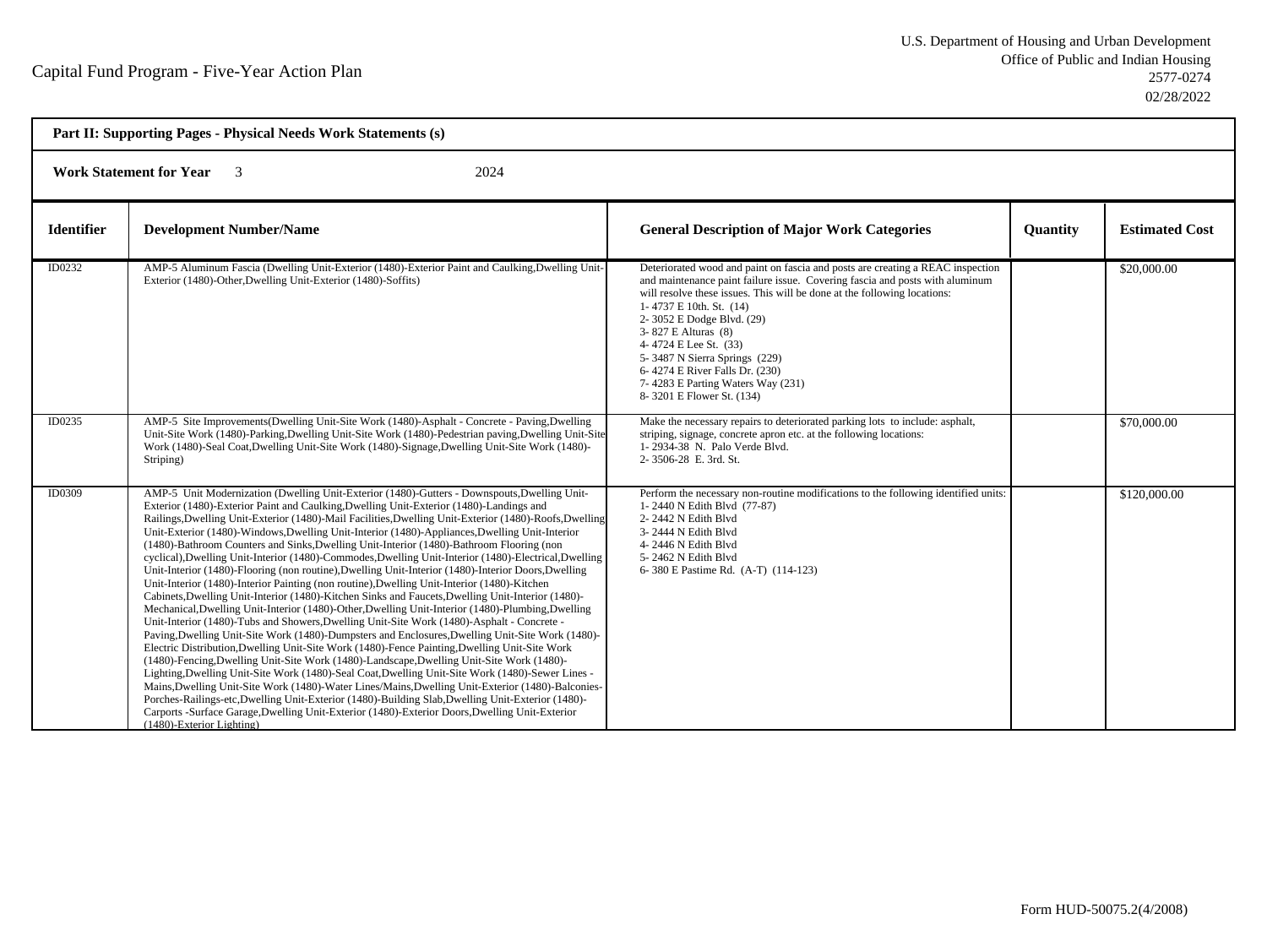| Part II: Supporting Pages - Physical Needs Work Statements (s)    |                                                                                                                                                                                                                                                                                                                                                                                                                                                                                                                                                                                                                                                                                                                                                                                                                                                                                                                                                                                                                                                                                                                                                                                                                                                                                                                                          |                                                                                                                                                                                                                                                                                                                                                  |          |                       |
|-------------------------------------------------------------------|------------------------------------------------------------------------------------------------------------------------------------------------------------------------------------------------------------------------------------------------------------------------------------------------------------------------------------------------------------------------------------------------------------------------------------------------------------------------------------------------------------------------------------------------------------------------------------------------------------------------------------------------------------------------------------------------------------------------------------------------------------------------------------------------------------------------------------------------------------------------------------------------------------------------------------------------------------------------------------------------------------------------------------------------------------------------------------------------------------------------------------------------------------------------------------------------------------------------------------------------------------------------------------------------------------------------------------------|--------------------------------------------------------------------------------------------------------------------------------------------------------------------------------------------------------------------------------------------------------------------------------------------------------------------------------------------------|----------|-----------------------|
| <b>Work Statement for Year</b><br>2024<br>$\overline{\mathbf{3}}$ |                                                                                                                                                                                                                                                                                                                                                                                                                                                                                                                                                                                                                                                                                                                                                                                                                                                                                                                                                                                                                                                                                                                                                                                                                                                                                                                                          |                                                                                                                                                                                                                                                                                                                                                  |          |                       |
| <b>Identifier</b>                                                 | <b>Development Number/Name</b>                                                                                                                                                                                                                                                                                                                                                                                                                                                                                                                                                                                                                                                                                                                                                                                                                                                                                                                                                                                                                                                                                                                                                                                                                                                                                                           | <b>General Description of Major Work Categories</b>                                                                                                                                                                                                                                                                                              | Quantity | <b>Estimated Cost</b> |
|                                                                   | SCATTERED SITES (AZ004600113)                                                                                                                                                                                                                                                                                                                                                                                                                                                                                                                                                                                                                                                                                                                                                                                                                                                                                                                                                                                                                                                                                                                                                                                                                                                                                                            |                                                                                                                                                                                                                                                                                                                                                  |          | \$258,000.00          |
| ID0242                                                            | AMP-6 Roof Replacement(Dwelling Unit-Exterior (1480)-Other, Dwelling Unit-Exterior (1480)-<br>Roofs)                                                                                                                                                                                                                                                                                                                                                                                                                                                                                                                                                                                                                                                                                                                                                                                                                                                                                                                                                                                                                                                                                                                                                                                                                                     | Replace identified existing deteriorated shingle or BUR roof systems with new.<br>1-9631 E 33rd St.<br>2-1069 N Independence Ave.<br>3-8120 E Lakeside Parkway<br>4-8168 E Snakeroot Dr.<br>5-9042 E Glenmount Dr.<br>6-7426 E 18th St<br>7-1570 N Maguire Ave                                                                                   |          | \$140,000.00          |
| ID0245                                                            | AMP-6 Aluminum Fascia (Dwelling Unit-Exterior (1480)-Exterior Paint and Caulking, Dwelling Unit-<br>Exterior (1480)-Other, Dwelling Unit-Exterior (1480)-Roofs)                                                                                                                                                                                                                                                                                                                                                                                                                                                                                                                                                                                                                                                                                                                                                                                                                                                                                                                                                                                                                                                                                                                                                                          | Deteriorated wood and paint on fascia and posts are creating a REAC inspection<br>and maintenance paint failure issue. Covering fascia and posts with aluminum<br>will resolve these issues. This will be done at the following locations:<br>1-10333 E Roywood Way<br>2-10373 E Roywood Way<br>3-10380 E Danwood Way<br>4-10452 E Haymarket St. |          | \$18,000.00           |
| ID0310                                                            | AMP-6 Unit Modernization (Dwelling Unit-Exterior (1480)-Balconies-Porches-Railings-<br>etc, Dwelling Unit-Exterior (1480)-Carports -Surface Garage, Dwelling Unit-Exterior (1480)-Columns<br>and Porches, Dwelling Unit-Exterior (1480)-Exterior Doors, Dwelling Unit-Exterior (1480)-Exterior<br>Lighting, Dwelling Unit-Exterior (1480)-Exterior Paint and Caulking, Dwelling Unit-Exterior (1480)-<br>Gutters - Downspouts, Dwelling Unit-Exterior (1480)-Landings and Railings, Dwelling Unit-Exterior<br>(1480)-Other, Dwelling Unit-Exterior (1480)-Roofs, Dwelling Unit-Exterior (1480)-Windows, Dwelling<br>Unit-Interior (1480)-Appliances, Dwelling Unit-Interior (1480)-Bathroom Counters and<br>Sinks, Dwelling Unit-Interior (1480)-Bathroom Flooring (non cyclical), Dwelling Unit-Interior (1480)-<br>Commodes, Dwelling Unit-Interior (1480)-Electrical, Dwelling Unit-Interior (1480)-Flooring (non<br>routine), Dwelling Unit-Interior (1480)-Interior Doors, Dwelling Unit-Interior (1480)-Interior Painting<br>(non routine), Dwelling Unit-Interior (1480)-Kitchen Cabinets, Dwelling Unit-Interior (1480)-Kitchen<br>Sinks and Faucets, Dwelling Unit-Interior (1480)-Mechanical, Dwelling Unit-Interior (1480)-<br>Other, Dwelling Unit-Interior (1480)-Plumbing, Dwelling Unit-Interior (1480)-Tubs and Showers) | Perform the necessary non-routine modifications to the following identified units:<br>1-3002 S Prudence Rd<br>2-4750 S Green Olive Dr.<br>3-908 S Elmerita Ave<br>4-6850 E 39th St                                                                                                                                                               |          | \$100,000.00          |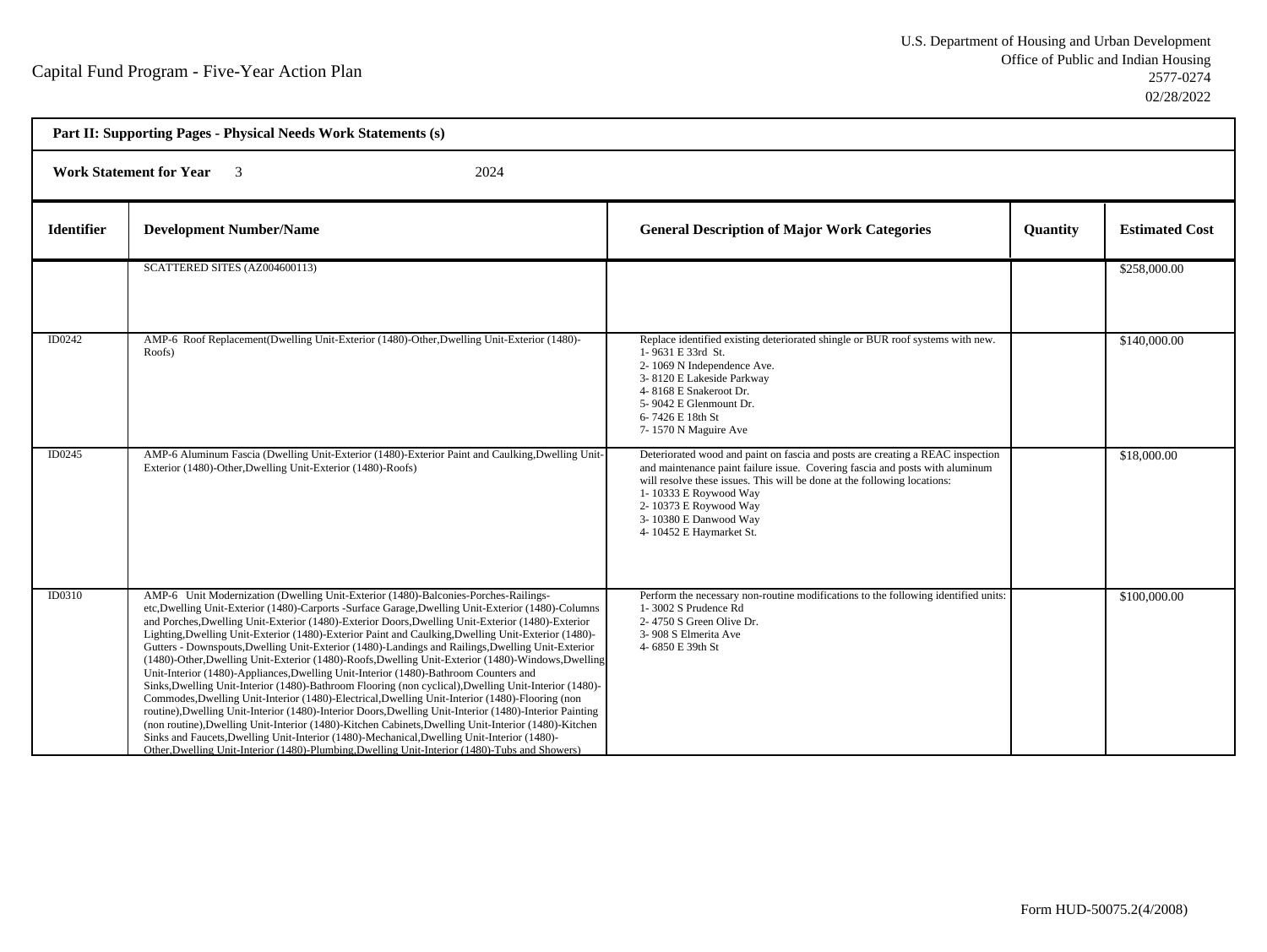| Part II: Supporting Pages - Physical Needs Work Statements (s) |                                                                                                                                                                                                                                                                                                                                                                                                                                                                                                                                                                                                                                                                                                                                                                                                                                                                                                                                   |                                                                                                                                                                                                                                                                                        |          |                       |  |  |
|----------------------------------------------------------------|-----------------------------------------------------------------------------------------------------------------------------------------------------------------------------------------------------------------------------------------------------------------------------------------------------------------------------------------------------------------------------------------------------------------------------------------------------------------------------------------------------------------------------------------------------------------------------------------------------------------------------------------------------------------------------------------------------------------------------------------------------------------------------------------------------------------------------------------------------------------------------------------------------------------------------------|----------------------------------------------------------------------------------------------------------------------------------------------------------------------------------------------------------------------------------------------------------------------------------------|----------|-----------------------|--|--|
|                                                                | <b>Work Statement for Year</b><br>2024<br>$\overline{\mathbf{3}}$                                                                                                                                                                                                                                                                                                                                                                                                                                                                                                                                                                                                                                                                                                                                                                                                                                                                 |                                                                                                                                                                                                                                                                                        |          |                       |  |  |
| <b>Identifier</b>                                              | <b>Development Number/Name</b>                                                                                                                                                                                                                                                                                                                                                                                                                                                                                                                                                                                                                                                                                                                                                                                                                                                                                                    | <b>General Description of Major Work Categories</b>                                                                                                                                                                                                                                    | Quantity | <b>Estimated Cost</b> |  |  |
|                                                                | POSADAS SENTINEL, PH. I (AZ004000051)                                                                                                                                                                                                                                                                                                                                                                                                                                                                                                                                                                                                                                                                                                                                                                                                                                                                                             |                                                                                                                                                                                                                                                                                        |          | \$313,000.00          |  |  |
| ID0256                                                         | Posadas 140 - Water Heaters (Dwelling Unit-Interior (1480)-Mechanical, Dwelling Unit-Interior<br>(1480)-Other, Dwelling Unit-Interior (1480)-Electrical, Dwelling Unit-Interior (1480)-Plumbing, Non-<br>Dwelling Construction - Mechanical (1480)-Hot Water Heaters)                                                                                                                                                                                                                                                                                                                                                                                                                                                                                                                                                                                                                                                             | Deteriorated water heaters have reached the end of their life expectancy and need<br>to be replaced with new high efficiency models.<br>Units 21-30 of 60                                                                                                                              |          | \$25,000.00           |  |  |
| ID0403                                                         | Posadas 140 - Roof Replacement(Dwelling Unit-Exterior (1480)-Balconies-Porches-Railings-<br>etc, Dwelling Unit-Exterior (1480)-Columns and Porches, Dwelling Unit-Exterior (1480)-Gutters -<br>Downspouts, Dwelling Unit-Exterior (1480)-Roofs, Dwelling Unit-Exterior (1480)-Soffits, Non-<br>Dwelling Exterior (1480)-Roofs)                                                                                                                                                                                                                                                                                                                                                                                                                                                                                                                                                                                                    | Replace identified existing deteriorated roof systems at the following locations:<br>Posadas PHA: (21-22) - 451 W Armijo #1&2<br>Scattered:<br>Unit 80 - 7036 S Placita Sorrento<br>Unit 14-2580 N Splitwood Pl<br>Unit 15 - 2135 W Calle Campana de Plata<br>Unit 4 - 2565 S Rook Ave |          | \$122,000.00          |  |  |
| ID0407                                                         | Posadas 140- Replace HVAC System (Dwelling Unit-Exterior (1480)-Other, Dwelling Unit-Interior<br>(1480)-Electrical, Dwelling Unit-Interior (1480)-Mechanical, Dwelling Unit-Interior (1480)-<br>Plumbing, Non-Dwelling Construction - Mechanical (1480)-Cooling Equipment - Systems, Non-<br>Dwelling Construction - Mechanical (1480)-Heating Equipment - System)                                                                                                                                                                                                                                                                                                                                                                                                                                                                                                                                                                | Replace deteriorated HVAC systems at the following locations:<br>PHA - (21-22) - 451 W Armijo #1 - #2                                                                                                                                                                                  |          | \$16,000.00           |  |  |
| ID0411                                                         | Posadas 140- Site Work(Dwelling Unit-Site Work (1480)-Landscape, Non-Dwelling Site Work (1480)-<br>Landscape)                                                                                                                                                                                                                                                                                                                                                                                                                                                                                                                                                                                                                                                                                                                                                                                                                     | Phase II - Landscaping per A&E design.                                                                                                                                                                                                                                                 |          | \$50,000.00           |  |  |
| ID0434                                                         | Posadas - Unit Modernization (Dwelling Unit-Exterior (1480)-Balconies-Porches-Railings-<br>etc, Dwelling Unit-Exterior (1480)-Building Slab, Dwelling Unit-Exterior (1480)-Carports -Surface<br>Garage, Dwelling Unit-Exterior (1480)-Exterior Doors, Dwelling Unit-Exterior (1480)-Exterior<br>Lighting, Dwelling Unit-Exterior (1480)-Exterior Paint and Caulking, Dwelling Unit-Exterior (1480)-<br>Gutters - Downspouts, Dwelling Unit-Exterior (1480)-Landings and Railings, Dwelling Unit-Exterior<br>(1480)-Mail Facilities, Dwelling Unit-Exterior (1480)-Roofs, Dwelling Unit-Exterior (1480)-<br>Windows, Dwelling Unit-Interior (1480)-Appliances, Dwelling Unit-Interior (1480)-Bathroom<br>Counters and Sinks, Dwelling Unit-Interior (1480)-Bathroom Flooring (non cyclical), Dwelling Unit-<br>Interior (1480)-Commodes, Dwelling Unit-Interior (1480)-Electrical, Dwelling Unit-Interior (1480)-<br>Flooring (non | Perform the necessary non-routine modifications to the following identified units:<br>Unit 80 - 7036 S Placita Sorrento<br>Unit 14-2580 N Splitwood Pl<br>Unit 15 - 2135 W Calle Campana de Plata<br>Unit 11 - 4112 N 1st Ave                                                          |          | \$100,000.00          |  |  |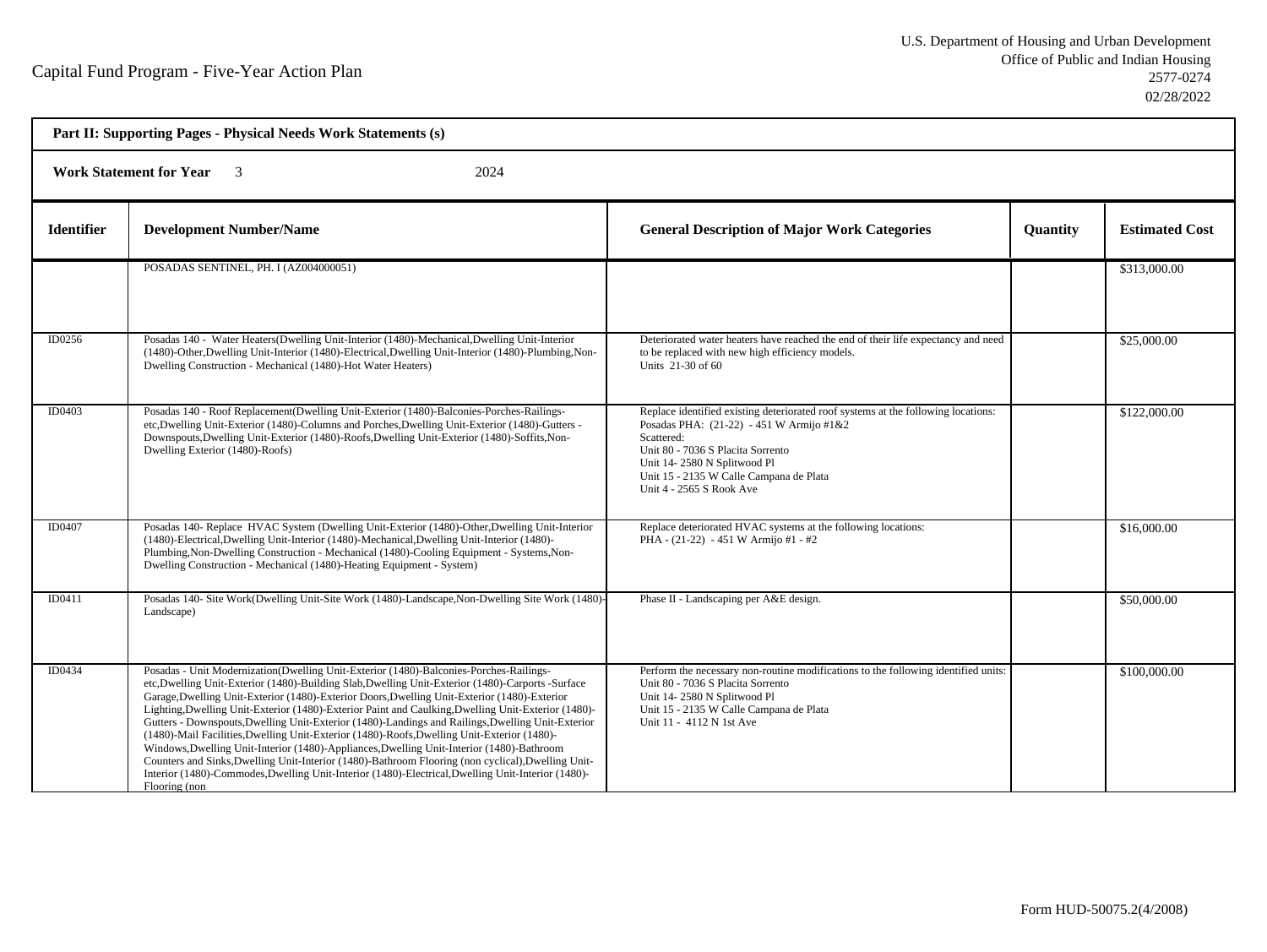| Part II: Supporting Pages - Physical Needs Work Statements (s) |                                                                                                                                                                                                                                                                                                                                                                                                                                                                                                                                                                                                                                                                                                                                                                                                                                                                                                                     |                                                                                                                                                                                                                                                                                                                                                                                                                        |                 |                       |  |  |
|----------------------------------------------------------------|---------------------------------------------------------------------------------------------------------------------------------------------------------------------------------------------------------------------------------------------------------------------------------------------------------------------------------------------------------------------------------------------------------------------------------------------------------------------------------------------------------------------------------------------------------------------------------------------------------------------------------------------------------------------------------------------------------------------------------------------------------------------------------------------------------------------------------------------------------------------------------------------------------------------|------------------------------------------------------------------------------------------------------------------------------------------------------------------------------------------------------------------------------------------------------------------------------------------------------------------------------------------------------------------------------------------------------------------------|-----------------|-----------------------|--|--|
|                                                                | <b>Work Statement for Year</b><br>2024<br>$\overline{\mathbf{3}}$                                                                                                                                                                                                                                                                                                                                                                                                                                                                                                                                                                                                                                                                                                                                                                                                                                                   |                                                                                                                                                                                                                                                                                                                                                                                                                        |                 |                       |  |  |
| <b>Identifier</b>                                              | <b>Development Number/Name</b>                                                                                                                                                                                                                                                                                                                                                                                                                                                                                                                                                                                                                                                                                                                                                                                                                                                                                      | <b>General Description of Major Work Categories</b>                                                                                                                                                                                                                                                                                                                                                                    | <b>Quantity</b> | <b>Estimated Cost</b> |  |  |
|                                                                | routine), Dwelling Unit-Interior (1480)-Interior Doors, Dwelling Unit-Interior (1480)-Interior Painting<br>(non routine), Dwelling Unit-Interior (1480)-Kitchen Cabinets, Dwelling Unit-Interior (1480)-Kitchen<br>Sinks and Faucets, Dwelling Unit-Interior (1480)-Mechanical, Dwelling Unit-Interior (1480)-<br>Other, Dwelling Unit-Interior (1480)-Plumbing, Dwelling Unit-Interior (1480)-Tubs and<br>Showers, Dwelling Unit-Site Work (1480)-Asphalt - Concrete - Paving, Dwelling Unit-Site Work<br>(1480)-Dumpsters and Enclosures, Dwelling Unit-Site Work (1480)-Electric Distribution, Dwelling<br>Unit-Site Work (1480)-Fence Painting, Dwelling Unit-Site Work (1480)-Fencing, Dwelling Unit-Site<br>Work (1480)-Landscape, Dwelling Unit-Site Work (1480)-Lighting, Dwelling Unit-Site Work (1480)-<br>Seal Coat, Dwelling Unit-Site Work (1480)-Sewer Lines - Mains, Dwelling Unit-Site Work (1480)- |                                                                                                                                                                                                                                                                                                                                                                                                                        |                 |                       |  |  |
|                                                                | MIXED FINANCE DEVELOPMENT TUCSON HOUSE (AZ004000048)                                                                                                                                                                                                                                                                                                                                                                                                                                                                                                                                                                                                                                                                                                                                                                                                                                                                |                                                                                                                                                                                                                                                                                                                                                                                                                        |                 | \$121,000.00          |  |  |
| ID0286                                                         | Physical Plant Repairs (Dwelling Unit-Interior (1480)-Plumbing, Non-Dwelling Construction -<br>Mechanical (1480)-Central Boiler, Non-Dwelling Construction - Mechanical (1480)-Central<br>Chiller, Non-Dwelling Construction - Mechanical (1480)-Cooling Equipment - Systems, Non-Dwelling<br>Construction - Mechanical (1480)-Electric Distribution, Non-Dwelling Construction - Mechanical<br>(1480)-Fire Suppression System, Non-Dwelling Construction - Mechanical (1480)-Generator, Non-<br>Dwelling Construction - Mechanical (1480)-Heating Equipment - System, Non-Dwelling Construction<br>- Mechanical (1480)-Hot Water Heaters, Non-Dwelling Construction - Mechanical (1480)-Other, Non-<br>Dwelling Construction - Mechanical (1480)-Water Distribution)                                                                                                                                               | Make the necessary repairs "as needed" to HVAC, boilers, chillers, pumps,<br>piping, generator, motors that provide heating, cooling and domestic hot water to<br>the building residents. This is needed pending the anticipated award of the<br>Choice Neighborhood Grant.<br>Replace sump pump motor and controls. \$12K<br>Replace defective boiler tubes. \$10K<br>Replace leaking chiller & heating piping. \$1oK |                 | \$32,000.00           |  |  |
| ID0287                                                         | Site Improvements (Dwelling Unit-Site Work (1480)-Asphalt - Concrete - Paving Dwelling Unit-Site<br>Work (1480)-Fencing Dwelling Unit-Site Work (1480)-Other Dwelling Unit-Site Work (1480)-<br>Parking, Dwelling Unit-Site Work (1480)-Seal Coat, Dwelling Unit-Site Work (1480)-Striping, Non-<br>Dwelling Site Work (1480)-Fencing)                                                                                                                                                                                                                                                                                                                                                                                                                                                                                                                                                                              | Make necessary repairs "as needed" to parking lot asphalt pending the award of<br>the Choice Neighborhood Grant.<br>Repair fencing at west side of property to include dog run, fencing to loading<br>dock and garden area.                                                                                                                                                                                            |                 | \$20,000.00           |  |  |
| <b>ID0289</b>                                                  | Bathroom Modifications (Dwelling Unit-Interior (1480)-Bathroom Counters and Sinks, Dwelling Unit-<br>Interior (1480)-Flooring (non routine), Dwelling Unit-Interior (1480)-Plumbing, Dwelling Unit-Interior<br>(1480)-Tubs and Showers)                                                                                                                                                                                                                                                                                                                                                                                                                                                                                                                                                                                                                                                                             | Tub, showers, surrounds, sinks and vanities are in need of specific non-routine<br>repairs in units:<br>224, 226, 420, 522, 625, 712, 815, 902                                                                                                                                                                                                                                                                         |                 | \$12,000.00           |  |  |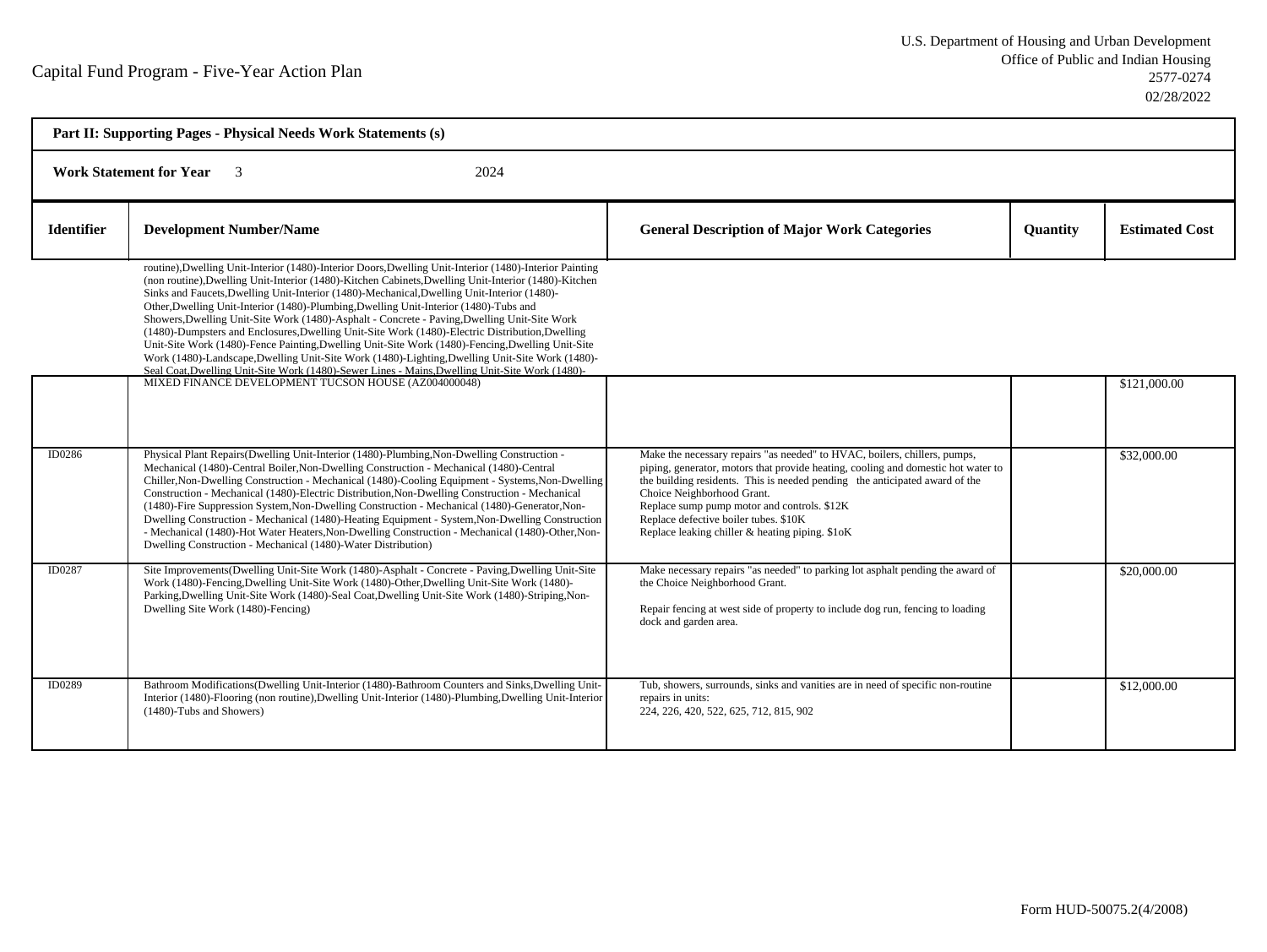| Part II: Supporting Pages - Physical Needs Work Statements (s) |                                                                                                                                                                                                                                                                                                                                     |                                                                                                                                    |          |                       |  |  |
|----------------------------------------------------------------|-------------------------------------------------------------------------------------------------------------------------------------------------------------------------------------------------------------------------------------------------------------------------------------------------------------------------------------|------------------------------------------------------------------------------------------------------------------------------------|----------|-----------------------|--|--|
|                                                                | <b>Work Statement for Year</b> 3<br>2024                                                                                                                                                                                                                                                                                            |                                                                                                                                    |          |                       |  |  |
| <b>Identifier</b>                                              | <b>Development Number/Name</b>                                                                                                                                                                                                                                                                                                      | <b>General Description of Major Work Categories</b>                                                                                | Quantity | <b>Estimated Cost</b> |  |  |
| ID0293                                                         | Building Repairs (Non-Dwelling Construction - Mechanical (1480)-Other, Non-Dwelling Construction<br>- Mechanical (1480)-Trash Compactor, Non-Dwelling Interior (1480)-Common Area Finishes, Non-<br>Dwelling Interior (1480)-Common Area Painting, Non-Dwelling Interior (1480)-Mechanical, Non-<br>Dwelling Interior (1480)-Other) | Non-routine repairs to trash chute doors and add an enzyme injection system to<br>alleviate odors.                                 |          | \$52,000.00           |  |  |
| ID0391                                                         | Contract Administration - Relocation Costs (Contract Administration (1480)-Relocation)                                                                                                                                                                                                                                              | Anticipated resident relocation costs pending the award of the Choice<br>Neighborhood Grant.                                       |          | \$5,000.00            |  |  |
|                                                                | <b>AUTHORITY-WIDE (NAWASD)</b>                                                                                                                                                                                                                                                                                                      |                                                                                                                                    |          | \$919,086.00          |  |  |
| ID0296                                                         | 2024 - Operations (Operations (1406))                                                                                                                                                                                                                                                                                               | 24% of the total grant amount distributed to AMPS                                                                                  |          | \$611,060.00          |  |  |
| ID0297                                                         | 2024 - Administration (Administration (1410)-Other, Administration (1410)-Salaries, Administration<br>$(1410)$ -Sundry)                                                                                                                                                                                                             | Administrative costs necessary for the planning, design, implementation and<br>monitoring of physical and Management Improvements. |          | \$254,608.00          |  |  |
| <b>ID0298</b>                                                  | 2024 - Management Improvements (Management Improvement (1408)-Other, Management<br>Improvement (1408)-Empowerment Activities, Management Improvement (1408)-Equal Opportunity)                                                                                                                                                      | PHA Homeowner Activities.<br>Training for PHA staff in operations, procurement and procedures.                                     |          | \$53,418.00           |  |  |
|                                                                | LANDER APTS - PHASE II (AZ004100115)                                                                                                                                                                                                                                                                                                |                                                                                                                                    |          | \$130,000.00          |  |  |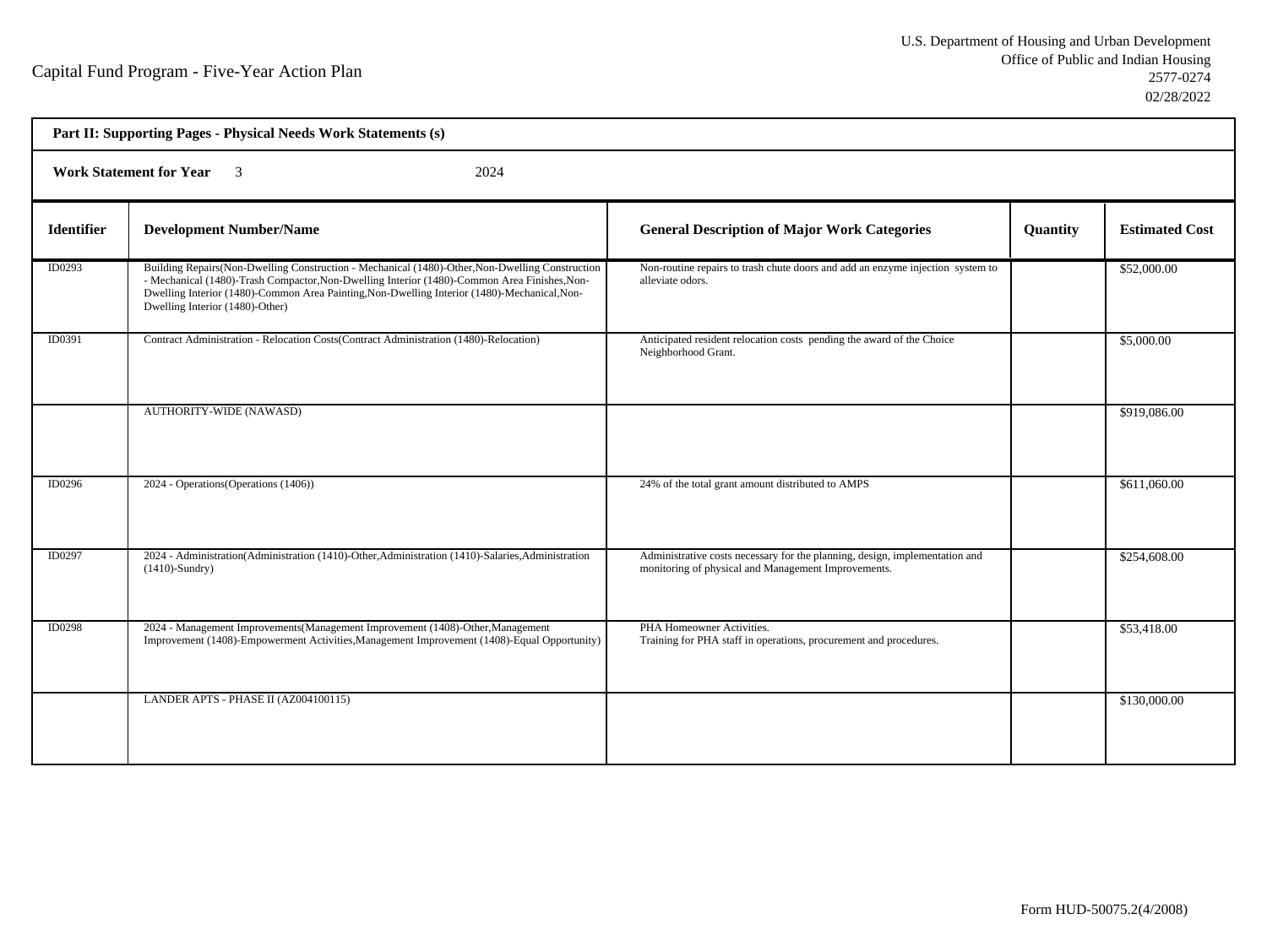|                   | Part II: Supporting Pages - Physical Needs Work Statements (s)                                                                                                                                                                                                                                                                                                                                                                                                                                                                                                                                                                                                                                                                                                                                                                                                                                                                                                                                                                                                                                                                                                                                               |                                                                                                                                                                                                                 |                 |                       |  |
|-------------------|--------------------------------------------------------------------------------------------------------------------------------------------------------------------------------------------------------------------------------------------------------------------------------------------------------------------------------------------------------------------------------------------------------------------------------------------------------------------------------------------------------------------------------------------------------------------------------------------------------------------------------------------------------------------------------------------------------------------------------------------------------------------------------------------------------------------------------------------------------------------------------------------------------------------------------------------------------------------------------------------------------------------------------------------------------------------------------------------------------------------------------------------------------------------------------------------------------------|-----------------------------------------------------------------------------------------------------------------------------------------------------------------------------------------------------------------|-----------------|-----------------------|--|
|                   | <b>Work Statement for Year</b><br>2024<br>$\mathbf{3}$                                                                                                                                                                                                                                                                                                                                                                                                                                                                                                                                                                                                                                                                                                                                                                                                                                                                                                                                                                                                                                                                                                                                                       |                                                                                                                                                                                                                 |                 |                       |  |
| <b>Identifier</b> | <b>Development Number/Name</b>                                                                                                                                                                                                                                                                                                                                                                                                                                                                                                                                                                                                                                                                                                                                                                                                                                                                                                                                                                                                                                                                                                                                                                               | <b>General Description of Major Work Categories</b>                                                                                                                                                             | <b>Quantity</b> | <b>Estimated Cost</b> |  |
| ID0332            | LG- Exterior Painting(Dwelling Unit-Exterior (1480)-Exterior Paint and Caulking, Dwelling Unit-Site<br>Work (1480)-Fence Painting, Non-Dwelling Exterior (1480)-Paint and Caulking)                                                                                                                                                                                                                                                                                                                                                                                                                                                                                                                                                                                                                                                                                                                                                                                                                                                                                                                                                                                                                          | Non-routine painting of the exterior of Lander Gardens Complex which includes<br>both dwelling and non-dwelling buildings that are severely deteriorated.                                                       |                 | \$100,000.00          |  |
| ID0419            | Lander Gardens - Unit Modernization(Dwelling Unit-Exterior (1480)-Building Slab, Dwelling Unit-<br>Exterior (1480)-Columns and Porches, Dwelling Unit-Exterior (1480)-Decks and Patios, Dwelling<br>Unit-Exterior (1480)-Balconies-Porches-Railings-etc, Dwelling Unit-Exterior (1480)-Exterior<br>Doors, Dwelling Unit-Exterior (1480)-Exterior Lighting, Dwelling Unit-Exterior (1480)-Exterior Paint<br>and Caulking, Dwelling Unit-Exterior (1480)-Gutters - Downspouts, Dwelling Unit-Exterior (1480)-<br>Windows, Dwelling Unit-Interior (1480)-Appliances, Dwelling Unit-Interior (1480)-Bathroom<br>Counters and Sinks, Dwelling Unit-Interior (1480)-Bathroom Flooring (non cyclical), Dwelling Unit-<br>Interior (1480)-Commodes, Dwelling Unit-Interior (1480)-Electrical, Dwelling Unit-Interior (1480)-<br>Flooring (non routine), Dwelling Unit-Interior (1480)-Interior Doors, Dwelling Unit-Interior (1480)-<br>Interior Painting (non routine), Dwelling Unit-Interior (1480)-Kitchen Cabinets, Dwelling Unit-Interior<br>(1480)-Kitchen Sinks and Faucets, Dwelling Unit-Interior (1480)-Other, Dwelling Unit-Interior (1480)-<br>Plumbing.Dwelling Unit-Interior (1480)-Tubs and Showers) | Perform the necessary non-routine modifications to vacated units as they become<br>available. Due to a low vacancy rate as a unit becomes available it will be put on<br>off line status undergo Modernization. |                 | \$30,000.00           |  |
|                   | <b>Subtotal of Estimated Cost</b>                                                                                                                                                                                                                                                                                                                                                                                                                                                                                                                                                                                                                                                                                                                                                                                                                                                                                                                                                                                                                                                                                                                                                                            |                                                                                                                                                                                                                 |                 | \$2,546,086.00        |  |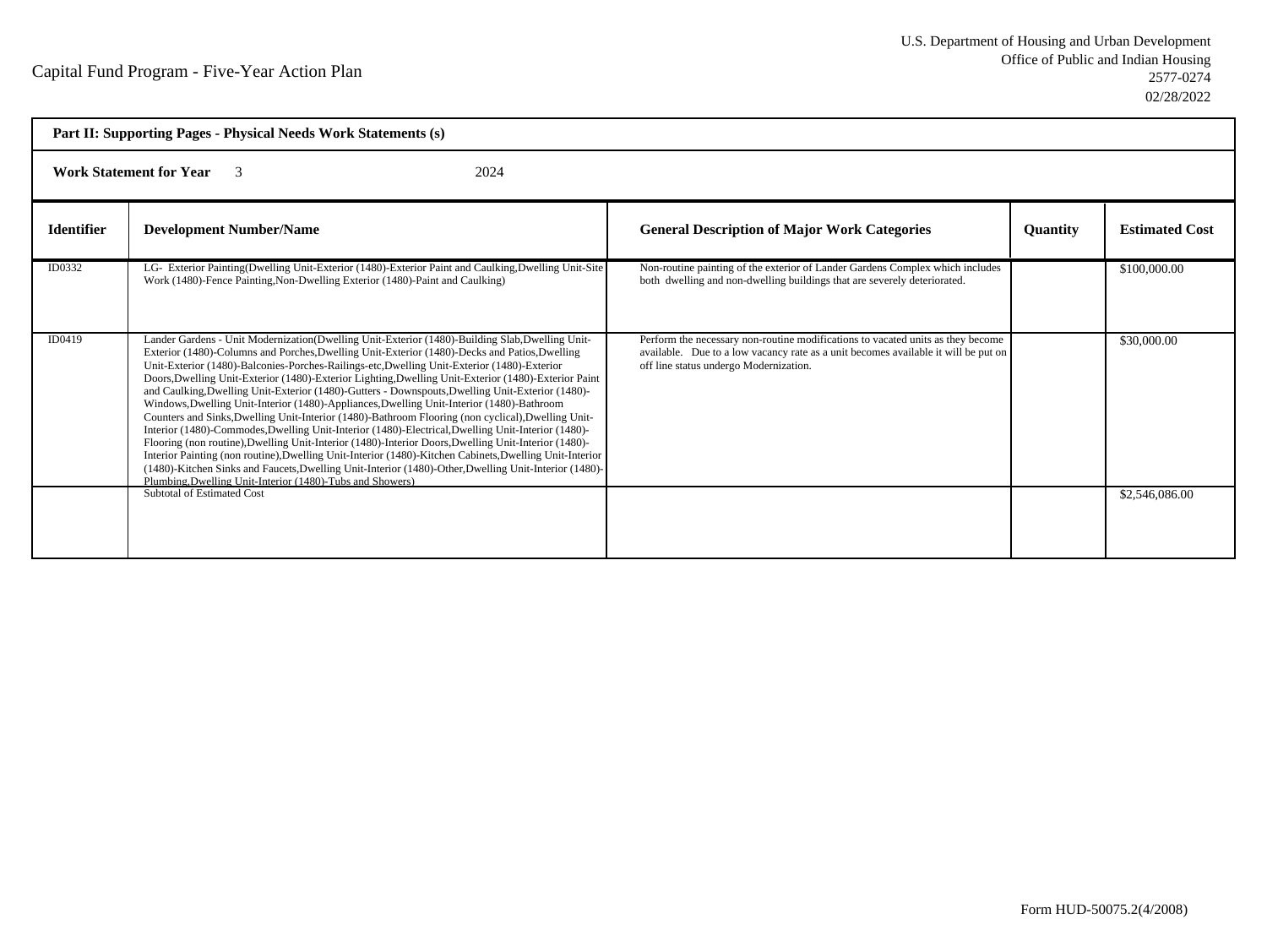h

| Part II: Supporting Pages - Physical Needs Work Statements (s) |                                                                                                                                                                                                                                                                                                                                                                                                                                                                                                                                                                                                                                        |                                                                                                                                                                                                                                                                                                        |          |                       |  |  |
|----------------------------------------------------------------|----------------------------------------------------------------------------------------------------------------------------------------------------------------------------------------------------------------------------------------------------------------------------------------------------------------------------------------------------------------------------------------------------------------------------------------------------------------------------------------------------------------------------------------------------------------------------------------------------------------------------------------|--------------------------------------------------------------------------------------------------------------------------------------------------------------------------------------------------------------------------------------------------------------------------------------------------------|----------|-----------------------|--|--|
|                                                                | <b>Work Statement for Year</b><br>2025<br>$\overline{4}$                                                                                                                                                                                                                                                                                                                                                                                                                                                                                                                                                                               |                                                                                                                                                                                                                                                                                                        |          |                       |  |  |
| <b>Identifier</b>                                              | <b>Development Number/Name</b>                                                                                                                                                                                                                                                                                                                                                                                                                                                                                                                                                                                                         | <b>General Description of Major Work Categories</b>                                                                                                                                                                                                                                                    | Quantity | <b>Estimated Cost</b> |  |  |
|                                                                | AUTHORITY-WIDE (NAWASD)                                                                                                                                                                                                                                                                                                                                                                                                                                                                                                                                                                                                                |                                                                                                                                                                                                                                                                                                        |          | \$927,086.00          |  |  |
| ID0106                                                         | 2025 - Administration(Administration (1410)-Other,Administration (1410)-Salaries,Administration<br>$(1410)$ -Sundry)                                                                                                                                                                                                                                                                                                                                                                                                                                                                                                                   | Administrative costs necessary for the planning, design, implementation and<br>monitoring of physical and Management Improvements.                                                                                                                                                                     |          | \$254,608.00          |  |  |
| ID0107                                                         | 2025 - Operations (Operations (1406))                                                                                                                                                                                                                                                                                                                                                                                                                                                                                                                                                                                                  | 24% of the total grant amount to be distributed to the AMPS.                                                                                                                                                                                                                                           |          | \$611,060.00          |  |  |
| <b>ID0108</b>                                                  | 2025 - Management Improvements (Management Improvement (1408)-Empowerment<br>Activities, Management Improvement (1408)-Equal Opportunity, Management Improvement (1408)-<br>Other)                                                                                                                                                                                                                                                                                                                                                                                                                                                     | PHA Homeowner Activities.<br>Training for PHA staff in operations, procurement and procedures.                                                                                                                                                                                                         |          | \$61,418.00           |  |  |
|                                                                | MIXED FINANCE DEVELOPMENT TUCSON HOUSE (AZ004000048)                                                                                                                                                                                                                                                                                                                                                                                                                                                                                                                                                                                   |                                                                                                                                                                                                                                                                                                        |          | \$57,000.00           |  |  |
| <b>ID0291</b>                                                  | Contract Administration - Relocation Costs (Contract Administration (1480)-Relocation)                                                                                                                                                                                                                                                                                                                                                                                                                                                                                                                                                 | Anticipated resident relocation costs pending the award of the Choice<br>Neighborhood Grant.                                                                                                                                                                                                           |          | \$5,000.00            |  |  |
| ID0292                                                         | Physical Plant Repairs (Non-Dwelling Construction - Mechanical (1480)-Central Boiler, Non-Dwelling<br>Construction - Mechanical (1480)-Central Chiller, Dwelling Unit-Interior (1480)-Plumbing, Non-<br>Dwelling Construction - Mechanical (1480)-Cooling Equipment - Systems, Non-Dwelling<br>Construction - Mechanical (1480)-Electric Distribution, Non-Dwelling Construction - Mechanical<br>(1480)-Generator, Non-Dwelling Construction - Mechanical (1480)-Heating Equipment - System, Non-<br>Dwelling Construction - Mechanical (1480)-Hot Water Heaters, Non-Dwelling Construction -<br>Mechanical (1480)-Water Distribution) | Make the necessary repairs "as needed" to HVAC, boilers, chillers, pumps,<br>piping, generator, motors that provide heating, cooling and domestic hot water to<br>the building residents.<br>Replace boiler & chiller controls, replace boiler & chiller tubes.<br>Replace condenser circulating pump. |          | \$20,000.00           |  |  |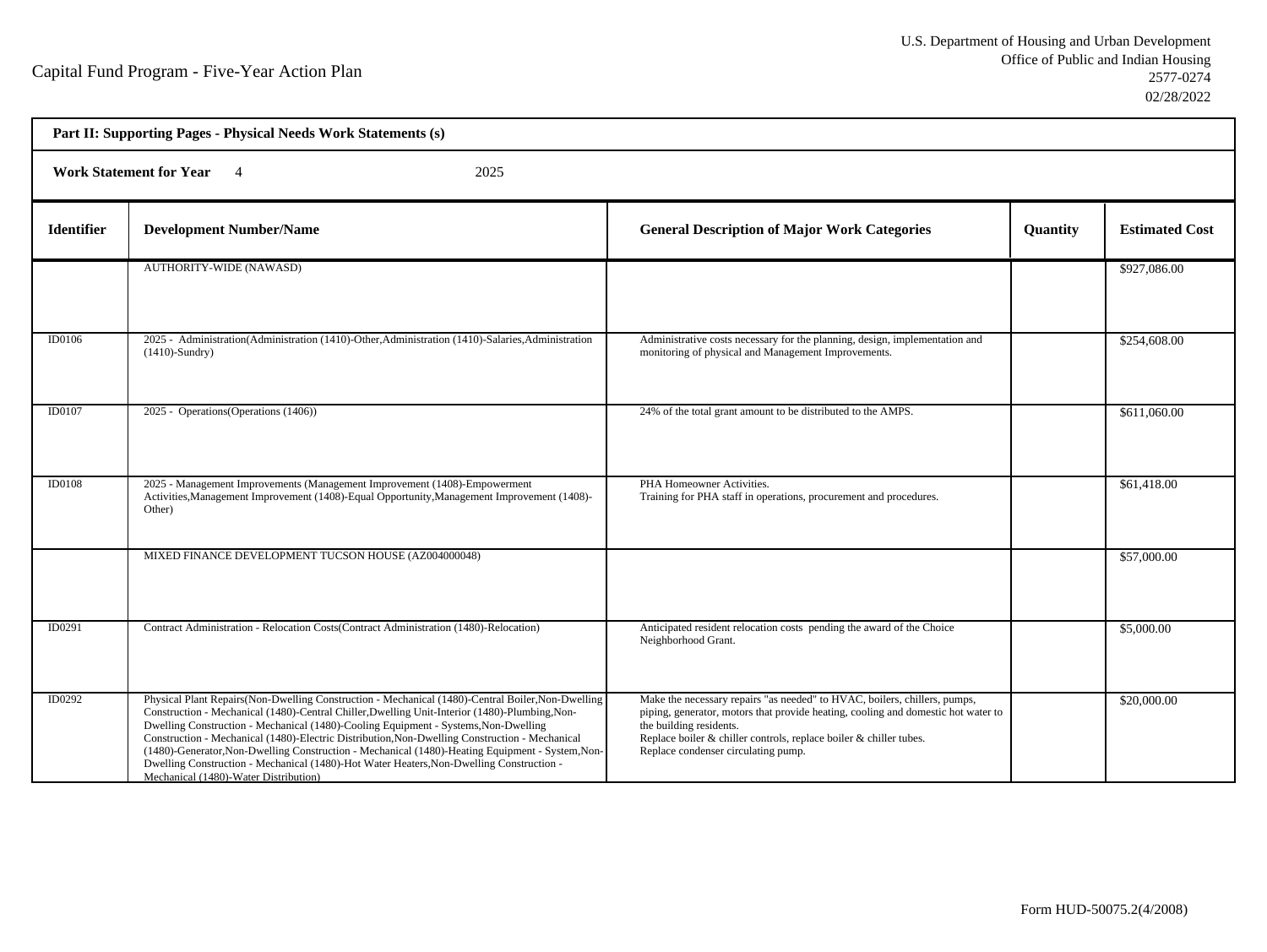| Part II: Supporting Pages - Physical Needs Work Statements (s) |                                                                                                                                                                                                                                                                                                                                                                                                                                                                                                                                                                                                                                                                                                                                                                                                                                                                                                                                                                                                                                                                                                                                                                                                                                                                                                                                                                                                                                                                                                                                                                                                                                                                                                                                                                                                                                                 |                                                                                                                                                                                                                           |                 |                       |  |  |
|----------------------------------------------------------------|-------------------------------------------------------------------------------------------------------------------------------------------------------------------------------------------------------------------------------------------------------------------------------------------------------------------------------------------------------------------------------------------------------------------------------------------------------------------------------------------------------------------------------------------------------------------------------------------------------------------------------------------------------------------------------------------------------------------------------------------------------------------------------------------------------------------------------------------------------------------------------------------------------------------------------------------------------------------------------------------------------------------------------------------------------------------------------------------------------------------------------------------------------------------------------------------------------------------------------------------------------------------------------------------------------------------------------------------------------------------------------------------------------------------------------------------------------------------------------------------------------------------------------------------------------------------------------------------------------------------------------------------------------------------------------------------------------------------------------------------------------------------------------------------------------------------------------------------------|---------------------------------------------------------------------------------------------------------------------------------------------------------------------------------------------------------------------------|-----------------|-----------------------|--|--|
|                                                                | <b>Work Statement for Year</b><br>2025                                                                                                                                                                                                                                                                                                                                                                                                                                                                                                                                                                                                                                                                                                                                                                                                                                                                                                                                                                                                                                                                                                                                                                                                                                                                                                                                                                                                                                                                                                                                                                                                                                                                                                                                                                                                          |                                                                                                                                                                                                                           |                 |                       |  |  |
| <b>Identifier</b>                                              | <b>Development Number/Name</b>                                                                                                                                                                                                                                                                                                                                                                                                                                                                                                                                                                                                                                                                                                                                                                                                                                                                                                                                                                                                                                                                                                                                                                                                                                                                                                                                                                                                                                                                                                                                                                                                                                                                                                                                                                                                                  | <b>General Description of Major Work Categories</b>                                                                                                                                                                       | <b>Quantity</b> | <b>Estimated Cost</b> |  |  |
| ID0294                                                         | Bathroom Modifications (Dwelling Unit-Interior (1480)-Tubs and Showers, Dwelling Unit-Interior<br>(1480)-Flooring (non routine), Dwelling Unit-Interior (1480)-Bathroom Counters and Sinks, Dwelling<br>Unit-Interior (1480)-Plumbing)                                                                                                                                                                                                                                                                                                                                                                                                                                                                                                                                                                                                                                                                                                                                                                                                                                                                                                                                                                                                                                                                                                                                                                                                                                                                                                                                                                                                                                                                                                                                                                                                          | Tub, showers, surrounds, sinks and vanities are in need of specific non-routine<br>repairs in units: 1025, 1108, 1214, 1323, 1408, 1509, 1615, and 1608.                                                                  |                 | \$12,000.00           |  |  |
| ID0295                                                         | Site Improvements(Dwelling Unit-Site Work (1480)-Other, Dwelling Unit-Site Work (1480)-<br>Parking, Dwelling Unit-Site Work (1480)-Seal Coat, Dwelling Unit-Site Work (1480)-<br>Striping, Dwelling Unit-Site Work (1480)-Asphalt - Concrete - Paving)                                                                                                                                                                                                                                                                                                                                                                                                                                                                                                                                                                                                                                                                                                                                                                                                                                                                                                                                                                                                                                                                                                                                                                                                                                                                                                                                                                                                                                                                                                                                                                                          | Make necessary repairs "as needed" to parking lot asphalt pending the award of<br>the Choice Neighborhood Grant.                                                                                                          |                 | \$10,000.00           |  |  |
| ID0422                                                         | Building Repairs (Non-Dwelling Interior (1480)-Common Area Flooring)                                                                                                                                                                                                                                                                                                                                                                                                                                                                                                                                                                                                                                                                                                                                                                                                                                                                                                                                                                                                                                                                                                                                                                                                                                                                                                                                                                                                                                                                                                                                                                                                                                                                                                                                                                            | Replace existing hallway flooring on (16th) floor.                                                                                                                                                                        |                 | \$10,000.00           |  |  |
|                                                                | SCATTERED SITES (AZ004400111)                                                                                                                                                                                                                                                                                                                                                                                                                                                                                                                                                                                                                                                                                                                                                                                                                                                                                                                                                                                                                                                                                                                                                                                                                                                                                                                                                                                                                                                                                                                                                                                                                                                                                                                                                                                                                   |                                                                                                                                                                                                                           |                 | \$260,000.00          |  |  |
| ID0312                                                         | AMP-4 Unit Modernization(Dwelling Unit-Exterior (1480)-Balconies-Porches-Railings-etc,Dwelling<br>Unit-Exterior (1480)-Building Slab, Dwelling Unit-Exterior (1480)-Carports -Surface Garage, Dwelling<br>Unit-Exterior (1480)-Exterior Doors, Dwelling Unit-Exterior (1480)-Exterior Lighting, Dwelling Unit-<br>Exterior (1480)-Exterior Paint and Caulking, Dwelling Unit-Exterior (1480)-Gutters -<br>Downspouts, Dwelling Unit-Exterior (1480)-Landings and Railings, Dwelling Unit-Exterior (1480)-<br>Mail Facilities, Dwelling Unit-Exterior (1480)-Roofs, Dwelling Unit-Exterior (1480)-<br>Windows, Dwelling Unit-Interior (1480)-Appliances, Dwelling Unit-Interior (1480)-Bathroom<br>Counters and Sinks, Dwelling Unit-Interior (1480)-Bathroom Flooring (non cyclical), Dwelling Unit-<br>Interior (1480)-Commodes, Dwelling Unit-Interior (1480)-Electrical, Dwelling Unit-Interior (1480)-<br>Flooring (non routine), Dwelling Unit-Interior (1480)-Interior Doors, Dwelling Unit-Interior (1480)-<br>Interior Painting (non routine), Dwelling Unit-Interior (1480)-Kitchen Cabinets, Dwelling Unit-Interior<br>(1480)-Kitchen Sinks and Faucets, Dwelling Unit-Interior (1480)-Mechanical, Dwelling Unit-Interior<br>(1480)-Other, Dwelling Unit-Interior (1480)-Plumbing, Dwelling Unit-Interior (1480)-Tubs and<br>Showers, Dwelling Unit-Site Work (1480)-Asphalt - Concrete - Paving, Dwelling Unit-Site Work<br>(1480)-Dumpsters and Enclosures, Dwelling Unit-Site Work (1480)-Electric Distribution, Dwelling<br>Unit-Site Work (1480)-Fence Painting, Dwelling Unit-Site Work (1480)-Fencing, Dwelling Unit-Site<br>Work (1480)-Landscape, Dwelling Unit-Site Work (1480)-Lighting, Dwelling Unit-Site Work (1480)-<br>Seal Coat, Dwelling Unit-Site Work (1480)-Sewer Lines - Mains, Dwelling Unit-Site Work (1480)- | Perform the necessary non-routine modifications to the following identified units:<br>1-356 W Lerdo Rd (44)<br>2-758 W Holladay Dr (131)<br>3-918 W Virginia St (49)<br>4-244 W Kentucky St (97)<br>5-1339 E Ohio St (99) |                 | \$100,000.00          |  |  |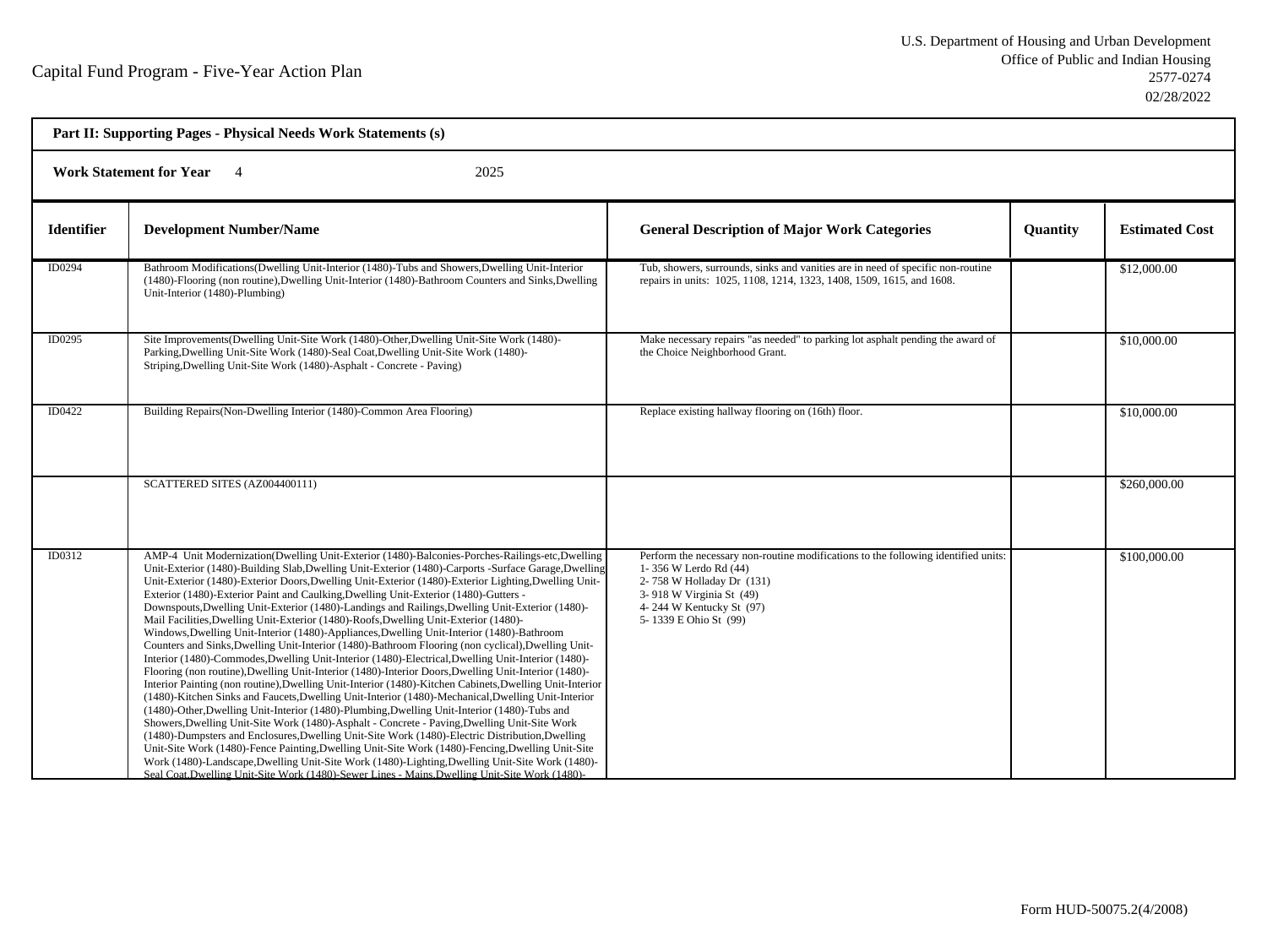| Part II: Supporting Pages - Physical Needs Work Statements (s) |                                                                                                                                                                                                                                                                                                                                                                                                                                                                                                                                                                                                                                                                                                                                                                                                                                                                                                                                                                                                                                                                                                                                                                                                                                                                                                                                                                                                                                                                                                                                                                                                                                                                                                                                                                                                                                                                     |                                                                                                                                                                                                                                                                                 |                 |                       |  |  |
|----------------------------------------------------------------|---------------------------------------------------------------------------------------------------------------------------------------------------------------------------------------------------------------------------------------------------------------------------------------------------------------------------------------------------------------------------------------------------------------------------------------------------------------------------------------------------------------------------------------------------------------------------------------------------------------------------------------------------------------------------------------------------------------------------------------------------------------------------------------------------------------------------------------------------------------------------------------------------------------------------------------------------------------------------------------------------------------------------------------------------------------------------------------------------------------------------------------------------------------------------------------------------------------------------------------------------------------------------------------------------------------------------------------------------------------------------------------------------------------------------------------------------------------------------------------------------------------------------------------------------------------------------------------------------------------------------------------------------------------------------------------------------------------------------------------------------------------------------------------------------------------------------------------------------------------------|---------------------------------------------------------------------------------------------------------------------------------------------------------------------------------------------------------------------------------------------------------------------------------|-----------------|-----------------------|--|--|
|                                                                | <b>Work Statement for Year</b><br>2025<br>$\overline{4}$                                                                                                                                                                                                                                                                                                                                                                                                                                                                                                                                                                                                                                                                                                                                                                                                                                                                                                                                                                                                                                                                                                                                                                                                                                                                                                                                                                                                                                                                                                                                                                                                                                                                                                                                                                                                            |                                                                                                                                                                                                                                                                                 |                 |                       |  |  |
| <b>Identifier</b>                                              | <b>Development Number/Name</b>                                                                                                                                                                                                                                                                                                                                                                                                                                                                                                                                                                                                                                                                                                                                                                                                                                                                                                                                                                                                                                                                                                                                                                                                                                                                                                                                                                                                                                                                                                                                                                                                                                                                                                                                                                                                                                      | <b>General Description of Major Work Categories</b>                                                                                                                                                                                                                             | <b>Ouantity</b> | <b>Estimated Cost</b> |  |  |
| ID0360                                                         | AMP-4 Roof Replacement (Dwelling Unit-Exterior (1480)-Roofs)                                                                                                                                                                                                                                                                                                                                                                                                                                                                                                                                                                                                                                                                                                                                                                                                                                                                                                                                                                                                                                                                                                                                                                                                                                                                                                                                                                                                                                                                                                                                                                                                                                                                                                                                                                                                        | Replace the existing deteriorated roof systems at following locations:<br>1-6224 S. Sunrise Valley Dr. \$23K (158)<br>2- 6290 S. Sunrise Valley Dr. \$23K (159)<br>3-1775 W Rue du Fleuve \$23K (177)<br>4-332 W Corona Rd \$20K (1)<br>5-1420 S TYNDALL AVE \$25K (35)         |                 | \$120,000.00          |  |  |
| ID0364                                                         | AMP-4 Site Improvements (Dwelling Unit-Site Work (1480)-Other, Dwelling Unit-Site Work (1480)-<br>Parking, Dwelling Unit-Site Work (1480)-Pedestrian paving, Dwelling Unit-Site Work (1480)-Seal<br>Coat, Dwelling Unit-Site Work (1480)-Striping, Dwelling Unit-Site Work (1480)-Lighting, Dwelling<br>Unit-Site Work (1480)-Asphalt - Concrete - Paving, Dwelling Unit-Site Work (1480)-Electric<br>Distribution)                                                                                                                                                                                                                                                                                                                                                                                                                                                                                                                                                                                                                                                                                                                                                                                                                                                                                                                                                                                                                                                                                                                                                                                                                                                                                                                                                                                                                                                 | Make the necessary repairs to deteriorated parking lots to include: asphalt,<br>striping, signage, concrete apron etc. at the following locations:<br>1- Parking-1420 & 1422 S TYNDALL AVE \$20K<br>2- Lighting - N. 4th. Ave, Southland, Delano per A&E design from 2021 \$20K |                 | \$40,000.00           |  |  |
|                                                                | SCATTERED SITES (AZ004500112)                                                                                                                                                                                                                                                                                                                                                                                                                                                                                                                                                                                                                                                                                                                                                                                                                                                                                                                                                                                                                                                                                                                                                                                                                                                                                                                                                                                                                                                                                                                                                                                                                                                                                                                                                                                                                                       |                                                                                                                                                                                                                                                                                 |                 | \$512,000.00          |  |  |
| ID0313                                                         | AMP-5 Unit Modernization (Dwelling Unit-Exterior (1480)-Mail Facilities, Dwelling Unit-Exterior<br>(1480)-Roofs, Dwelling Unit-Exterior (1480)-Windows, Dwelling Unit-Interior (1480)-<br>Appliances, Dwelling Unit-Interior (1480)-Bathroom Counters and Sinks, Dwelling Unit-Interior<br>(1480)-Bathroom Flooring (non cyclical), Dwelling Unit-Interior (1480)-Commodes, Dwelling Unit-<br>Interior (1480)-Electrical, Dwelling Unit-Interior (1480)-Flooring (non routine), Dwelling Unit-Interior<br>(1480)-Interior Doors, Dwelling Unit-Interior (1480)-Interior Painting (non routine), Dwelling Unit-<br>Interior (1480)-Kitchen Cabinets, Dwelling Unit-Interior (1480)-Kitchen Sinks and Faucets, Dwelling<br>Unit-Interior (1480)-Mechanical, Dwelling Unit-Interior (1480)-Other, Dwelling Unit-Interior (1480)-<br>Plumbing, Dwelling Unit-Interior (1480)-Tubs and Showers, Dwelling Unit-Site Work (1480)-Asphalt -<br>Concrete - Paving, Dwelling Unit-Site Work (1480)-Dumpsters and Enclosures, Dwelling Unit-Site<br>Work (1480)-Electric Distribution, Dwelling Unit-Site Work (1480)-Fence Painting, Dwelling Unit-Site<br>Work (1480)-Fencing, Dwelling Unit-Site Work (1480)-Landscape, Dwelling Unit-Site Work (1480)-<br>Lighting, Dwelling Unit-Site Work (1480)-Seal Coat, Dwelling Unit-Site Work (1480)-Sewer Lines -<br>Mains, Dwelling Unit-Site Work (1480)-Water Lines/Mains, Dwelling Unit-Exterior (1480)-Balconies-<br>Porches-Railings-etc, Dwelling Unit-Exterior (1480)-Building Slab, Dwelling Unit-Exterior (1480)-<br>Carports -Surface Garage, Dwelling Unit-Exterior (1480)-Exterior Doors, Dwelling Unit-Exterior<br>(1480)-Exterior Lighting, Dwelling Unit-Exterior (1480)-Exterior Paint and Caulking, Dwelling Unit-<br>Exterior (1480)-Gutters - Downspouts Dwelling Unit-Exterior (1480)-Landings and Railings) | Perform the necessary non-routine modifications to the identified units:<br>1-2440 N Edith Blvd (77-87)<br>2-2442 N Edith Blvd<br>3-2444 N Edith Blvd<br>4-2446 N Edith Blvd<br>5-2462 N Edith Blvd<br>6-380 E Pastime Rd. (A-T) (114-123)                                      |                 | \$120,000.00          |  |  |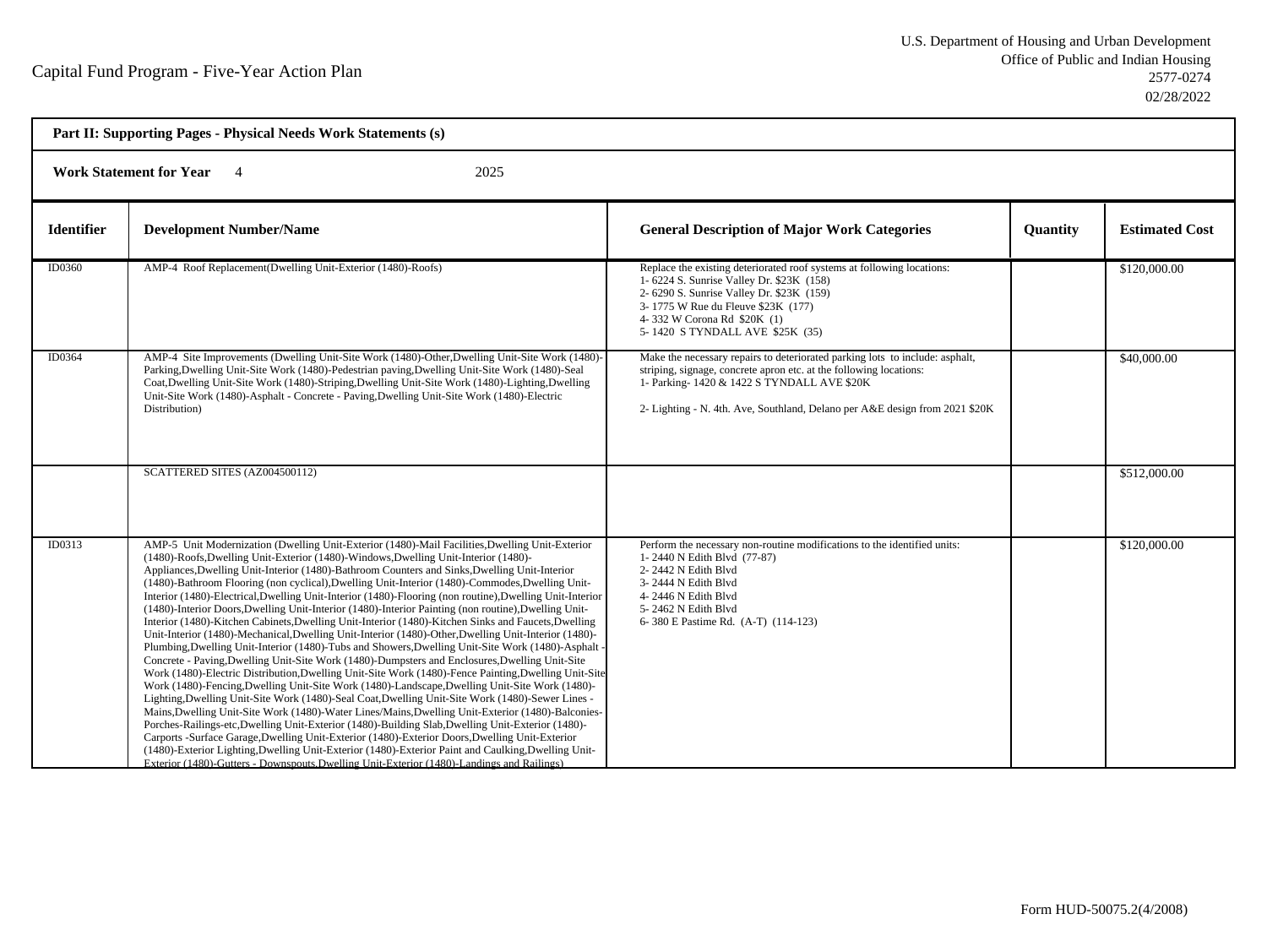h

| Part II: Supporting Pages - Physical Needs Work Statements (s) |                                                                                                                                                                                                                                                                                                                                                                                                                                                                                                                                                                                                                                                                                                                                                                                                                                                                                                                                                                                                                                                                                                                                                                                                                                                                                                                                                                                           |                                                                                                                                                                                                                          |                 |                       |  |
|----------------------------------------------------------------|-------------------------------------------------------------------------------------------------------------------------------------------------------------------------------------------------------------------------------------------------------------------------------------------------------------------------------------------------------------------------------------------------------------------------------------------------------------------------------------------------------------------------------------------------------------------------------------------------------------------------------------------------------------------------------------------------------------------------------------------------------------------------------------------------------------------------------------------------------------------------------------------------------------------------------------------------------------------------------------------------------------------------------------------------------------------------------------------------------------------------------------------------------------------------------------------------------------------------------------------------------------------------------------------------------------------------------------------------------------------------------------------|--------------------------------------------------------------------------------------------------------------------------------------------------------------------------------------------------------------------------|-----------------|-----------------------|--|
|                                                                | <b>Work Statement for Year</b><br>2025<br>$\overline{4}$                                                                                                                                                                                                                                                                                                                                                                                                                                                                                                                                                                                                                                                                                                                                                                                                                                                                                                                                                                                                                                                                                                                                                                                                                                                                                                                                  |                                                                                                                                                                                                                          |                 |                       |  |
| <b>Identifier</b>                                              | <b>Development Number/Name</b>                                                                                                                                                                                                                                                                                                                                                                                                                                                                                                                                                                                                                                                                                                                                                                                                                                                                                                                                                                                                                                                                                                                                                                                                                                                                                                                                                            | <b>General Description of Major Work Categories</b>                                                                                                                                                                      | <b>Quantity</b> | <b>Estimated Cost</b> |  |
| ID0353                                                         | AMP-5 Roof Replacement(Dwelling Unit-Exterior (1480)-Roofs)                                                                                                                                                                                                                                                                                                                                                                                                                                                                                                                                                                                                                                                                                                                                                                                                                                                                                                                                                                                                                                                                                                                                                                                                                                                                                                                               | Replace identified existing deteriorated shingle or BUR roof systems with new at<br>the following locations:<br>1-3605 E Bellevue St Apt #1-4 (178-81)<br>2-3917 E Hardy Dr. (31)<br>3-2345 E 17th St Bldgs 1-4 (162-65) |                 | \$150,000.00          |  |
| ID0357                                                         | AMP-5 Site Improvements(Dwelling Unit-Site Work (1480)-Asphalt - Concrete - Paving, Dwelling<br>Unit-Site Work (1480)-Parking, Dwelling Unit-Site Work (1480)-Pedestrian paving, Dwelling Unit-Site<br>Work (1480)-Seal Coat, Dwelling Unit-Site Work (1480)-Signage, Dwelling Unit-Site Work (1480)-<br>Striping)                                                                                                                                                                                                                                                                                                                                                                                                                                                                                                                                                                                                                                                                                                                                                                                                                                                                                                                                                                                                                                                                        | Make the necessary repairs to deteriorated parking lots to include: asphalt,<br>striping, signage, concrete apron etc. at the following locations:<br>1-2835 N. Edith Blvd.<br>2-3556 E Blacklidge Dr.                   |                 | \$100,000.00          |  |
| ID0395                                                         | AMP-5 Replace Exterior Doors(Dwelling Unit-Exterior (1480)-Exterior Doors, Dwelling Unit-<br>Exterior (1480)-Exterior Paint and Caulking, Non-Dwelling Exterior (1480)-Doors, Non-Dwelling<br>Exterior (1480)-Paint and Caulking)                                                                                                                                                                                                                                                                                                                                                                                                                                                                                                                                                                                                                                                                                                                                                                                                                                                                                                                                                                                                                                                                                                                                                         | Replace deteriorated exterior metal doors and frames.<br>Pastime Complex (40) units<br>Seneca Complex (10) units<br>2400 Edith (24)<br>3425-27 E Presidio (4)                                                            |                 | \$142,000.00          |  |
|                                                                | SCATTERED SITES (AZ004600113)                                                                                                                                                                                                                                                                                                                                                                                                                                                                                                                                                                                                                                                                                                                                                                                                                                                                                                                                                                                                                                                                                                                                                                                                                                                                                                                                                             |                                                                                                                                                                                                                          |                 | \$152,000.00          |  |
| ID0314                                                         | AMP-6 Unit Modernization (Dwelling Unit-Exterior (1480)-Balconies-Porches-Railings-etc, Dwelling<br>Unit-Exterior (1480)-Building Slab, Dwelling Unit-Exterior (1480)-Carports -Surface Garage, Dwelling<br>Unit-Exterior (1480)-Columns and Porches, Dwelling Unit-Exterior (1480)-Exterior Doors, Dwelling<br>Unit-Exterior (1480)-Exterior Lighting, Dwelling Unit-Exterior (1480)-Exterior Paint and<br>Caulking, Dwelling Unit-Exterior (1480)-Gutters - Downspouts, Dwelling Unit-Exterior (1480)-<br>Landings and Railings, Dwelling Unit-Exterior (1480)-Other, Dwelling Unit-Exterior (1480)-<br>Roofs, Dwelling Unit-Exterior (1480)-Windows, Dwelling Unit-Interior (1480)-Appliances, Dwelling<br>Unit-Interior (1480)-Bathroom Counters and Sinks, Dwelling Unit-Interior (1480)-Bathroom Flooring<br>(non cyclical), Dwelling Unit-Interior (1480)-Commodes, Dwelling Unit-Interior (1480)-<br>Electrical, Dwelling Unit-Interior (1480)-Flooring (non routine), Dwelling Unit-Interior (1480)-Interior<br>Doors, Dwelling Unit-Interior (1480)-Interior Painting (non routine), Dwelling Unit-Interior (1480)-<br>Kitchen Cabinets, Dwelling Unit-Interior (1480)-Kitchen Sinks and Faucets, Dwelling Unit-Interior<br>(1480)-Mechanical, Dwelling Unit-Interior (1480)-Other, Dwelling Unit-Interior (1480)-<br>Plumbing, Dwelling Unit-Interior (1480)-Tubs and Showers) | Perform the necessary non-routine modifications to the following identified units:<br>1-1511 N Sonoita Ave. (1)<br>2-3471 S Fairbanks Ave (53)<br>3-7417 E Vancouver Dr (76)<br>4-5611 E Scarlett St (10)                |                 | \$120,000.00          |  |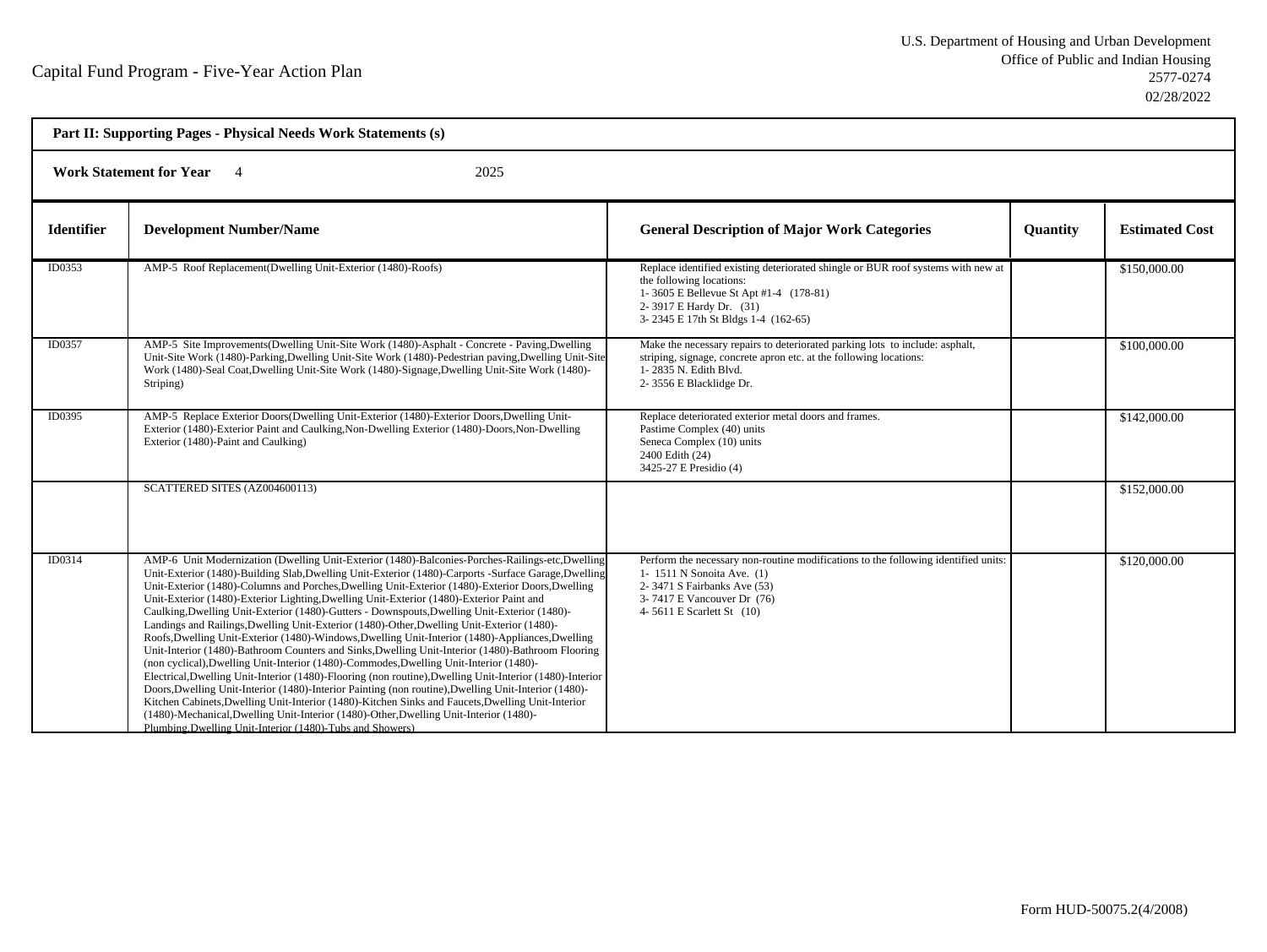| Part II: Supporting Pages - Physical Needs Work Statements (s) |                                                                                                                                                                                                                                                                                                                                                                    |                                                                                                                                                                                                                                                                                        |                 |                       |  |  |
|----------------------------------------------------------------|--------------------------------------------------------------------------------------------------------------------------------------------------------------------------------------------------------------------------------------------------------------------------------------------------------------------------------------------------------------------|----------------------------------------------------------------------------------------------------------------------------------------------------------------------------------------------------------------------------------------------------------------------------------------|-----------------|-----------------------|--|--|
|                                                                | <b>Work Statement for Year</b><br>2025                                                                                                                                                                                                                                                                                                                             |                                                                                                                                                                                                                                                                                        |                 |                       |  |  |
| <b>Identifier</b>                                              | <b>Development Number/Name</b>                                                                                                                                                                                                                                                                                                                                     | <b>General Description of Major Work Categories</b>                                                                                                                                                                                                                                    | <b>Quantity</b> | <b>Estimated Cost</b> |  |  |
| ID0349                                                         | AMP-6 Water Heaters (Dwelling Unit-Interior (1480)-Electrical, Dwelling Unit-Interior (1480)-<br>Mechanical, Dwelling Unit-Interior (1480)-Other, Dwelling Unit-Interior (1480)-Plumbing, Non-<br>Dwelling Construction - Mechanical (1480)-Hot Water Heaters)                                                                                                     | Deteriorated water heaters have reached the end of their life expectancy and need<br>to be replaced with new high efficiency models.<br>1-5411 E. Lee St $(1-8)$<br>2-1715-29 N. Beverly Blvd. (1-8)                                                                                   |                 | \$32,000.00           |  |  |
|                                                                | POSADAS SENTINEL, PH. I (AZ004000051)                                                                                                                                                                                                                                                                                                                              |                                                                                                                                                                                                                                                                                        |                 | \$313,000.00          |  |  |
| ID0345                                                         | Posadas 140 - Water Heaters(Dwelling Unit-Interior (1480)-Electrical, Dwelling Unit-Interior (1480)-<br>Other, Dwelling Unit-Interior (1480)-Plumbing, Non-Dwelling Construction - Mechanical (1480)-Hot<br>Water Heaters)                                                                                                                                         | Deteriorated water heaters have reached the end of their life expectancy and need<br>to be replaced with new high efficiency models.<br>Units 31-40 of 60                                                                                                                              |                 | \$25,000.00           |  |  |
| <b>ID0404</b>                                                  | Posadas 140 - Roof Replacement(Dwelling Unit-Exterior (1480)-Balconies-Porches-Railings-<br>etc, Dwelling Unit-Exterior (1480)-Columns and Porches, Dwelling Unit-Exterior (1480)-Gutters -<br>Downspouts, Dwelling Unit-Exterior (1480)-Roofs, Dwelling Unit-Exterior (1480)-Soffits, Non-<br>Dwelling Exterior (1480)-Roofs)                                     | Replace identified existing deteriorated roof systems at the following locations:<br>PHA- (30-31) - 470 W Armijo St. #1&2<br>Scattered -<br>Unit 16 - 1916 W Calle Guadalajara<br>Unit 18 - 6224 S Logger Dr<br>Unit 19 - 6260 S Mero Court<br>Unit 20 - 6151 S Avenue de la Chandelle |                 | \$122,000.00          |  |  |
| ID0408                                                         | Posadas 140- Replace HVAC System (Dwelling Unit-Exterior (1480)-Other, Dwelling Unit-Interior<br>(1480)-Electrical, Dwelling Unit-Interior (1480)-Mechanical, Dwelling Unit-Interior (1480)-<br>Plumbing, Non-Dwelling Construction - Mechanical (1480)-Cooling Equipment - Systems, Non-<br>Dwelling Construction - Mechanical (1480)-Heating Equipment - System) | Replace deteriorated HVAC systems at the following locations:<br>PHA- (30-31) - 470 W Armijo St. #1& 2                                                                                                                                                                                 |                 | \$16,000.00           |  |  |
| ID0412                                                         | Posadas 140- Site Work(Dwelling Unit-Site Work (1480)-Landscape, Non-Dwelling Site Work (1480)-<br>Landscape)                                                                                                                                                                                                                                                      | Phase II - Landscaping per A&E design.                                                                                                                                                                                                                                                 |                 | \$50,000.00           |  |  |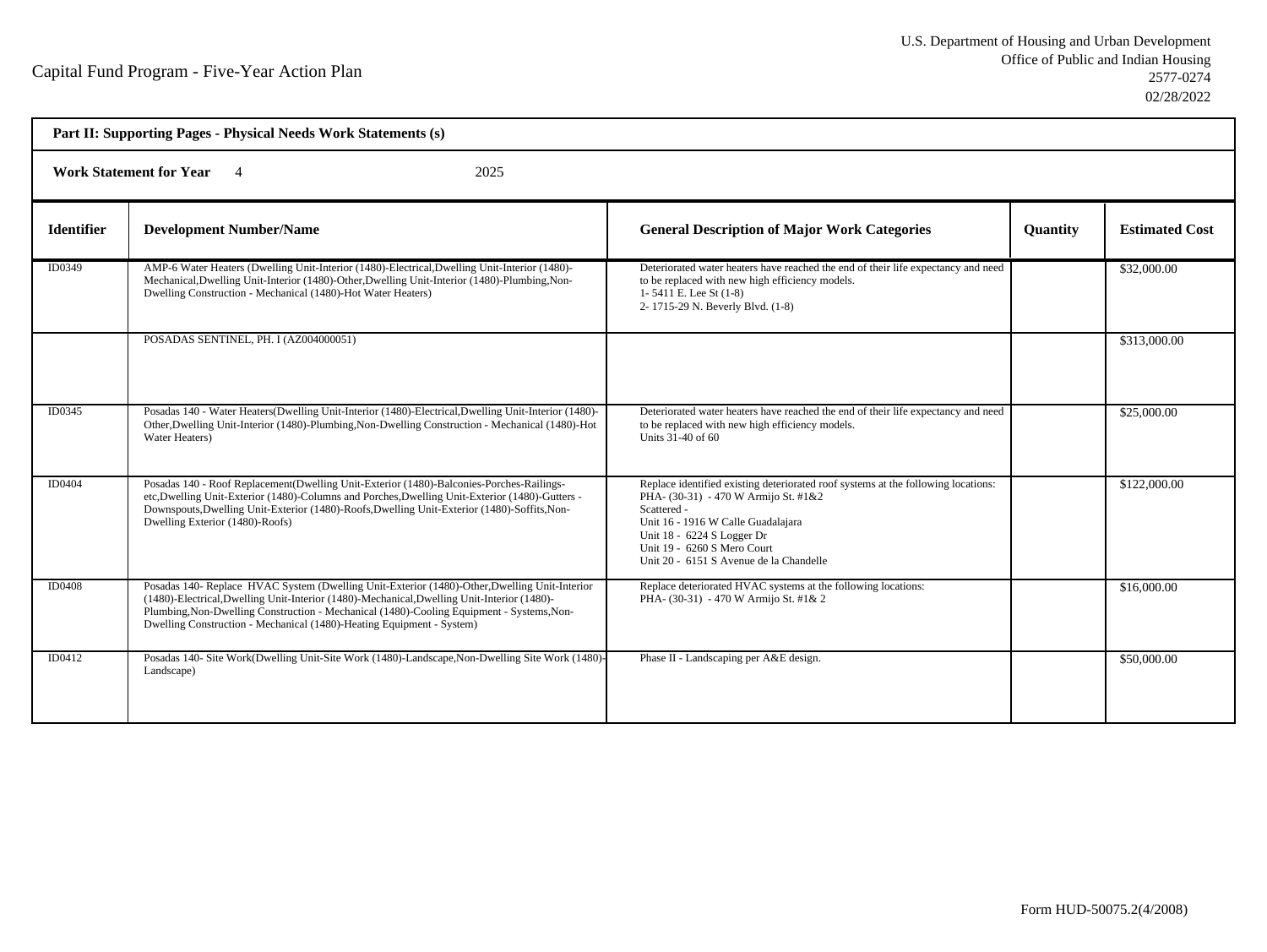| Part II: Supporting Pages - Physical Needs Work Statements (s) |                                                                                                                                                                                                                                                                                                                                                                                                                                                                                                                                                                                                                                                                                                                                                                                                                                                                                                                                                                                                                                                                                                                                                                                                                                                                                                                                                                                                                                                                                                                                                                                                                                                                                                                                                                                                                                                                                     |                                                                                                                                                                                                                                  |          |                              |  |  |
|----------------------------------------------------------------|-------------------------------------------------------------------------------------------------------------------------------------------------------------------------------------------------------------------------------------------------------------------------------------------------------------------------------------------------------------------------------------------------------------------------------------------------------------------------------------------------------------------------------------------------------------------------------------------------------------------------------------------------------------------------------------------------------------------------------------------------------------------------------------------------------------------------------------------------------------------------------------------------------------------------------------------------------------------------------------------------------------------------------------------------------------------------------------------------------------------------------------------------------------------------------------------------------------------------------------------------------------------------------------------------------------------------------------------------------------------------------------------------------------------------------------------------------------------------------------------------------------------------------------------------------------------------------------------------------------------------------------------------------------------------------------------------------------------------------------------------------------------------------------------------------------------------------------------------------------------------------------|----------------------------------------------------------------------------------------------------------------------------------------------------------------------------------------------------------------------------------|----------|------------------------------|--|--|
|                                                                | <b>Work Statement for Year</b><br>2025<br>$\overline{4}$                                                                                                                                                                                                                                                                                                                                                                                                                                                                                                                                                                                                                                                                                                                                                                                                                                                                                                                                                                                                                                                                                                                                                                                                                                                                                                                                                                                                                                                                                                                                                                                                                                                                                                                                                                                                                            |                                                                                                                                                                                                                                  |          |                              |  |  |
| <b>Identifier</b>                                              | <b>Development Number/Name</b>                                                                                                                                                                                                                                                                                                                                                                                                                                                                                                                                                                                                                                                                                                                                                                                                                                                                                                                                                                                                                                                                                                                                                                                                                                                                                                                                                                                                                                                                                                                                                                                                                                                                                                                                                                                                                                                      | <b>General Description of Major Work Categories</b>                                                                                                                                                                              | Quantity | <b>Estimated Cost</b>        |  |  |
| ID0435                                                         | Posadas - Unit Modernization(Dwelling Unit-Exterior (1480)-Building Slab, Dwelling Unit-Exterior<br>(1480)-Carports -Surface Garage, Dwelling Unit-Exterior (1480)-Balconies-Porches-Railings-<br>etc, Dwelling Unit-Exterior (1480)-Exterior Doors, Dwelling Unit-Exterior (1480)-Exterior<br>Lighting, Dwelling Unit-Exterior (1480)-Exterior Paint and Caulking, Dwelling Unit-Exterior (1480)-<br>Gutters - Downspouts, Dwelling Unit-Exterior (1480)-Landings and Railings, Dwelling Unit-Exterior<br>(1480)-Mail Facilities, Dwelling Unit-Exterior (1480)-Roofs, Dwelling Unit-Exterior (1480)-<br>Windows, Dwelling Unit-Interior (1480)-Appliances, Dwelling Unit-Interior (1480)-Bathroom<br>Counters and Sinks, Dwelling Unit-Interior (1480)-Bathroom Flooring (non cyclical), Dwelling Unit-<br>Interior (1480)-Commodes, Dwelling Unit-Interior (1480)-Electrical, Dwelling Unit-Interior (1480)-<br>Flooring (non routine), Dwelling Unit-Interior (1480)-Interior Doors, Dwelling Unit-Interior (1480)-<br>Interior Painting (non routine), Dwelling Unit-Interior (1480)-Kitchen Cabinets, Dwelling Unit-Interior<br>(1480)-Kitchen Sinks and Faucets, Dwelling Unit-Interior (1480)-Mechanical, Dwelling Unit-Interior<br>(1480)-Other, Dwelling Unit-Interior (1480)-Plumbing, Dwelling Unit-Interior (1480)-Tubs and<br>Showers, Dwelling Unit-Site Work (1480)-Asphalt - Concrete - Paving, Dwelling Unit-Site Work<br>(1480)-Dumpsters and Enclosures, Dwelling Unit-Site Work (1480)-Electric Distribution, Dwelling<br>Unit-Site Work (1480)-Fence Painting, Dwelling Unit-Site Work (1480)-Fencing, Dwelling Unit-Site<br>Work (1480)-Landscape, Dwelling Unit-Site Work (1480)-Lighting, Dwelling Unit-Site Work (1480)-<br>Seal Coat Dwelling Unit-Site Work (1480)-Sewer Lines - Mains Dwelling Unit-Site Work (1480)-<br>SCATTERED SITES (AZ004300110) | Perform the necessary non-routine modifications to the following identified units:<br>Unit 16 - 1916 W Calle Guadalajara<br>Unit 18 - 6224 S Logger Dr<br>Unit 19 - 6260 S Mero Court<br>Unit 20 - 6151 S Avenue de la Chandelle |          | \$100,000.00<br>\$255,000.00 |  |  |
| ID0371                                                         | AMP-3 Site Improvements -Parking(Dwelling Unit-Site Work (1480)-Other, Dwelling Unit-Site Work<br>(1480)-Parking, Dwelling Unit-Site Work (1480)-Seal Coat, Dwelling Unit-Site Work (1480)-Striping)                                                                                                                                                                                                                                                                                                                                                                                                                                                                                                                                                                                                                                                                                                                                                                                                                                                                                                                                                                                                                                                                                                                                                                                                                                                                                                                                                                                                                                                                                                                                                                                                                                                                                | Make the necessary repairs to deteriorated parking lots to include: asphalt,<br>striping, signage, concrete apron etc. at the following locations:<br>1843-1853 N. 4th. Ave.                                                     |          | \$15,000.00                  |  |  |
| ID0396                                                         | AMP-3 Unit Modernization(Dwelling Unit-Exterior (1480)-Balconies-Porches-Railings-etc,Dwelling<br>Unit-Exterior (1480)-Building Slab, Dwelling Unit-Exterior (1480)-Carports -Surface Garage, Dwelling<br>Unit-Exterior (1480)-Exterior Doors, Dwelling Unit-Exterior (1480)-Exterior Lighting, Dwelling Unit-<br>Exterior (1480)-Exterior Paint and Caulking, Dwelling Unit-Exterior (1480)-Gutters -<br>Downspouts, Dwelling Unit-Exterior (1480)-Landings and Railings, Dwelling Unit-Exterior (1480)-<br>Mail Facilities, Dwelling Unit-Exterior (1480)-Roofs, Dwelling Unit-Exterior (1480)-<br>Windows, Dwelling Unit-Interior (1480)-Appliances, Dwelling Unit-Interior (1480)-Bathroom<br>Counters and Sinks, Dwelling Unit-Interior (1480)-Mechanical, Dwelling Unit-Interior (1480)-<br>Other, Dwelling Unit-Interior (1480)-Plumbing, Dwelling Unit-Interior (1480)-Tubs and<br>Showers, Dwelling Unit-Site Work (1480)-Asphalt - Concrete - Paving, Dwelling Unit-Site Work<br>(1480)-Dumpsters and Enclosures, Dwelling Unit-Site Work (1480)-Electric Distribution, Dwelling<br>Unit-Site Work (1480)-Fence Painting, Dwelling Unit-Site Work (1480)-Fencing, Dwelling Unit-Site                                                                                                                                                                                                                                                                                                                                                                                                                                                                                                                                                                                                                                                                                      | Perform the necessary non-routine modifications to the following identified units:<br>1-1740 W King St (123)<br>2-1122 W Knox PL (86)<br>3-1615 W Niagara St (91)<br>4-1302 W Knox Pl (87)<br>5-871 W Calle Ventura (84)         |          | \$120,000.00                 |  |  |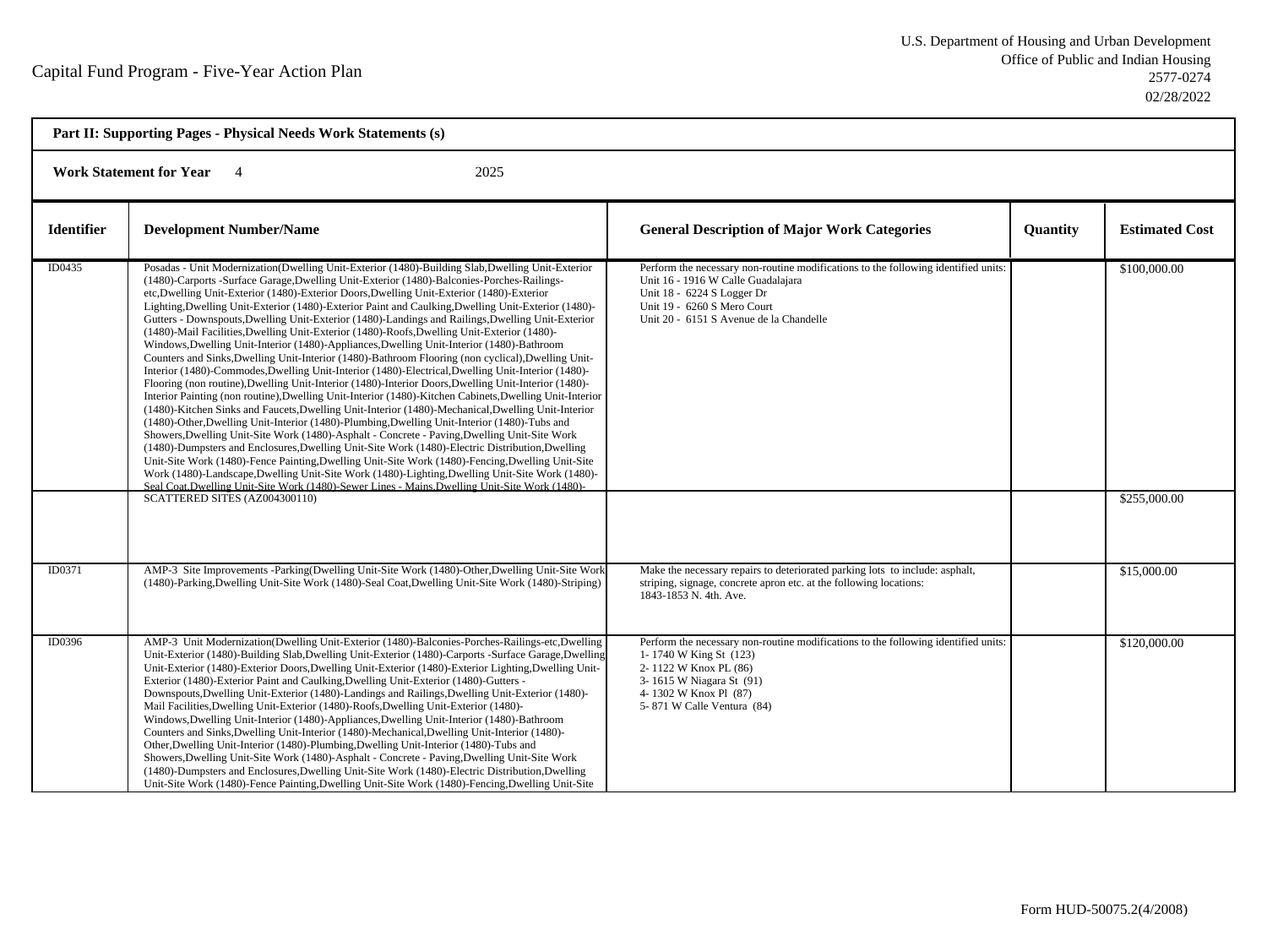|                   | Part II: Supporting Pages - Physical Needs Work Statements (s)                                                                                                                                                                                                                                                                                                                                                                                                                                                                                                                                                                                                                                                                                                                                                                                                                                                                                                                                                                                                                                                          |                                                                                                                                                                                                                 |          |                       |  |  |
|-------------------|-------------------------------------------------------------------------------------------------------------------------------------------------------------------------------------------------------------------------------------------------------------------------------------------------------------------------------------------------------------------------------------------------------------------------------------------------------------------------------------------------------------------------------------------------------------------------------------------------------------------------------------------------------------------------------------------------------------------------------------------------------------------------------------------------------------------------------------------------------------------------------------------------------------------------------------------------------------------------------------------------------------------------------------------------------------------------------------------------------------------------|-----------------------------------------------------------------------------------------------------------------------------------------------------------------------------------------------------------------|----------|-----------------------|--|--|
|                   | <b>Work Statement for Year</b><br>2025                                                                                                                                                                                                                                                                                                                                                                                                                                                                                                                                                                                                                                                                                                                                                                                                                                                                                                                                                                                                                                                                                  |                                                                                                                                                                                                                 |          |                       |  |  |
| <b>Identifier</b> | <b>Development Number/Name</b>                                                                                                                                                                                                                                                                                                                                                                                                                                                                                                                                                                                                                                                                                                                                                                                                                                                                                                                                                                                                                                                                                          | <b>General Description of Major Work Categories</b>                                                                                                                                                             | Quantity | <b>Estimated Cost</b> |  |  |
|                   | Lighting, Dwelling Unit-Site Work (1480)-Seal Coat, Dwelling Unit-Site Work (1480)-Sewer Lines -<br>Mains, Dwelling Unit-Site Work (1480)-Water Lines/Mains, Dwelling Unit-Interior (1480)-Bathroom<br>Flooring (non cyclical), Dwelling Unit-Interior (1480)-Commodes, Dwelling Unit-Interior (1480)-<br>Electrical, Dwelling Unit-Interior (1480)-Flooring (non routine), Dwelling Unit-Interior (1480)-Interior<br>Doors, Dwelling Unit-Interior (1480)-Interior Painting (non routine), Dwelling Unit-Interior (1480)-<br>Kitchen Cabinets, Dwelling Unit-Interior (1480)-Kitchen Sinks and Faucets)                                                                                                                                                                                                                                                                                                                                                                                                                                                                                                                |                                                                                                                                                                                                                 |          |                       |  |  |
| ID0398            | AMP-3 Roof Replacement(Dwelling Unit-Exterior (1480)-Roofs)                                                                                                                                                                                                                                                                                                                                                                                                                                                                                                                                                                                                                                                                                                                                                                                                                                                                                                                                                                                                                                                             | Replace the existing deteriorated roof systems at following locations:<br>1-1717 S Via Hondo \$16K (55)<br>2-802-04 W Glenn St \$48K (101-02)<br>3-842-44 W Glenn St \$48K (102-03)                             |          | \$120,000.00          |  |  |
|                   | LANDER APTS - PHASE II (AZ004100115)                                                                                                                                                                                                                                                                                                                                                                                                                                                                                                                                                                                                                                                                                                                                                                                                                                                                                                                                                                                                                                                                                    |                                                                                                                                                                                                                 |          | \$70,000.00           |  |  |
| ID0385            | LG- Site Improvement - Plumbing A&E(Contract Administration (1480)-Other Fees and Costs)                                                                                                                                                                                                                                                                                                                                                                                                                                                                                                                                                                                                                                                                                                                                                                                                                                                                                                                                                                                                                                | Procure an A&E firm to design plans for the replacement of deteriorated main<br>water supply system to all Lander Gardens complex and provide a professional<br>cost estimate.                                  |          | \$15,000.00           |  |  |
| ID0392            | LG- Kitchen & Bath Rehab(Dwelling Unit-Interior (1480)-Bathroom Counters and Sinks, Dwelling<br>Unit-Interior (1480)-Flooring (non routine), Dwelling Unit-Interior (1480)-Kitchen Cabinets, Dwelling<br>Unit-Interior (1480)-Kitchen Sinks and Faucets, Dwelling Unit-Interior (1480)-Plumbing)                                                                                                                                                                                                                                                                                                                                                                                                                                                                                                                                                                                                                                                                                                                                                                                                                        | Kitchen & Bath cabinets, counter tops, faucets, sinks, are deteriorated and in need<br>of replacement.<br>Bldgs. (1,2,3 of 13)                                                                                  |          | \$25,000.00           |  |  |
| ID0416            | Lander Gardens - Unit Modernization(Dwelling Unit-Interior (1480)-Commodes, Dwelling Unit-<br>Interior (1480)-Electrical, Dwelling Unit-Interior (1480)-Flooring (non routine), Dwelling Unit-Interior<br>(1480)-Interior Doors, Dwelling Unit-Interior (1480)-Interior Painting (non routine), Dwelling Unit-<br>Interior (1480)-Kitchen Cabinets, Dwelling Unit-Interior (1480)-Kitchen Sinks and Faucets, Dwelling<br>Unit-Interior (1480)-Other, Dwelling Unit-Interior (1480)-Plumbing, Dwelling Unit-Interior (1480)-<br>Tubs and Showers, Dwelling Unit-Exterior (1480)-Balconies-Porches-Railings-etc, Dwelling Unit-<br>Exterior (1480)-Building Slab, Dwelling Unit-Exterior (1480)-Columns and Porches, Dwelling Unit-<br>Exterior (1480)-Decks and Patios, Dwelling Unit-Exterior (1480)-Exterior Doors, Dwelling Unit-<br>Exterior (1480)-Exterior Lighting, Dwelling Unit-Exterior (1480)-Exterior Paint and<br>Caulking, Dwelling Unit-Exterior (1480)-Gutters - Downspouts, Dwelling Unit-Exterior (1480)-<br>Windows, Dwelling Unit-Interior (1480)-Appliances, Dwelling Unit-Interior (1480)-Bathroom | Perform the necessary non-routine modifications to vacated units as they become<br>available. Due to a low vacancy rate as a unit becomes available it will be put on<br>off line status undergo Modernization. |          | \$30,000.00           |  |  |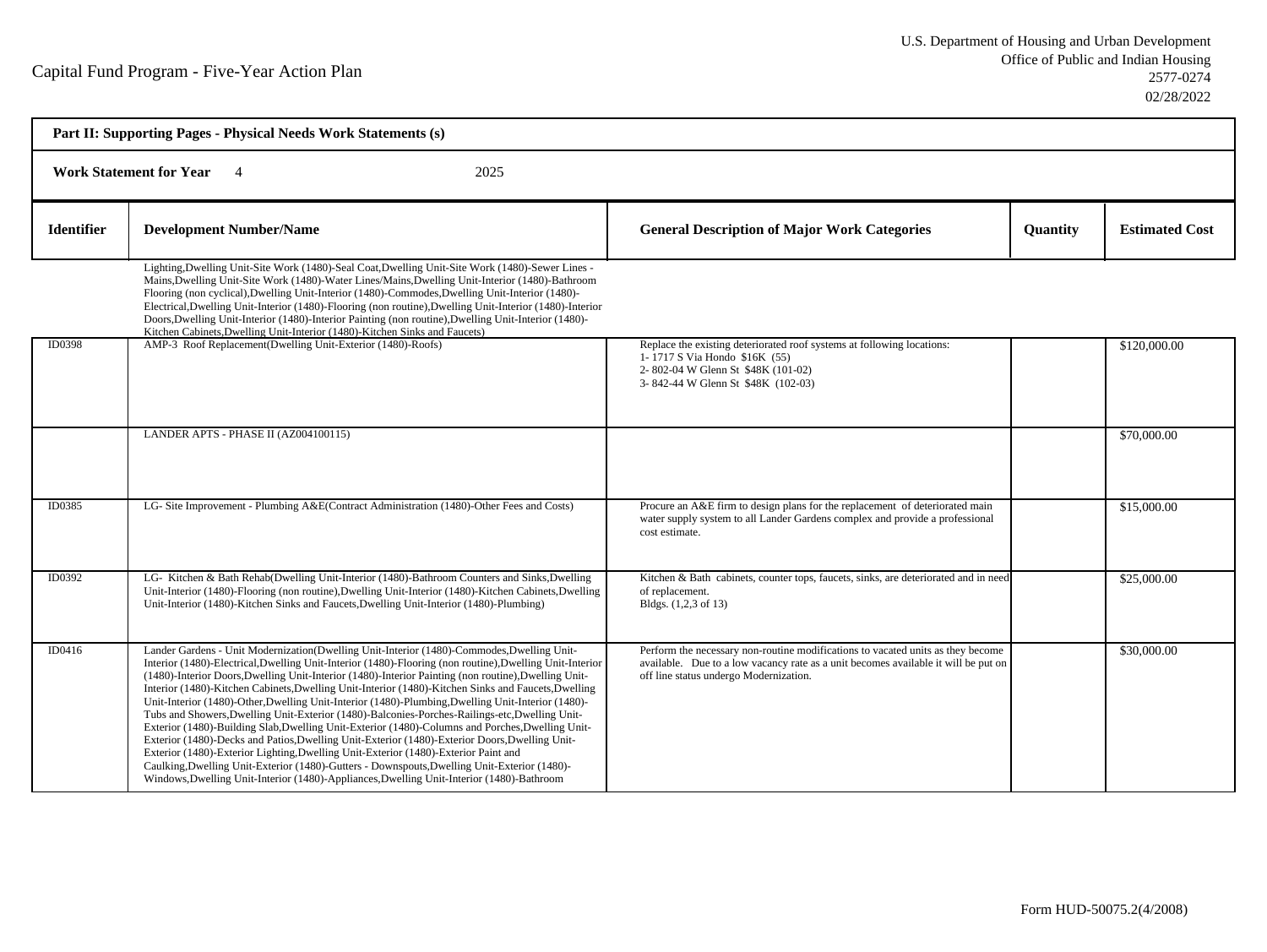| Part II: Supporting Pages - Physical Needs Work Statements (s) |                                |  |                                                     |                 |                       |  |
|----------------------------------------------------------------|--------------------------------|--|-----------------------------------------------------|-----------------|-----------------------|--|
| 2025<br><b>Work Statement for Year</b>                         |                                |  |                                                     |                 |                       |  |
| <b>Identifier</b>                                              | <b>Development Number/Name</b> |  | <b>General Description of Major Work Categories</b> | <b>Ouantity</b> | <b>Estimated Cost</b> |  |

Sinks,Dwelling Unit-Interior (1480)-Bathroom Flooring (non cyclical))

| Subtotal of Estimated Cost |  | \$2.546.086.00 |
|----------------------------|--|----------------|
|                            |  |                |
|                            |  |                |
|                            |  |                |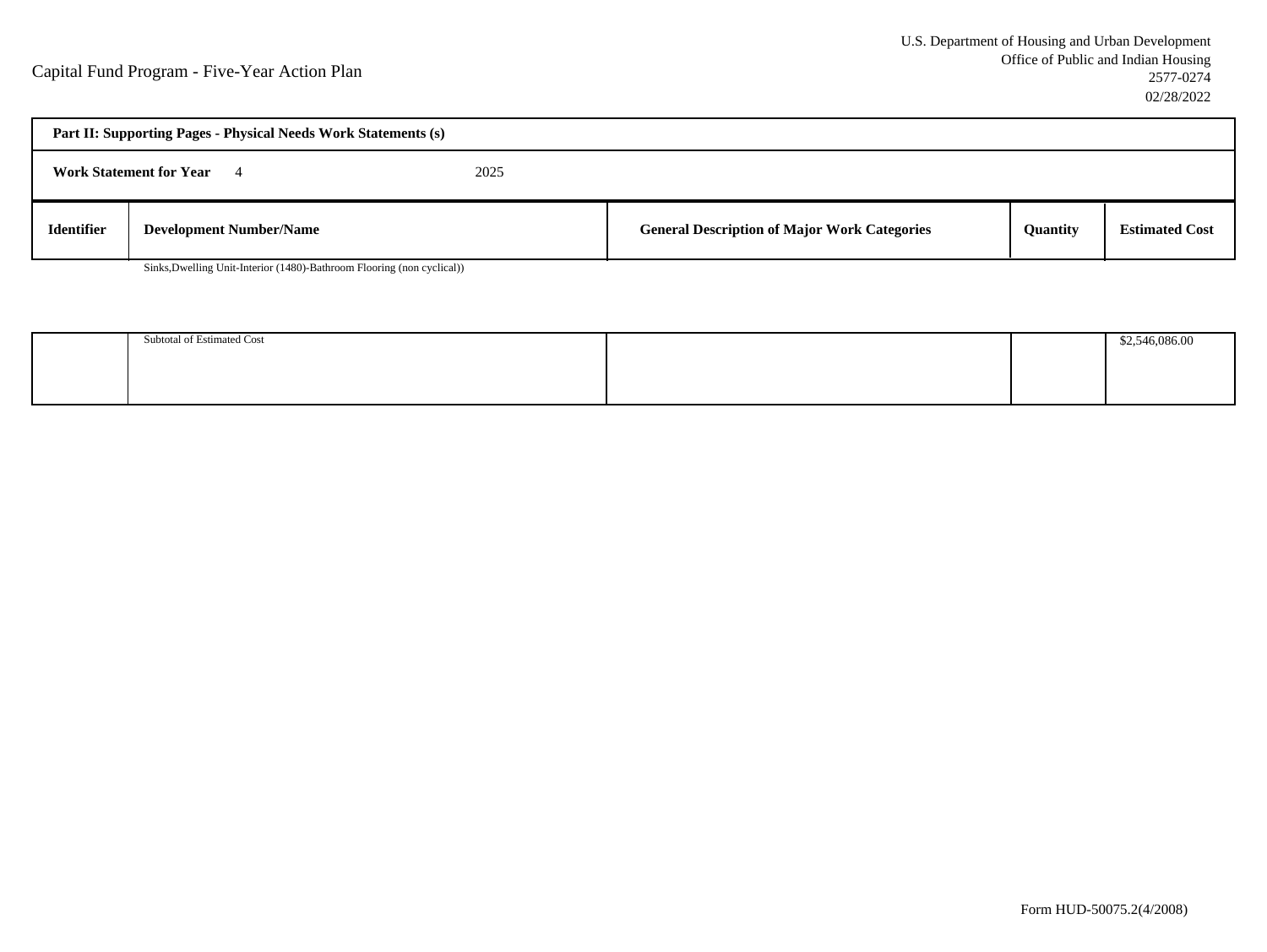| Part II: Supporting Pages - Physical Needs Work Statements (s) |                                                                                                                                                                                                                                                                                                                                                                                                                                                                                                                                                                                                                                                                                                                                                                                                                                                                                                                                                                                                                                                                                                                                                                                                                                                                                                                                                                                           |                                                                                                                                                                                                              |                 |                       |
|----------------------------------------------------------------|-------------------------------------------------------------------------------------------------------------------------------------------------------------------------------------------------------------------------------------------------------------------------------------------------------------------------------------------------------------------------------------------------------------------------------------------------------------------------------------------------------------------------------------------------------------------------------------------------------------------------------------------------------------------------------------------------------------------------------------------------------------------------------------------------------------------------------------------------------------------------------------------------------------------------------------------------------------------------------------------------------------------------------------------------------------------------------------------------------------------------------------------------------------------------------------------------------------------------------------------------------------------------------------------------------------------------------------------------------------------------------------------|--------------------------------------------------------------------------------------------------------------------------------------------------------------------------------------------------------------|-----------------|-----------------------|
|                                                                | <b>Work Statement for Year</b> 5<br>2026                                                                                                                                                                                                                                                                                                                                                                                                                                                                                                                                                                                                                                                                                                                                                                                                                                                                                                                                                                                                                                                                                                                                                                                                                                                                                                                                                  |                                                                                                                                                                                                              |                 |                       |
| <b>Identifier</b>                                              | <b>Development Number/Name</b>                                                                                                                                                                                                                                                                                                                                                                                                                                                                                                                                                                                                                                                                                                                                                                                                                                                                                                                                                                                                                                                                                                                                                                                                                                                                                                                                                            | <b>General Description of Major Work Categories</b>                                                                                                                                                          | <b>Quantity</b> | <b>Estimated Cost</b> |
|                                                                | SCATTERED SITES (AZ004600113)                                                                                                                                                                                                                                                                                                                                                                                                                                                                                                                                                                                                                                                                                                                                                                                                                                                                                                                                                                                                                                                                                                                                                                                                                                                                                                                                                             |                                                                                                                                                                                                              |                 | \$230,000.00          |
| ID0247                                                         | AMP-6 Site Improvements (Dwelling Unit-Site Work (1480)-Other, Dwelling Unit-Site Work (1480)-<br>Parking, Dwelling Unit-Site Work (1480)-Pedestrian paving, Dwelling Unit-Site Work (1480)-Seal<br>Coat, Dwelling Unit-Site Work (1480)-Signage, Dwelling Unit-Site Work (1480)-Striping, Dwelling<br>Unit-Site Work (1480)-Asphalt - Concrete - Paving)                                                                                                                                                                                                                                                                                                                                                                                                                                                                                                                                                                                                                                                                                                                                                                                                                                                                                                                                                                                                                                 | Make the necessary repairs to deteriorated parking lots to include: asphalt,<br>striping, signage, concrete apron etc. at the following locations:<br>1715-1729 N Beverly Ave.                               |                 | \$30,000.00           |
| <b>ID0442</b>                                                  | AMP-6 Unit Modernization (Dwelling Unit-Exterior (1480)-Balconies-Porches-Railings-etc, Dwelling<br>Unit-Exterior (1480)-Building Slab, Dwelling Unit-Exterior (1480)-Carports -Surface Garage, Dwelling<br>Unit-Exterior (1480)-Columns and Porches, Dwelling Unit-Exterior (1480)-Exterior Doors, Dwelling<br>Unit-Exterior (1480)-Exterior Lighting, Dwelling Unit-Exterior (1480)-Exterior Paint and<br>Caulking, Dwelling Unit-Exterior (1480)-Gutters - Downspouts, Dwelling Unit-Exterior (1480)-<br>Landings and Railings, Dwelling Unit-Exterior (1480)-Other, Dwelling Unit-Exterior (1480)-<br>Roofs, Dwelling Unit-Exterior (1480)-Windows, Dwelling Unit-Interior (1480)-Appliances, Dwelling<br>Unit-Interior (1480)-Bathroom Counters and Sinks, Dwelling Unit-Interior (1480)-Bathroom Flooring<br>(non cyclical), Dwelling Unit-Interior (1480)-Commodes, Dwelling Unit-Interior (1480)-<br>Electrical, Dwelling Unit-Interior (1480)-Flooring (non routine), Dwelling Unit-Interior (1480)-Interior<br>Doors, Dwelling Unit-Interior (1480)-Interior Painting (non routine), Dwelling Unit-Interior (1480)-<br>Kitchen Cabinets, Dwelling Unit-Interior (1480)-Kitchen Sinks and Faucets, Dwelling Unit-Interior<br>(1480)-Mechanical, Dwelling Unit-Interior (1480)-Other, Dwelling Unit-Interior (1480)-<br>Plumbing, Dwelling Unit-Interior (1480)-Tubs and Showers) | Perform the necessary non-routine modifications to the following identified units:<br>1-8571 E Ruby Dr. (70)<br>2-3501 S. Prudence Rd. (72)<br>3-7994 E. Tulip Tree Dr. (124)<br>4-2922 S. Portia Ave. (110) |                 | \$100,000.00          |
| ID0446                                                         | AMP-6 Roof Replacement(Dwelling Unit-Exterior (1480)-Roofs, Dwelling Unit-Exterior (1480)-<br>Other)                                                                                                                                                                                                                                                                                                                                                                                                                                                                                                                                                                                                                                                                                                                                                                                                                                                                                                                                                                                                                                                                                                                                                                                                                                                                                      | Replace identified existing deteriorated shingle or BUR roof systems with new.<br>5644 E Hawthorne Street (2)<br>5901 E 23rd St (3)<br>5764 E Eastland St (4)<br>6345 E Eli Drive (5)                        |                 | \$100,000.00          |
|                                                                | MIXED FINANCE DEVELOPMENT TUCSON HOUSE (AZ004000048)                                                                                                                                                                                                                                                                                                                                                                                                                                                                                                                                                                                                                                                                                                                                                                                                                                                                                                                                                                                                                                                                                                                                                                                                                                                                                                                                      |                                                                                                                                                                                                              |                 | \$57,000.00           |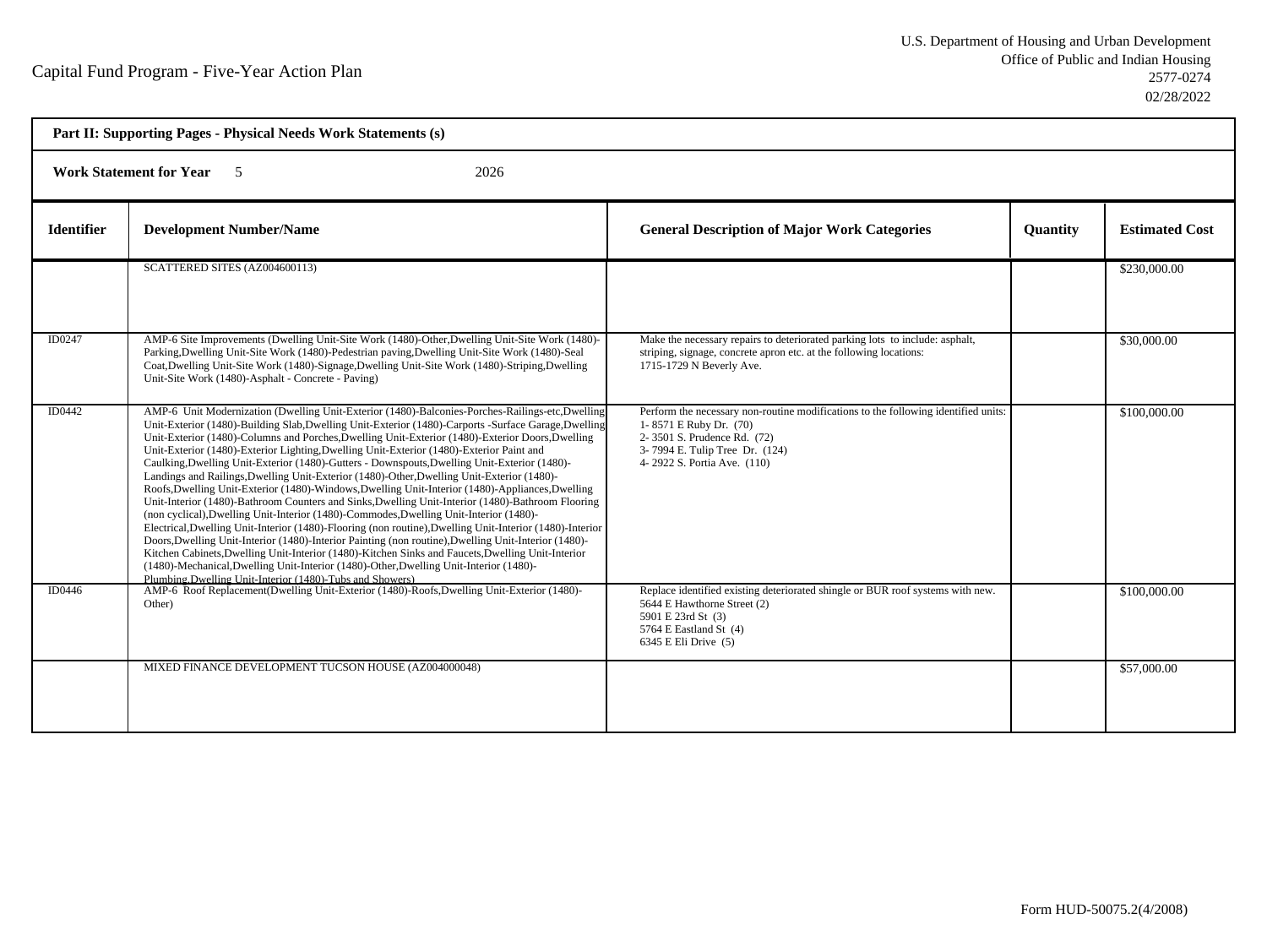| Part II: Supporting Pages - Physical Needs Work Statements (s) |                                                                                                                                                                                                                                                                                                                                                                                                                                                                                                                                                                                                                                       |                                                                                                                                                                                                                                                                                                              |          |                       |
|----------------------------------------------------------------|---------------------------------------------------------------------------------------------------------------------------------------------------------------------------------------------------------------------------------------------------------------------------------------------------------------------------------------------------------------------------------------------------------------------------------------------------------------------------------------------------------------------------------------------------------------------------------------------------------------------------------------|--------------------------------------------------------------------------------------------------------------------------------------------------------------------------------------------------------------------------------------------------------------------------------------------------------------|----------|-----------------------|
|                                                                | Work Statement for Year 5<br>2026                                                                                                                                                                                                                                                                                                                                                                                                                                                                                                                                                                                                     |                                                                                                                                                                                                                                                                                                              |          |                       |
| <b>Identifier</b>                                              | <b>Development Number/Name</b>                                                                                                                                                                                                                                                                                                                                                                                                                                                                                                                                                                                                        | <b>General Description of Major Work Categories</b>                                                                                                                                                                                                                                                          | Quantity | <b>Estimated Cost</b> |
| <b>ID0280</b>                                                  | Contract Administration - Relocation Costs (Contract Administration (1480)-Relocation)                                                                                                                                                                                                                                                                                                                                                                                                                                                                                                                                                | Anticipated resident relocation costs pending the award of the Choice<br>Neighborhood Grant.                                                                                                                                                                                                                 |          | \$5,000.00            |
| ID0381                                                         | Site Improvements (Dwelling Unit-Site Work (1480)-Parking, Dwelling Unit-Site Work (1480)-Asphalt<br>- Concrete - Paving, Dwelling Unit-Site Work (1480)-Seal Coat, Dwelling Unit-Site Work (1480)-<br>Striping)                                                                                                                                                                                                                                                                                                                                                                                                                      | Make necessary repairs "as needed" to parking lot asphalt pending the award of<br>the Choice Neighborhood Grant.                                                                                                                                                                                             |          | \$10,000.00           |
| ID0414                                                         | Bathroom Modifications (Dwelling Unit-Interior (1480)-Bathroom Counters and Sinks, Dwelling Unit-<br>Interior (1480)-Flooring (non routine), Dwelling Unit-Interior (1480)-Plumbing, Dwelling Unit-Interior<br>(1480)-Tubs and Showers)                                                                                                                                                                                                                                                                                                                                                                                               | Tub, showers, surrounds, sinks and vanities are in need of specific non-routine<br>repairs in units:<br>606, 507, 1504, 721, 924, 524, 204, 1218                                                                                                                                                             |          | \$12,000.00           |
| ID0423                                                         | Building Repairs (Non-Dwelling Interior (1480)-Common Area Flooring)                                                                                                                                                                                                                                                                                                                                                                                                                                                                                                                                                                  | Replace existing hallway flooring on (16th) floor.                                                                                                                                                                                                                                                           |          | \$10,000.00           |
| ID0451                                                         | Physical Plant Repairs (Dwelling Unit-Interior (1480)-Plumbing, Non-Dwelling Construction -<br>Mechanical (1480)-Central Boiler, Non-Dwelling Construction - Mechanical (1480)-Central<br>Chiller, Non-Dwelling Construction - Mechanical (1480)-Cooling Equipment - Systems, Non-Dwelling<br>Construction - Mechanical (1480)-Electric Distribution, Non-Dwelling Construction - Mechanical<br>(1480)-Generator, Non-Dwelling Construction - Mechanical (1480)-Heating Equipment - System, Non-<br>Dwelling Construction - Mechanical (1480)-Hot Water Heaters, Non-Dwelling Construction -<br>Mechanical (1480)-Water Distribution) | Make the necessary repairs "as needed" to HVAC, boilers, chillers, pumps,<br>piping, generator, motors that provide heating, cooling and domestic hot water to<br>the building residents.<br>Replace boiler $\&$ chiller controls, replace boiler $\&$ chiller tubes.<br>Replace condenser circulating pump. |          | \$20,000.00           |
|                                                                | LANDER APTS - PHASE II (AZ004100115)                                                                                                                                                                                                                                                                                                                                                                                                                                                                                                                                                                                                  |                                                                                                                                                                                                                                                                                                              |          | \$235,000.00          |
| ID0415                                                         | Lander Gardens - Unit Modernization (Dwelling Unit-Exterior (1480)-Balconies-Porches-Railings-<br>etc, Dwelling Unit-Exterior (1480)-Building Slab, Dwelling Unit-Exterior (1480)-Columns and<br>Porches, Dwelling Unit-Exterior (1480)-Decks and Patios, Dwelling Unit-Exterior (1480)-Exterior<br>Doors, Dwelling Unit-Exterior (1480)-Exterior Lighting, Dwelling Unit-Exterior (1480)-Exterior Paint<br>and Caulking, Dwelling Unit-Exterior (1480)-Gutters - Downspouts, Dwelling Unit-Exterior (1480)-<br>Windows, Dwelling Unit-Interior (1480)-Appliances, Dwelling Unit-Interior (1480)-Bathroom                             | Perform the necessary non-routine modifications to vacated units as they become<br>available. Due to a low vacancy rate as a unit becomes available it will be put on<br>off line status undergo Modernization.                                                                                              |          | \$30,000.00           |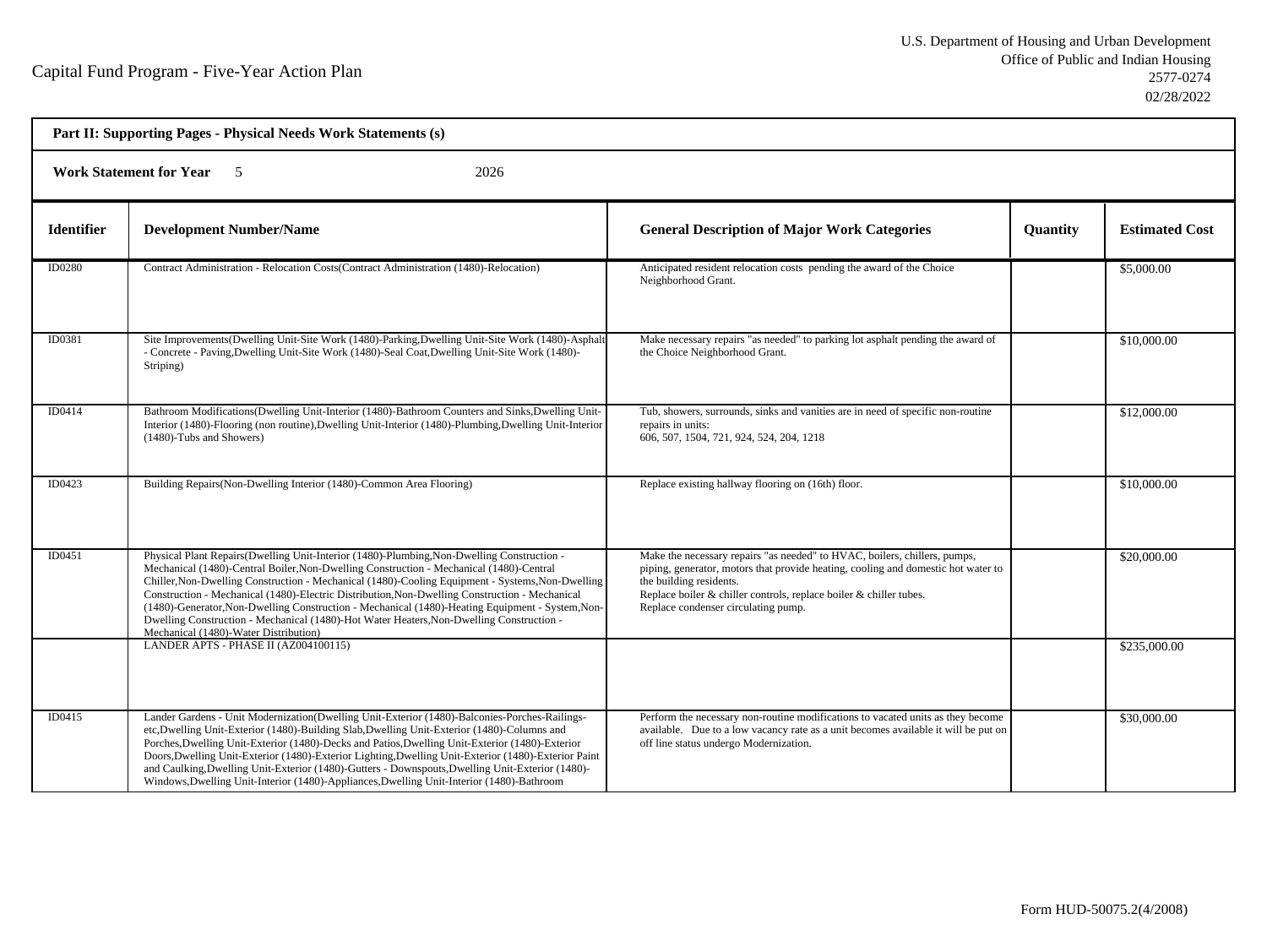| Part II: Supporting Pages - Physical Needs Work Statements (s) |                                                                                                                                                                                                                                                                                                                                                                                                                                                                                                                                                                                                           |                                                                                                                                                                                                                                                                                                                     |          |                       |  |
|----------------------------------------------------------------|-----------------------------------------------------------------------------------------------------------------------------------------------------------------------------------------------------------------------------------------------------------------------------------------------------------------------------------------------------------------------------------------------------------------------------------------------------------------------------------------------------------------------------------------------------------------------------------------------------------|---------------------------------------------------------------------------------------------------------------------------------------------------------------------------------------------------------------------------------------------------------------------------------------------------------------------|----------|-----------------------|--|
|                                                                | <b>Work Statement for Year</b><br>2026<br>$\sim$ 5                                                                                                                                                                                                                                                                                                                                                                                                                                                                                                                                                        |                                                                                                                                                                                                                                                                                                                     |          |                       |  |
| <b>Identifier</b>                                              | <b>Development Number/Name</b>                                                                                                                                                                                                                                                                                                                                                                                                                                                                                                                                                                            | <b>General Description of Major Work Categories</b>                                                                                                                                                                                                                                                                 | Quantity | <b>Estimated Cost</b> |  |
|                                                                | Counters and Sinks, Dwelling Unit-Interior (1480)-Bathroom Flooring (non cyclical), Dwelling Unit-<br>Interior (1480)-Commodes, Dwelling Unit-Interior (1480)-Electrical, Dwelling Unit-Interior (1480)-<br>Flooring (non routine), Dwelling Unit-Interior (1480)-Interior Doors, Dwelling Unit-Interior (1480)-<br>Interior Painting (non routine), Dwelling Unit-Interior (1480)-Kitchen Cabinets, Dwelling Unit-Interior<br>(1480)-Kitchen Sinks and Faucets, Dwelling Unit-Interior (1480)-Other, Dwelling Unit-Interior (1480)-<br>Plumbing, Dwelling Unit-Interior (1480)-Tubs and Showers)         |                                                                                                                                                                                                                                                                                                                     |          |                       |  |
| ID0420                                                         | LG-Kitchen & Bath Rehab(Dwelling Unit-Interior (1480)-Bathroom Counters and Sinks, Dwelling<br>Unit-Interior (1480)-Flooring (non routine), Dwelling Unit-Interior (1480)-Kitchen Cabinets, Dwelling<br>Unit-Interior (1480)-Kitchen Sinks and Faucets, Dwelling Unit-Interior (1480)-Plumbing)                                                                                                                                                                                                                                                                                                           | Kitchen & Bath cabinets, counter tops, faucets, sinks, are deteriorated and in need<br>of replacement.<br>Bldgs. (4A, B, C and 5 of 13)                                                                                                                                                                             |          | \$30,000.00           |  |
| ID0421                                                         | LG- Site Improvement - Plumbing(Dwelling Unit-Site Work (1480)-Asphalt - Concrete -<br>Paving, Dwelling Unit-Site Work (1480)-Landscape, Dwelling Unit-Site Work (1480)-Other, Dwelling<br>Unit-Site Work (1480)-Seal Coat, Dwelling Unit-Site Work (1480)-Striping, Dwelling Unit-Site Work<br>(1480)-Water Lines/Mains)                                                                                                                                                                                                                                                                                 | Replace deteriorated plumbing system with new per A&E plan design from 2025.                                                                                                                                                                                                                                        |          | \$175,000.00          |  |
|                                                                | SCATTERED SITES (AZ004300110)                                                                                                                                                                                                                                                                                                                                                                                                                                                                                                                                                                             |                                                                                                                                                                                                                                                                                                                     |          | \$220,000.00          |  |
| ID0426                                                         | AMP-3 Roof Replacement(Dwelling Unit-Exterior (1480)-Roofs)                                                                                                                                                                                                                                                                                                                                                                                                                                                                                                                                               | Replace the existing deteriorated roof systems at following locations:<br>2014 W Romany Rd (56)<br>415 E Wilcox Dr (58)<br>417 E Wilcox Dr (59)<br>1367 W El Rio Dr (63)<br>1445 W El Rio Dr (66)<br>1455 W El Rio Dr (67)<br>1702 W Pueblo Vista Blvd (68)<br>1958 S Mistletoe Cir (70)<br>2155 S San Jose Dr (71) |          | \$120,000.00          |  |
| ID0427                                                         | AMP-3 Unit Modernization(Dwelling Unit-Exterior (1480)-Building Slab, Dwelling Unit-Exterior<br>(1480)-Balconies-Porches-Railings-etc, Dwelling Unit-Exterior (1480)-Carports -Surface<br>Garage, Dwelling Unit-Exterior (1480)-Exterior Doors, Dwelling Unit-Exterior (1480)-Exterior<br>Lighting, Dwelling Unit-Exterior (1480)-Exterior Paint and Caulking, Dwelling Unit-Exterior (1480)-<br>Gutters - Downspouts, Dwelling Unit-Exterior (1480)-Landings and Railings, Dwelling Unit-Exterior<br>(1480)-Mail Facilities, Dwelling Unit-Exterior (1480)-Roofs, Dwelling Unit-Exterior (1480)-Windows, | Perform the necessary non-routine modifications to the following identified units:<br>2014 W Romany Rd (56)<br>414 E Alturas St (57)<br>$415$ E Wilcox Dr $(58)$<br>417 E Wilcox Dr (59)                                                                                                                            |          | \$100,000.00          |  |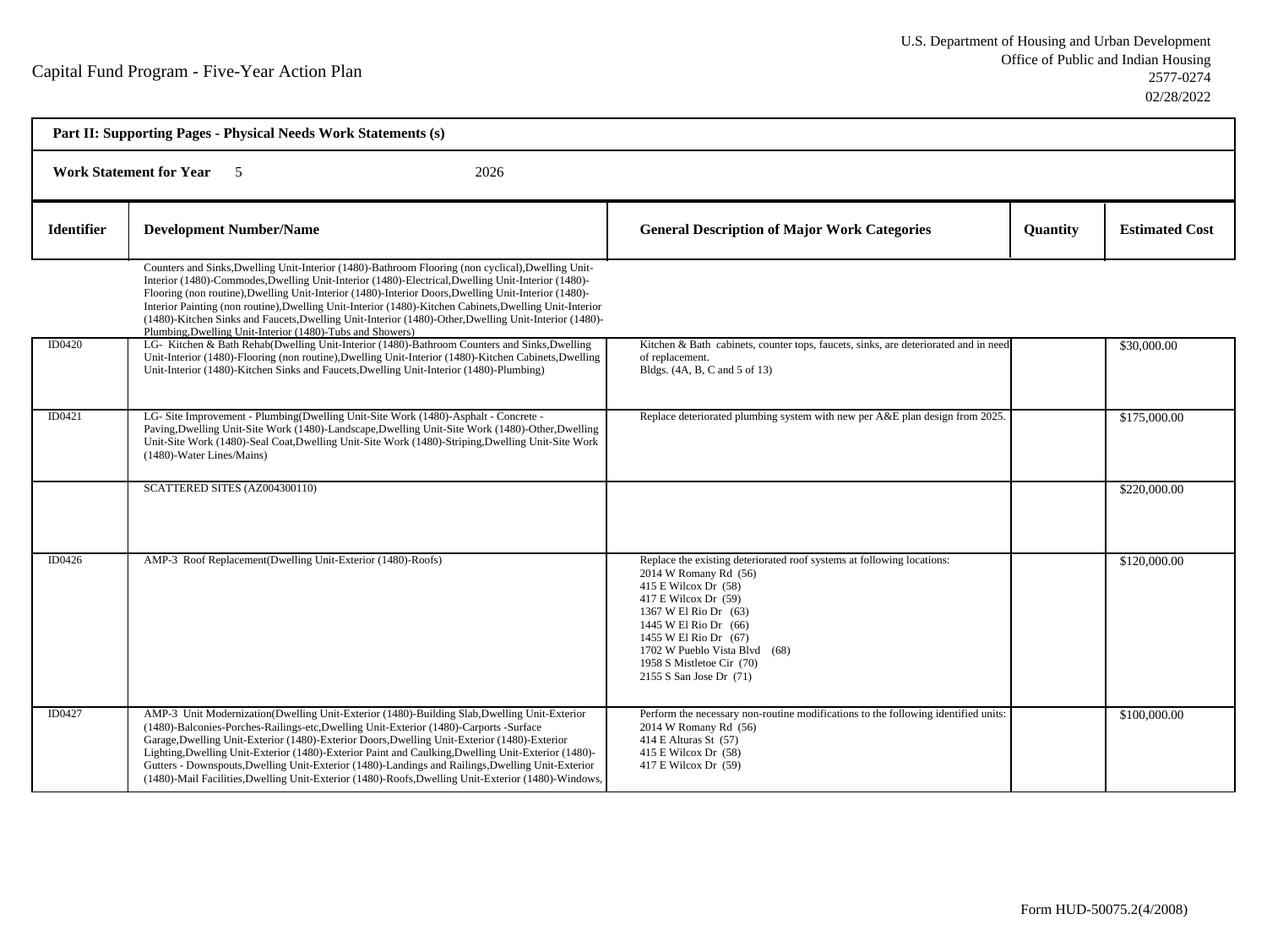| Part II: Supporting Pages - Physical Needs Work Statements (s) |                                                                                                                                                                                                                                                                                                                                                                                                                                                                                                                                                                                                                                                                                                                                                                                                                                                                                                                                                                                                                                                                                                                                                                                                                                                                                                                                                                                                                                                                                                                                                                                                                                                                                                                                                                                                                                                  |                                                                                                                                                                                                                         |                 |                       |  |  |
|----------------------------------------------------------------|--------------------------------------------------------------------------------------------------------------------------------------------------------------------------------------------------------------------------------------------------------------------------------------------------------------------------------------------------------------------------------------------------------------------------------------------------------------------------------------------------------------------------------------------------------------------------------------------------------------------------------------------------------------------------------------------------------------------------------------------------------------------------------------------------------------------------------------------------------------------------------------------------------------------------------------------------------------------------------------------------------------------------------------------------------------------------------------------------------------------------------------------------------------------------------------------------------------------------------------------------------------------------------------------------------------------------------------------------------------------------------------------------------------------------------------------------------------------------------------------------------------------------------------------------------------------------------------------------------------------------------------------------------------------------------------------------------------------------------------------------------------------------------------------------------------------------------------------------|-------------------------------------------------------------------------------------------------------------------------------------------------------------------------------------------------------------------------|-----------------|-----------------------|--|--|
|                                                                | 2026<br><b>Work Statement for Year</b><br>5                                                                                                                                                                                                                                                                                                                                                                                                                                                                                                                                                                                                                                                                                                                                                                                                                                                                                                                                                                                                                                                                                                                                                                                                                                                                                                                                                                                                                                                                                                                                                                                                                                                                                                                                                                                                      |                                                                                                                                                                                                                         |                 |                       |  |  |
| <b>Identifier</b>                                              | <b>Development Number/Name</b>                                                                                                                                                                                                                                                                                                                                                                                                                                                                                                                                                                                                                                                                                                                                                                                                                                                                                                                                                                                                                                                                                                                                                                                                                                                                                                                                                                                                                                                                                                                                                                                                                                                                                                                                                                                                                   | <b>General Description of Major Work Categories</b>                                                                                                                                                                     | <b>Quantity</b> | <b>Estimated Cost</b> |  |  |
|                                                                | Dwelling Unit-Interior (1480)-Appliances, Dwelling Unit-Interior (1480)-Bathroom Counters and<br>Sinks, Dwelling Unit-Interior (1480)-Bathroom Flooring (non cyclical), Dwelling Unit-Interior (1480)-<br>Commodes, Dwelling Unit-Interior (1480)-Electrical, Dwelling Unit-Interior (1480)-Flooring (non<br>routine), Dwelling Unit-Interior (1480)-Interior Doors, Dwelling Unit-Interior (1480)-Interior Painting<br>(non routine), Dwelling Unit-Interior (1480)-Kitchen Cabinets, Dwelling Unit-Interior (1480)-Kitchen<br>Sinks and Faucets, Dwelling Unit-Interior (1480)-Mechanical, Dwelling Unit-Interior (1480)-<br>Other, Dwelling Unit-Interior (1480)-Plumbing, Dwelling Unit-Interior (1480)-Tubs and<br>Showers, Dwelling Unit-Site Work (1480)-Asphalt - Concrete - Paving, Dwelling Unit-Site Work<br>(1480)-Dumpsters and Enclosures, Dwelling Unit-Site Work (1480)-Electric Distribution, Dwelling<br>Unit-Site Work (1480)-Fence Painting, Dwelling Unit-Site Work (1480)-Fencing, Dwelling Unit-Site<br>Work (1480)-Landscape, Dwelling Unit-Site Work (1480)-Lighting, Dwelling Unit-Site Work (1480)-<br>Seal Coat, Dwelling Unit-Site Work (1480)-Sewer Lines - Mains, Dwelling Unit-Site Work (1480)-<br>SCATTERED SITES (AZ004400111)                                                                                                                                                                                                                                                                                                                                                                                                                                                                                                                                                                                |                                                                                                                                                                                                                         |                 | \$220,000.00          |  |  |
| <b>ID0428</b>                                                  | AMP-4 Unit Modernization (Dwelling Unit-Exterior (1480)-Building Slab, Dwelling Unit-Exterior<br>(1480)-Carports -Surface Garage, Dwelling Unit-Exterior (1480)-Exterior Doors, Dwelling Unit-<br>Exterior (1480)-Exterior Lighting, Dwelling Unit-Exterior (1480)-Exterior Paint and<br>Caulking, Dwelling Unit-Exterior (1480)-Gutters - Downspouts, Dwelling Unit-Exterior (1480)-<br>Landings and Railings, Dwelling Unit-Exterior (1480)-Mail Facilities, Dwelling Unit-Exterior (1480)-<br>Roofs, Dwelling Unit-Exterior (1480)-Windows, Dwelling Unit-Interior (1480)-Appliances, Dwelling<br>Unit-Interior (1480)-Bathroom Counters and Sinks, Dwelling Unit-Interior (1480)-Bathroom Flooring<br>(non cyclical), Dwelling Unit-Interior (1480)-Commodes, Dwelling Unit-Interior (1480)-<br>Electrical, Dwelling Unit-Interior (1480)-Flooring (non routine), Dwelling Unit-Interior (1480)-Interior<br>Doors, Dwelling Unit-Interior (1480)-Interior Painting (non routine), Dwelling Unit-Interior (1480)-<br>Kitchen Cabinets, Dwelling Unit-Exterior (1480)-Balconies-Porches-Railings-etc, Dwelling Unit-<br>Interior (1480)-Kitchen Sinks and Faucets, Dwelling Unit-Interior (1480)-Mechanical, Dwelling Unit-<br>Interior (1480)-Other, Dwelling Unit-Interior (1480)-Plumbing, Dwelling Unit-Interior (1480)-Tubs and<br>Showers, Dwelling Unit-Site Work (1480)-Asphalt - Concrete - Paving, Dwelling Unit-Site Work<br>(1480)-Dumpsters and Enclosures, Dwelling Unit-Site Work (1480)-Electric Distribution, Dwelling<br>Unit-Site Work (1480)-Fence Painting, Dwelling Unit-Site Work (1480)-Fencing, Dwelling Unit-Site<br>Work (1480)-Landscape, Dwelling Unit-Site Work (1480)-Lighting, Dwelling Unit-Site Work (1480)-<br>Seal Coat Dwelling Unit-Site Work (1480)-Sewer Lines - Mains Dwelling Unit-Site Work (1480)- | Perform the necessary non-routine modifications to the following identified units:<br>3450 S Belmar Ave (78)<br>403 W Kentucky St (92)<br>337 E Columbia St (93)<br>3058 E Kaibab Vista (95)<br>5106 S Fremont Dr (102) |                 | \$100,000.00          |  |  |
| ID0429                                                         | AMP-4 Roof Replacement(Dwelling Unit-Exterior (1480)-Roofs)                                                                                                                                                                                                                                                                                                                                                                                                                                                                                                                                                                                                                                                                                                                                                                                                                                                                                                                                                                                                                                                                                                                                                                                                                                                                                                                                                                                                                                                                                                                                                                                                                                                                                                                                                                                      | Replace the existing deteriorated roof systems at following locations:<br>1802 S Norris Ave (2-9) \$120K<br>827 W Montana St (94) \$20K<br>3058 E Kaibab Vista (95) \$20K<br>1339 E Ohio St (99) \$20K                  |                 | \$120,000.00          |  |  |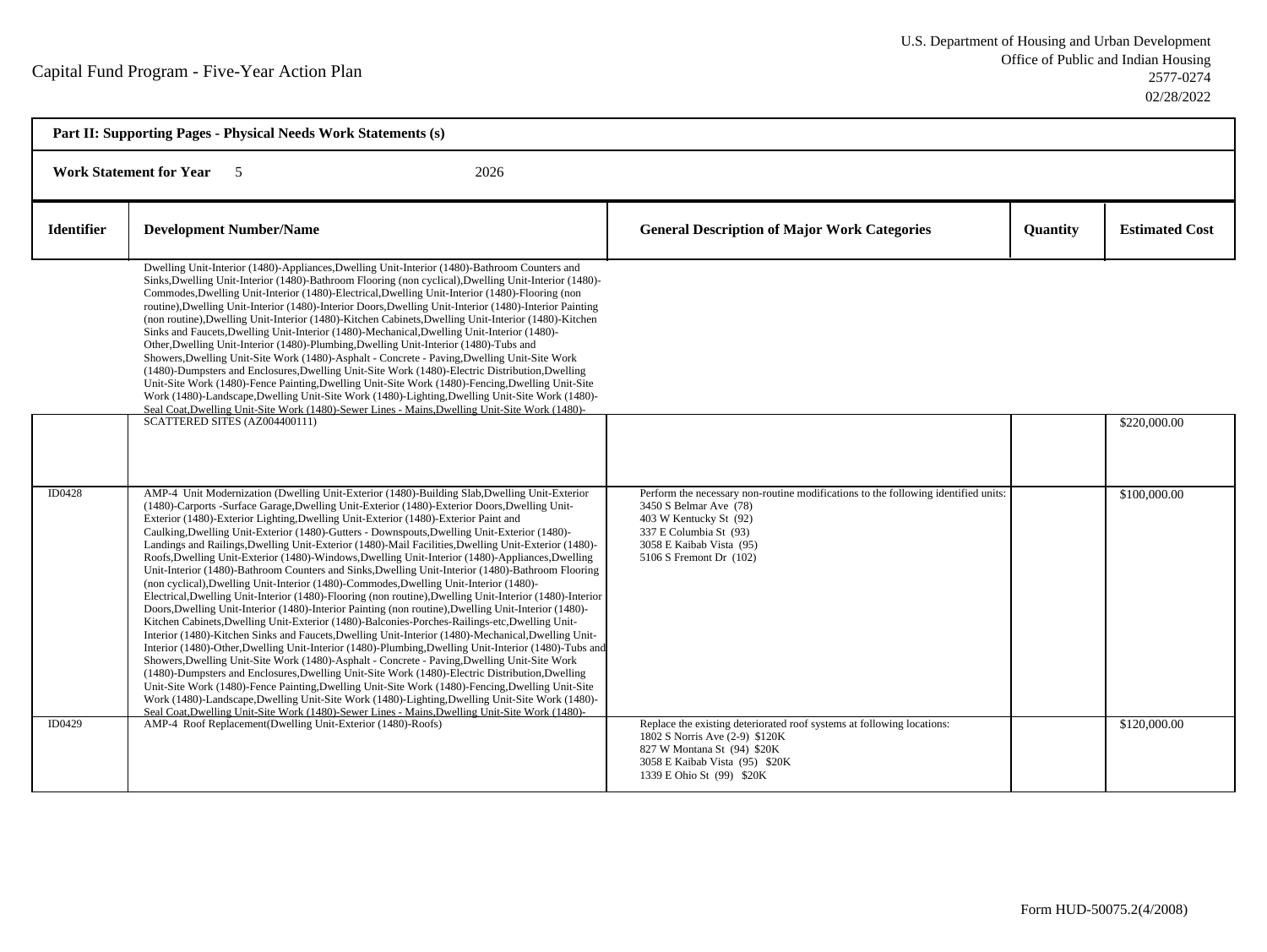| Part II: Supporting Pages - Physical Needs Work Statements (s) |                                |  |                                                                     |                 |                       |
|----------------------------------------------------------------|--------------------------------|--|---------------------------------------------------------------------|-----------------|-----------------------|
| <b>Work Statement for Year</b><br>2026                         |                                |  |                                                                     |                 |                       |
| <b>Identifier</b>                                              | <b>Development Number/Name</b> |  | <b>General Description of Major Work Categories</b>                 | <b>Quantity</b> | <b>Estimated Cost</b> |
|                                                                |                                |  | 635 W Calle Medina (103) \$20K<br>6929 S Missiondale Rd (104) \$20K |                 |                       |

1711 E Oregon St (105) \$20K

|        | POSADAS SENTINEL, PH. I (AZ004000051)                                                                                                                                                                                                                                                                                                                              |                                                                                                                                                                                                                                                                                                                                                                     | \$369,000.00 |
|--------|--------------------------------------------------------------------------------------------------------------------------------------------------------------------------------------------------------------------------------------------------------------------------------------------------------------------------------------------------------------------|---------------------------------------------------------------------------------------------------------------------------------------------------------------------------------------------------------------------------------------------------------------------------------------------------------------------------------------------------------------------|--------------|
| ID0437 | Posadas 140 - Water Heaters(Dwelling Unit-Interior (1480)-Electrical, Dwelling Unit-Interior (1480)-<br>Other, Dwelling Unit-Interior (1480)-Plumbing, Non-Dwelling Construction - Mechanical (1480)-Hot<br>Water Heaters)                                                                                                                                         | Deteriorated water heaters have reached the end of their life expectancy and need<br>to be replaced with new high efficiency models.<br>Units 41 - 50 of 60                                                                                                                                                                                                         | \$25,000.00  |
| ID0438 | Posadas 140- Site Work(Dwelling Unit-Site Work (1480)-Landscape, Non-Dwelling Site Work (1480)-<br>Landscape)                                                                                                                                                                                                                                                      | Phase II - Landscaping per A&E design.                                                                                                                                                                                                                                                                                                                              | \$50,000.00  |
| ID0439 | Posadas 140 - Roof Replacement(Dwelling Unit-Exterior (1480)-Balconies-Porches-Railings-<br>etc, Dwelling Unit-Exterior (1480)-Columns and Porches, Dwelling Unit-Exterior (1480)-Gutters -<br>Downspouts, Dwelling Unit-Exterior (1480)-Roofs, Dwelling Unit-Exterior (1480)-Soffits, Non-<br>Dwelling Exterior (1480)-Roofs)                                     | Replace identified existing deteriorated roof systems at the following locations:<br>PHA - (37-38) - 475 W 19th. St. #1&2<br>PHA - (42-43) - 484 W La Paz St. #1&2<br>PHA - (47-48) - 492 W 21st. St. #1&2<br><b>Scattered Sites</b><br>Unit 21 - 6264 S Argosy<br>Unit 25 - 2527 N Fair Oaks Ave<br>Unit - 26 2894 E Via Genovesa<br>Unit 28 - 2978 E Via Genovesa | \$156,000.00 |
| ID0440 | Posadas 140- Replace HVAC System (Dwelling Unit-Exterior (1480)-Other, Dwelling Unit-Interior<br>(1480)-Electrical, Dwelling Unit-Interior (1480)-Mechanical, Dwelling Unit-Interior (1480)-<br>Plumbing, Non-Dwelling Construction - Mechanical (1480)-Cooling Equipment - Systems, Non-<br>Dwelling Construction - Mechanical (1480)-Heating Equipment - System) | Replace deteriorated HVAC systems at the following locations:<br>PHA - (37-38) - 475 W 19th. St. #1-#2<br>PHA - (42-43) - 484 W La Paz St. #1-#2<br>PHA - (47-48) - 492 W 21st. St. #1-#2                                                                                                                                                                           | \$48,000.00  |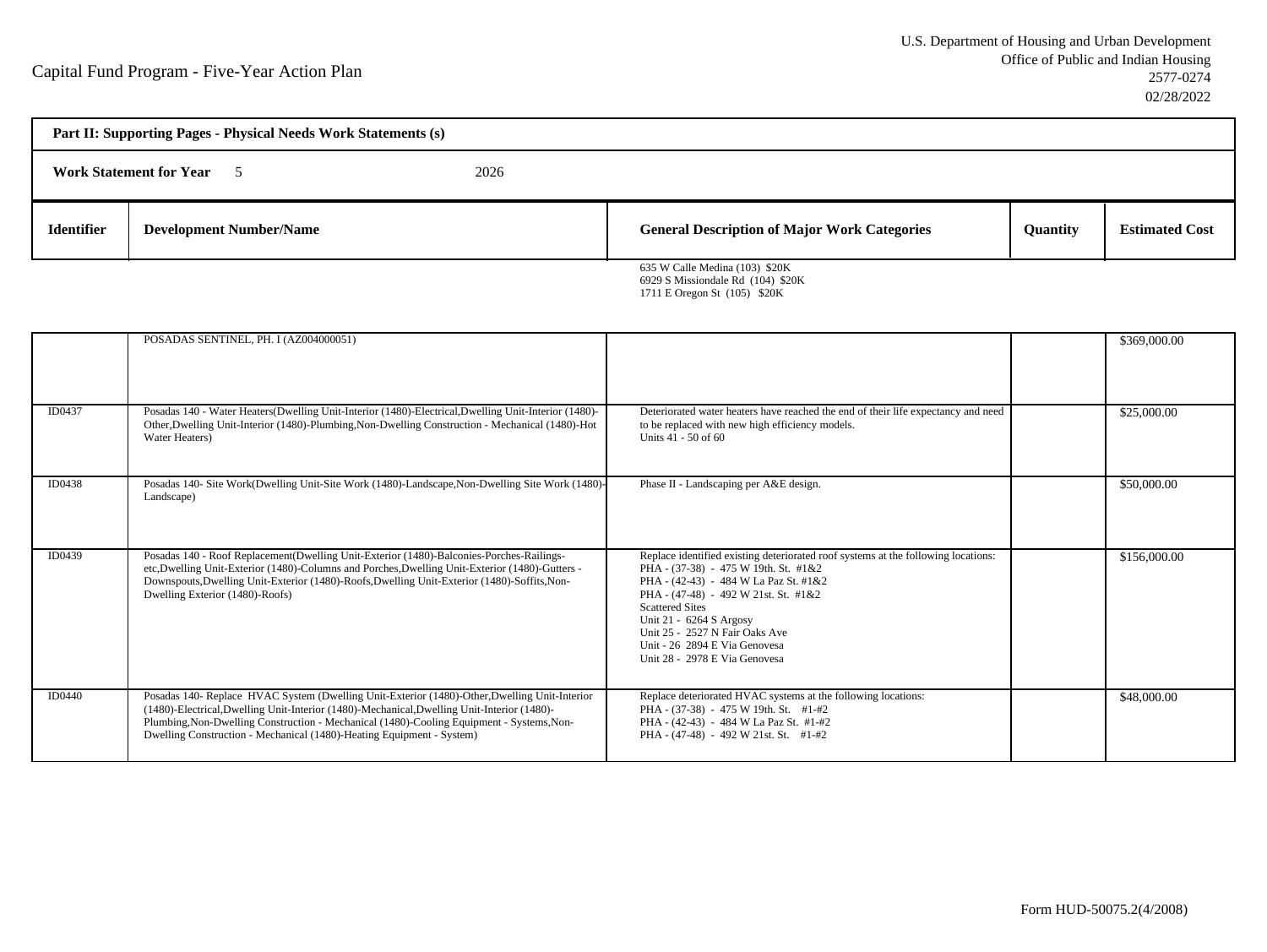| Part II: Supporting Pages - Physical Needs Work Statements (s) |                                                                                                                                                                                                                                                                                                                                                                                                                                                                                                                                                                                                                                                                                                                                                                                                                                                                                                                                                                                                                                                                                                                                                                                                                                                                                                                                                                                                                                                                                                                                                                                                                                                                                                                                                                                                                                                                                     |                                                                                                                                                                                                                   |          |                             |  |
|----------------------------------------------------------------|-------------------------------------------------------------------------------------------------------------------------------------------------------------------------------------------------------------------------------------------------------------------------------------------------------------------------------------------------------------------------------------------------------------------------------------------------------------------------------------------------------------------------------------------------------------------------------------------------------------------------------------------------------------------------------------------------------------------------------------------------------------------------------------------------------------------------------------------------------------------------------------------------------------------------------------------------------------------------------------------------------------------------------------------------------------------------------------------------------------------------------------------------------------------------------------------------------------------------------------------------------------------------------------------------------------------------------------------------------------------------------------------------------------------------------------------------------------------------------------------------------------------------------------------------------------------------------------------------------------------------------------------------------------------------------------------------------------------------------------------------------------------------------------------------------------------------------------------------------------------------------------|-------------------------------------------------------------------------------------------------------------------------------------------------------------------------------------------------------------------|----------|-----------------------------|--|
|                                                                | <b>Work Statement for Year 5</b><br>2026                                                                                                                                                                                                                                                                                                                                                                                                                                                                                                                                                                                                                                                                                                                                                                                                                                                                                                                                                                                                                                                                                                                                                                                                                                                                                                                                                                                                                                                                                                                                                                                                                                                                                                                                                                                                                                            |                                                                                                                                                                                                                   |          |                             |  |
| Identifier                                                     | <b>Development Number/Name</b>                                                                                                                                                                                                                                                                                                                                                                                                                                                                                                                                                                                                                                                                                                                                                                                                                                                                                                                                                                                                                                                                                                                                                                                                                                                                                                                                                                                                                                                                                                                                                                                                                                                                                                                                                                                                                                                      | <b>General Description of Major Work Categories</b>                                                                                                                                                               | Quantity | <b>Estimated Cost</b>       |  |
| ID0441                                                         | Posadas - Unit Modernization(Dwelling Unit-Exterior (1480)-Balconies-Porches-Railings-<br>etc, Dwelling Unit-Exterior (1480)-Building Slab, Dwelling Unit-Exterior (1480)-Carports -Surface<br>Garage, Dwelling Unit-Exterior (1480)-Exterior Doors, Dwelling Unit-Exterior (1480)-Exterior<br>Lighting, Dwelling Unit-Exterior (1480)-Exterior Paint and Caulking, Dwelling Unit-Exterior (1480)-<br>Gutters - Downspouts, Dwelling Unit-Exterior (1480)-Landings and Railings, Dwelling Unit-Exterior<br>(1480)-Mail Facilities, Dwelling Unit-Exterior (1480)-Roofs, Dwelling Unit-Exterior (1480)-<br>Windows, Dwelling Unit-Interior (1480)-Appliances, Dwelling Unit-Interior (1480)-Bathroom<br>Counters and Sinks, Dwelling Unit-Interior (1480)-Bathroom Flooring (non cyclical), Dwelling Unit-<br>Interior (1480)-Commodes, Dwelling Unit-Interior (1480)-Electrical, Dwelling Unit-Interior (1480)-<br>Flooring (non routine), Dwelling Unit-Interior (1480)-Interior Doors, Dwelling Unit-Interior (1480)-<br>Interior Painting (non routine), Dwelling Unit-Interior (1480)-Kitchen Cabinets, Dwelling Unit-Interior<br>(1480)-Kitchen Sinks and Faucets, Dwelling Unit-Interior (1480)-Mechanical, Dwelling Unit-Interior<br>(1480)-Other, Dwelling Unit-Interior (1480)-Plumbing, Dwelling Unit-Interior (1480)-Tubs and<br>Showers, Dwelling Unit-Site Work (1480)-Asphalt - Concrete - Paving, Dwelling Unit-Site Work<br>(1480)-Dumpsters and Enclosures, Dwelling Unit-Site Work (1480)-Electric Distribution, Dwelling<br>Unit-Site Work (1480)-Fence Painting, Dwelling Unit-Site Work (1480)-Fencing, Dwelling Unit-Site<br>Work (1480)-Landscape, Dwelling Unit-Site Work (1480)-Lighting, Dwelling Unit-Site Work (1480)-<br>Seal Coat Dwelling Unit-Site Work (1480)-Sewer Lines - Mains Dwelling Unit-Site Work (1480)-<br>SCATTERED SITES (AZ004500112) | Perform the necessary non-routine modifications to the following identified units:<br>Unit 21 - 6264 S Argosy<br>Unit 25 - 2527 N Fair Oaks Ave<br>Unit - 26 2894 E Via Genovesa<br>Unit 28 - 2978 E Via Genovesa |          | \$90,000.00<br>\$310,000.00 |  |
| ID0443                                                         | AMP-5 Unit Modernization(Dwelling Unit-Exterior (1480)-Balconies-Porches-Railings-etc,Dwelling<br>Unit-Exterior (1480)-Building Slab, Dwelling Unit-Exterior (1480)-Carports -Surface Garage, Dwelling<br>Unit-Exterior (1480)-Exterior Doors, Dwelling Unit-Exterior (1480)-Exterior Lighting, Dwelling Unit-<br>Exterior (1480)-Exterior Paint and Caulking, Dwelling Unit-Exterior (1480)-Gutters -<br>Downspouts, Dwelling Unit-Exterior (1480)-Landings and Railings, Dwelling Unit-Exterior (1480)-<br>Mail Facilities, Dwelling Unit-Exterior (1480)-Roofs, Dwelling Unit-Exterior (1480)-<br>Windows, Dwelling Unit-Interior (1480)-Appliances, Dwelling Unit-Interior (1480)-Bathroom<br>Counters and Sinks, Dwelling Unit-Interior (1480)-Bathroom Flooring (non cyclical), Dwelling Unit-<br>Interior (1480)-Commodes, Dwelling Unit-Interior (1480)-Electrical, Dwelling Unit-Interior (1480)-<br>Flooring (non routine), Dwelling Unit-Interior (1480)-Interior Doors, Dwelling Unit-Interior (1480)-<br>Interior Painting (non routine), Dwelling Unit-Interior (1480)-Kitchen Cabinets, Dwelling Unit-Interior<br>(1480)-Kitchen Sinks and Faucets, Dwelling Unit-Interior (1480)-Mechanical, Dwelling Unit-Interior<br>(1480)-Other, Dwelling Unit-Interior (1480)-Plumbing, Dwelling Unit-Interior (1480)-Tubs and<br>Showers, Dwelling Unit-Site Work (1480)-Asphalt - Concrete - Paving, Dwelling Unit-Site Work<br>(1480)-Dumpsters and Enclosures, Dwelling Unit-Site Work (1480)-Electric Distribution, Dwelling<br>Unit-Site Work (1480)-Fence Painting, Dwelling Unit-Site Work (1480)-Fencing, Dwelling Unit-Site<br>Work (1480)-Landscape, Dwelling Unit-Site Work (1480)-Lighting, Dwelling Unit-Site Work (1480)-                                                                                                                                       | Perform the necessary non-routine modifications to the identified units:<br>1- 380 E Pastime Rd. $(A-T)$<br>2-4825 E Winsett St (2)<br>3-4842 E Melissa St (3)<br>4-1421 E Manlove St (4)<br>5-2920 E 19th St (5) |          | \$100,000.00                |  |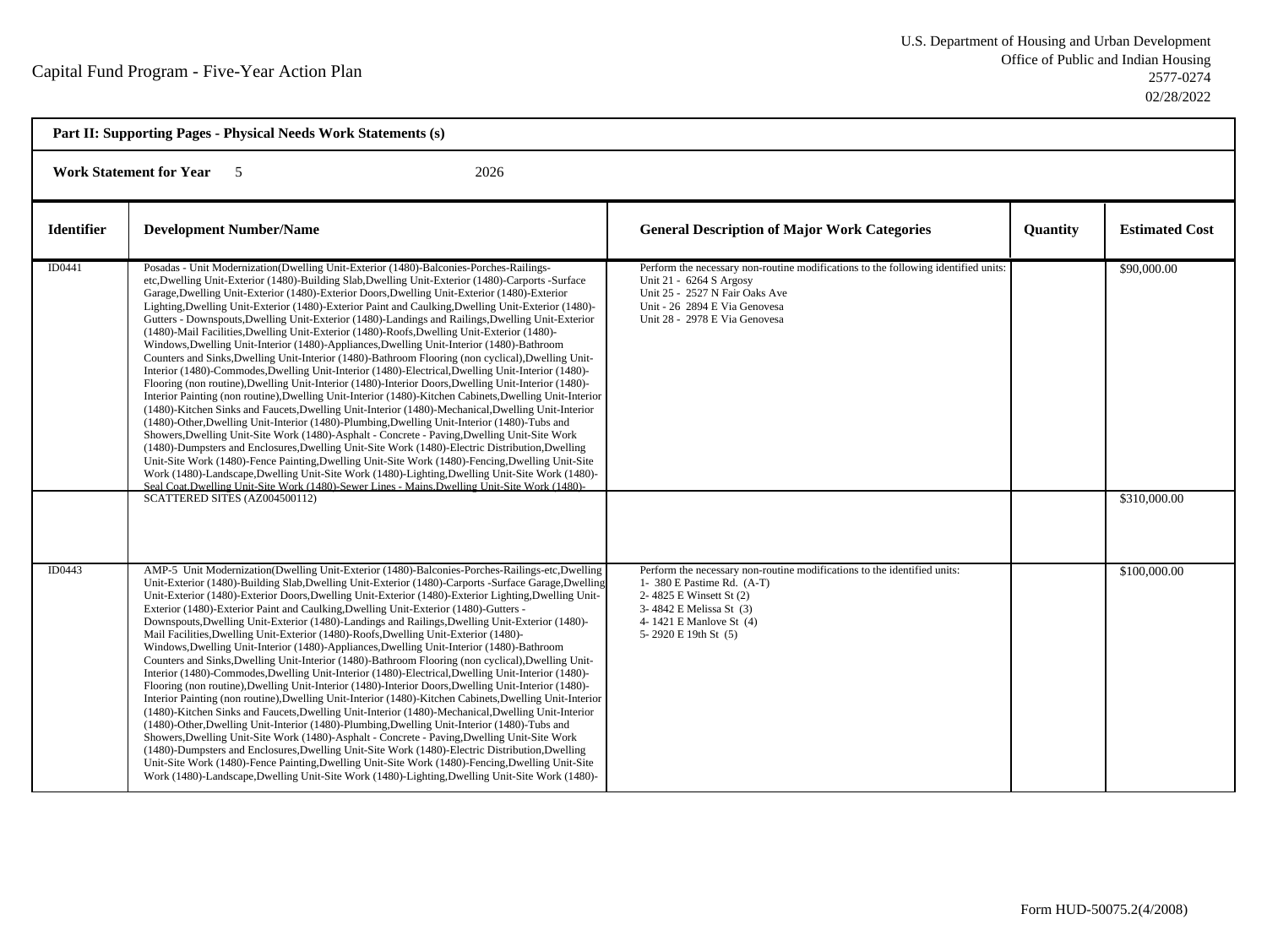| Part II: Supporting Pages - Physical Needs Work Statements (s) |                                        |  |                                                     |                 |                       |
|----------------------------------------------------------------|----------------------------------------|--|-----------------------------------------------------|-----------------|-----------------------|
|                                                                | 2026<br><b>Work Statement for Year</b> |  |                                                     |                 |                       |
| <b>Identifier</b>                                              | <b>Development Number/Name</b>         |  | <b>General Description of Major Work Categories</b> | <b>Quantity</b> | <b>Estimated Cost</b> |

Lines - Mains,Dwelling Unit-Site Work (1480)-Water Lines/Mains)

| ID0444        | AMP-5 Roof Replacement(Dwelling Unit-Exterior (1480)-Roofs)                                                                                                                                                                                                                                                       | Replace identified existing deteriorated shingle or BUR roof systems with new at<br>the following locations:<br>1- 4825 E Winsett St (2)<br>2-4842 E Melissa St (3)<br>3-1421 E Manlove St (4)<br>4-2920 E 19th St (5)                             | \$110,000.00 |
|---------------|-------------------------------------------------------------------------------------------------------------------------------------------------------------------------------------------------------------------------------------------------------------------------------------------------------------------|----------------------------------------------------------------------------------------------------------------------------------------------------------------------------------------------------------------------------------------------------|--------------|
| ID0445        | AMP-5 Site Improvements(Dwelling Unit-Site Work (1480)-Asphalt - Concrete - Paving,Dwelling<br>Unit-Site Work (1480)-Parking, Dwelling Unit-Site Work (1480)-Pedestrian paving, Dwelling Unit-Site<br>Work (1480)-Seal Coat, Dwelling Unit-Site Work (1480)-Signage, Dwelling Unit-Site Work (1480)-<br>Striping) | Make the necessary repairs to deteriorated parking lots to include: asphalt,<br>striping, signage, concrete apron etc. at the following locations:<br>1-3325-27 E Glenn St $$40K + $20K$ Lighting<br>2-1715-1729 N Beverly Ave - Parking Lot \$40K | \$100,000.00 |
|               | <b>AUTHORITY-WIDE (NAWASD)</b>                                                                                                                                                                                                                                                                                    |                                                                                                                                                                                                                                                    | \$905,086.00 |
| <b>ID0448</b> | 2026 - Operations (Operations (1406))                                                                                                                                                                                                                                                                             | 24% of the total grant amount to be distributed to the AMPS.                                                                                                                                                                                       | \$611,060.00 |
| ID0449        | 2026 - Administration (Administration (1410)-Other, Administration (1410)-Salaries, Administration<br>$(1410)$ -Sundry)                                                                                                                                                                                           | Administrative costs necessary for the planning, design, implementation and<br>monitoring of physical and Management Improvements.                                                                                                                 | \$254,608.00 |
| ID0450        | 2026 - Management Improvements (Management Improvement (1408)-Empowerment<br>Activities, Management Improvement (1408)-Equal Opportunity, Management Improvement (1408)-<br>Other)                                                                                                                                | PHA Homeowner Activities.<br>Training for PHA staff in operations, procurement and procedures.                                                                                                                                                     | \$39,418.00  |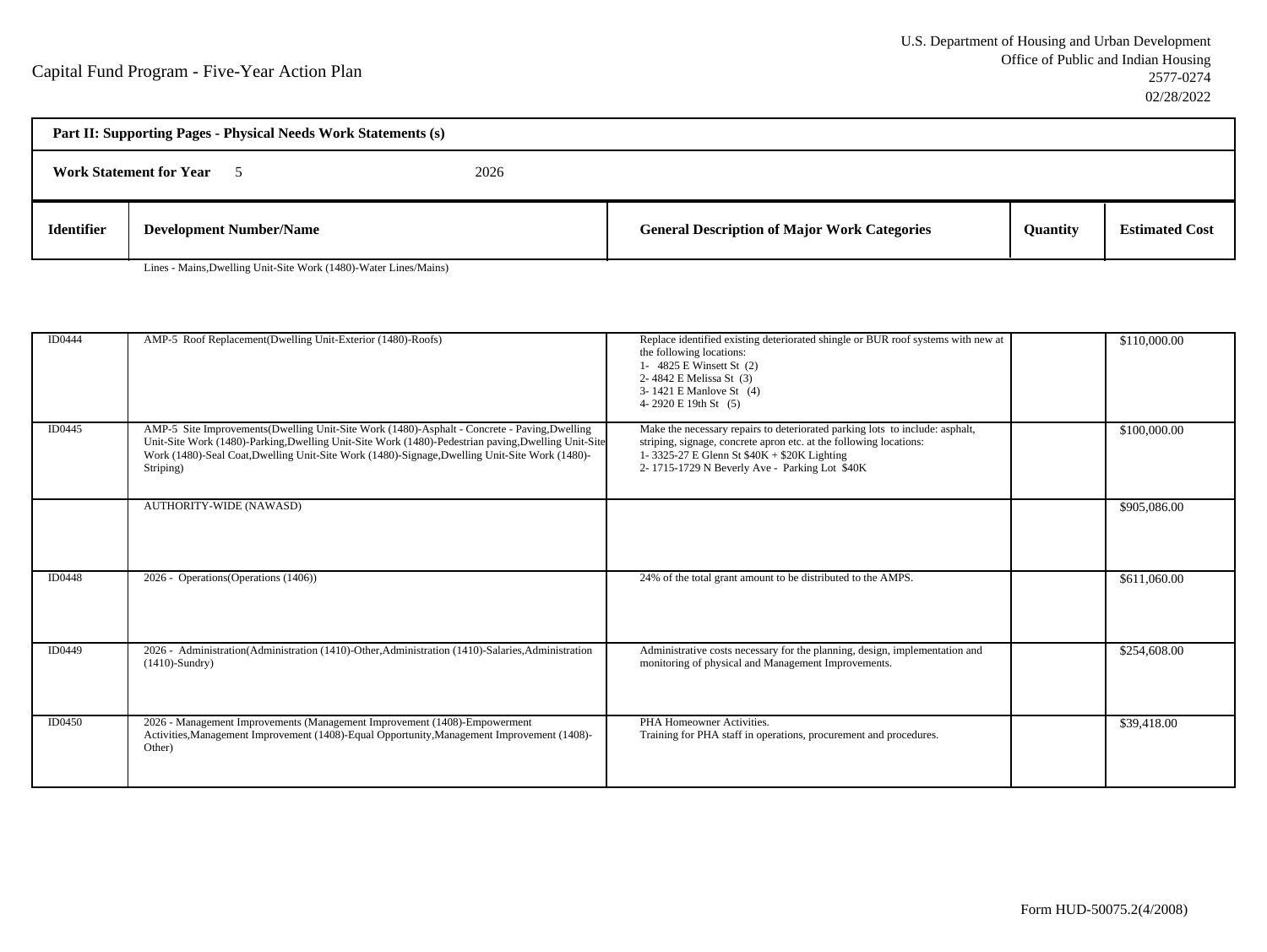| Part II: Supporting Pages - Physical Needs Work Statements (s) |                                |  |                                                     |          |                       |
|----------------------------------------------------------------|--------------------------------|--|-----------------------------------------------------|----------|-----------------------|
| <b>Work Statement for Year</b> 5<br>2026                       |                                |  |                                                     |          |                       |
| <b>Identifier</b>                                              | <b>Development Number/Name</b> |  | <b>General Description of Major Work Categories</b> | Quantity | <b>Estimated Cost</b> |
|                                                                | Subtotal of Estimated Cost     |  |                                                     |          | \$2,546,086.00        |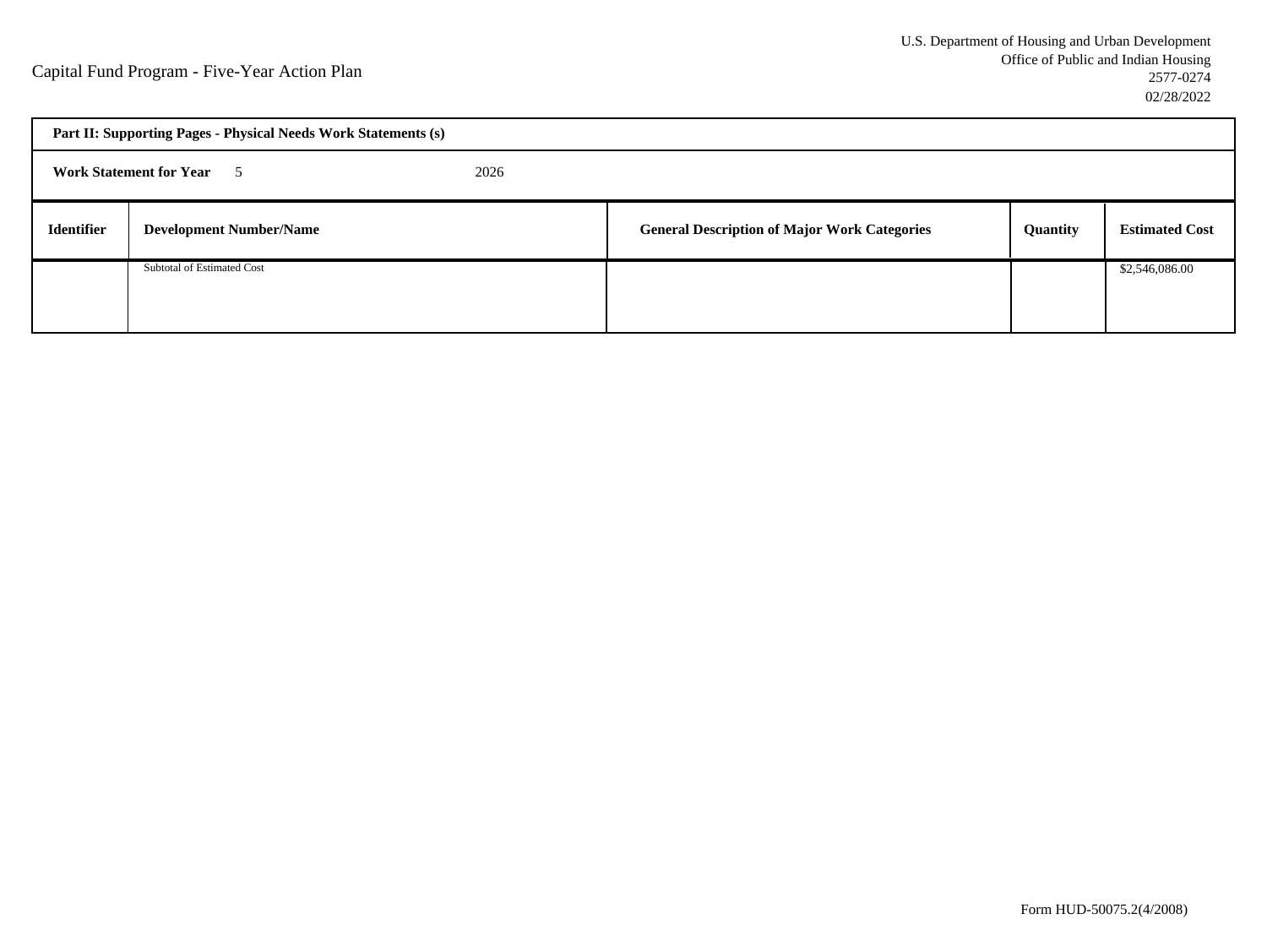| Part III: Supporting Pages - Management Needs Work Statements (s)                                                                                                             |                       |
|-------------------------------------------------------------------------------------------------------------------------------------------------------------------------------|-----------------------|
| Work Statement for Year 1<br>2022                                                                                                                                             |                       |
| <b>Development Number/Name</b><br><b>General Description of Major Work Categories</b>                                                                                         | <b>Estimated Cost</b> |
| Housing Authority Wide                                                                                                                                                        |                       |
| 2022 - Management Improvements(Management Improvement (1408)-Empowerment Activities, Management Improvement (1408)-Equal Opportunity, Management<br>Improvement (1408)-Other) | \$52,418.00           |
| 2022 - Operations (Operations (1406))                                                                                                                                         | \$611,060.00          |
| 2022 - Administration(Administration (1410)-Other, Administration (1410)-Salaries, Administration (1410)-Sundry)                                                              | \$254,608.00          |
| Subtotal of Estimated Cost                                                                                                                                                    | \$918,086.00          |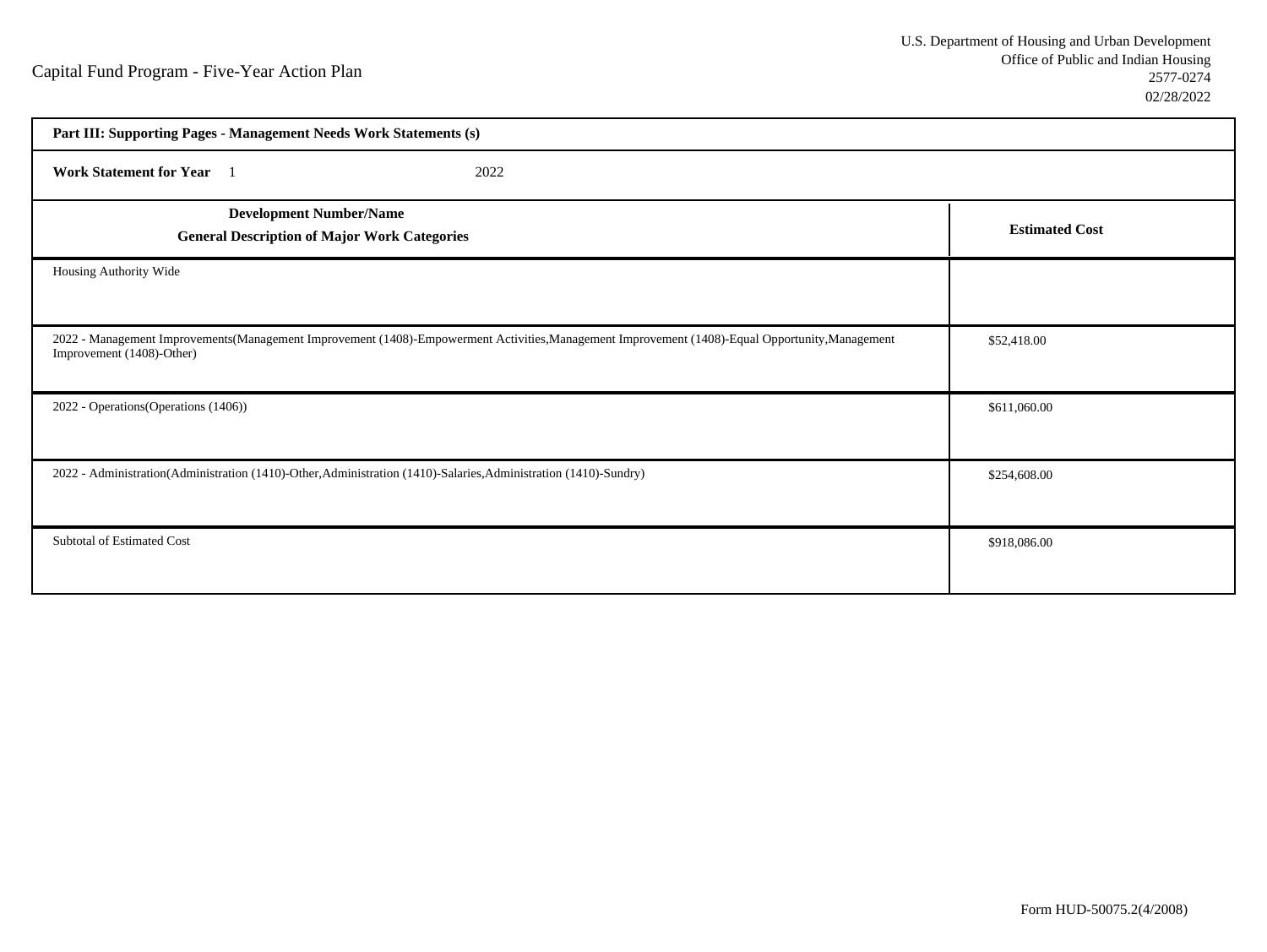| Part III: Supporting Pages - Management Needs Work Statements (s)                                                                                                             |                       |  |
|-------------------------------------------------------------------------------------------------------------------------------------------------------------------------------|-----------------------|--|
| <b>Work Statement for Year</b> 2<br>2023                                                                                                                                      |                       |  |
| <b>Development Number/Name</b><br><b>General Description of Major Work Categories</b>                                                                                         | <b>Estimated Cost</b> |  |
| Housing Authority Wide                                                                                                                                                        |                       |  |
| 2023 - Management Improvements(Management Improvement (1408)-Empowerment Activities, Management Improvement (1408)-Equal Opportunity, Management<br>Improvement (1408)-Other) | \$50,418.00           |  |
| 2023 - Administration(Administration (1410)-Other, Administration (1410)-Salaries, Administration (1410)-Sundry)                                                              | \$254,608.00          |  |
| 2023 - Operations (Operations (1406))                                                                                                                                         | \$611,060.00          |  |
| Subtotal of Estimated Cost                                                                                                                                                    | \$916,086.00          |  |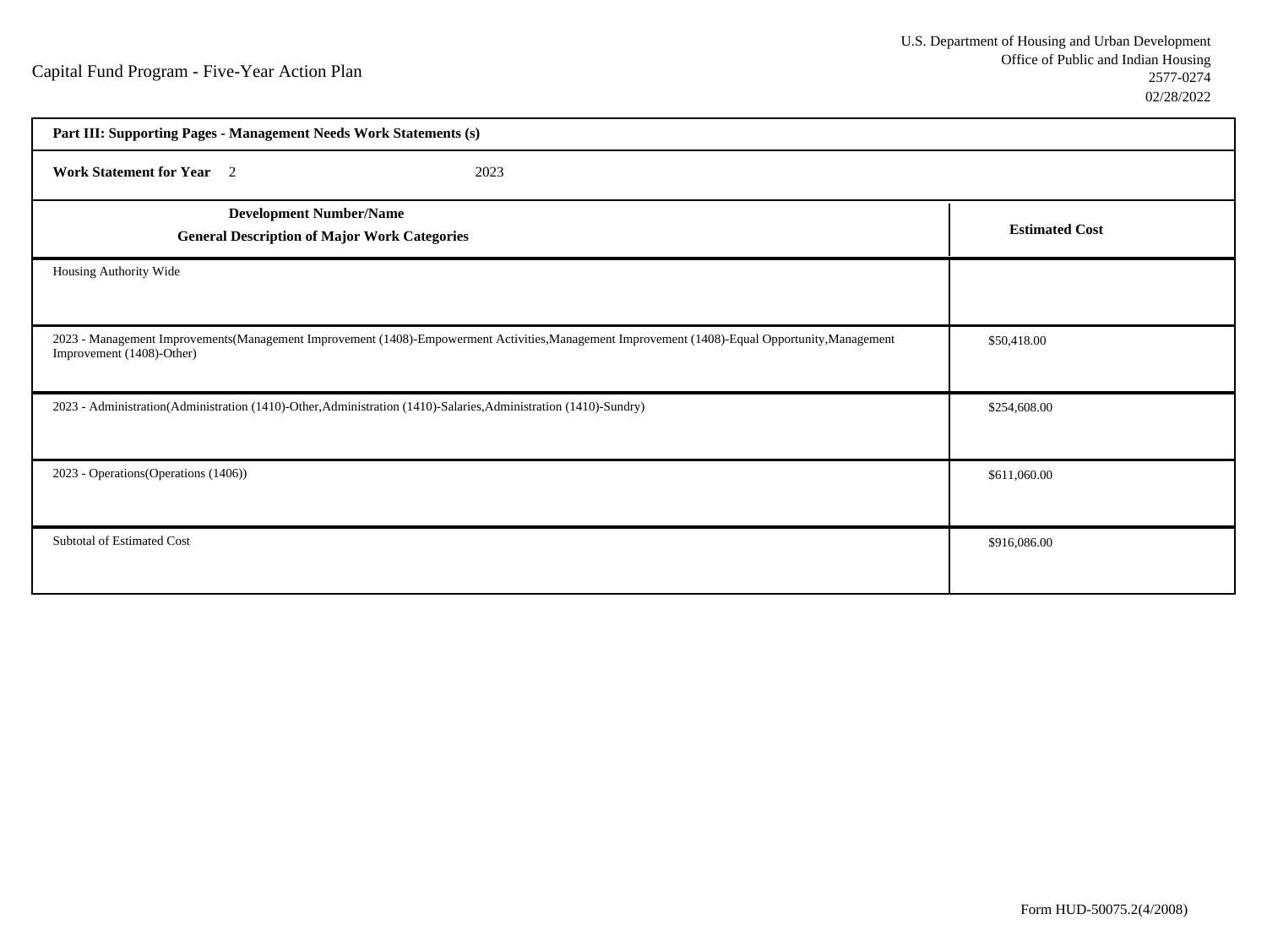| Part III: Supporting Pages - Management Needs Work Statements (s)                                                                                                             |                       |
|-------------------------------------------------------------------------------------------------------------------------------------------------------------------------------|-----------------------|
| <b>Work Statement for Year</b> 3<br>2024                                                                                                                                      |                       |
| <b>Development Number/Name</b><br><b>General Description of Major Work Categories</b>                                                                                         | <b>Estimated Cost</b> |
| Housing Authority Wide                                                                                                                                                        |                       |
| 2024 - Operations (Operations (1406))                                                                                                                                         | \$611,060.00          |
| 2024 - Administration(Administration (1410)-Other, Administration (1410)-Salaries, Administration (1410)-Sundry)                                                              | \$254,608.00          |
| 2024 - Management Improvements(Management Improvement (1408)-Other, Management Improvement (1408)-Empowerment Activities, Management Improvement<br>(1408)-Equal Opportunity) | \$53,418.00           |
| Subtotal of Estimated Cost                                                                                                                                                    | \$919,086.00          |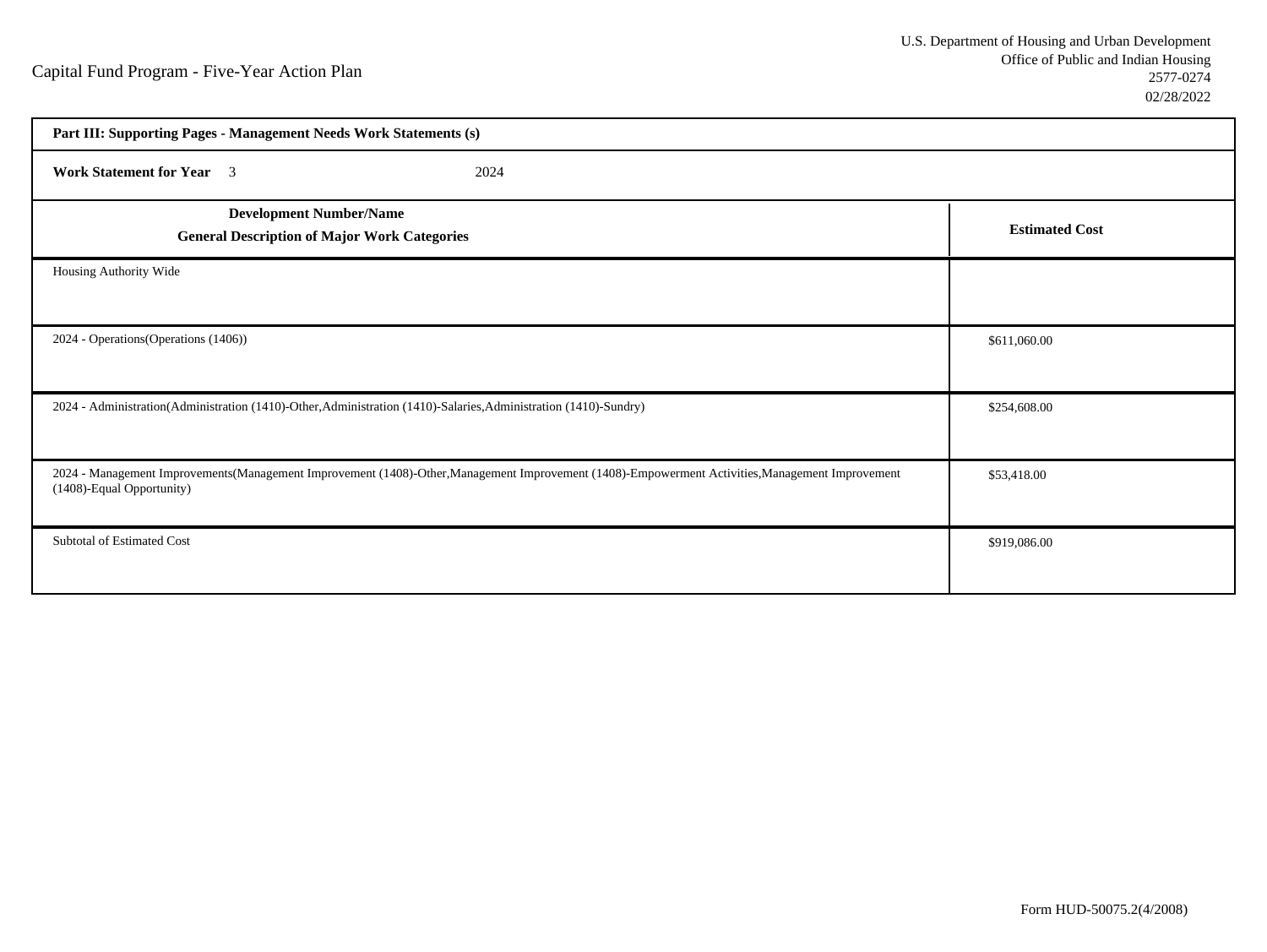| Part III: Supporting Pages - Management Needs Work Statements (s)                                                                                                              |                       |
|--------------------------------------------------------------------------------------------------------------------------------------------------------------------------------|-----------------------|
| <b>Work Statement for Year</b> 4<br>2025                                                                                                                                       |                       |
| <b>Development Number/Name</b><br><b>General Description of Major Work Categories</b>                                                                                          | <b>Estimated Cost</b> |
| Housing Authority Wide                                                                                                                                                         |                       |
| 2025 - Administration(Administration (1410)-Other, Administration (1410)-Salaries, Administration (1410)-Sundry)                                                               | \$254,608.00          |
| 2025 - Operations (Operations (1406))                                                                                                                                          | \$611,060.00          |
| 2025 - Management Improvements (Management Improvement (1408)-Empowerment Activities, Management Improvement (1408)-Equal Opportunity, Management<br>Improvement (1408)-Other) | \$61,418.00           |
| Subtotal of Estimated Cost                                                                                                                                                     | \$927,086.00          |